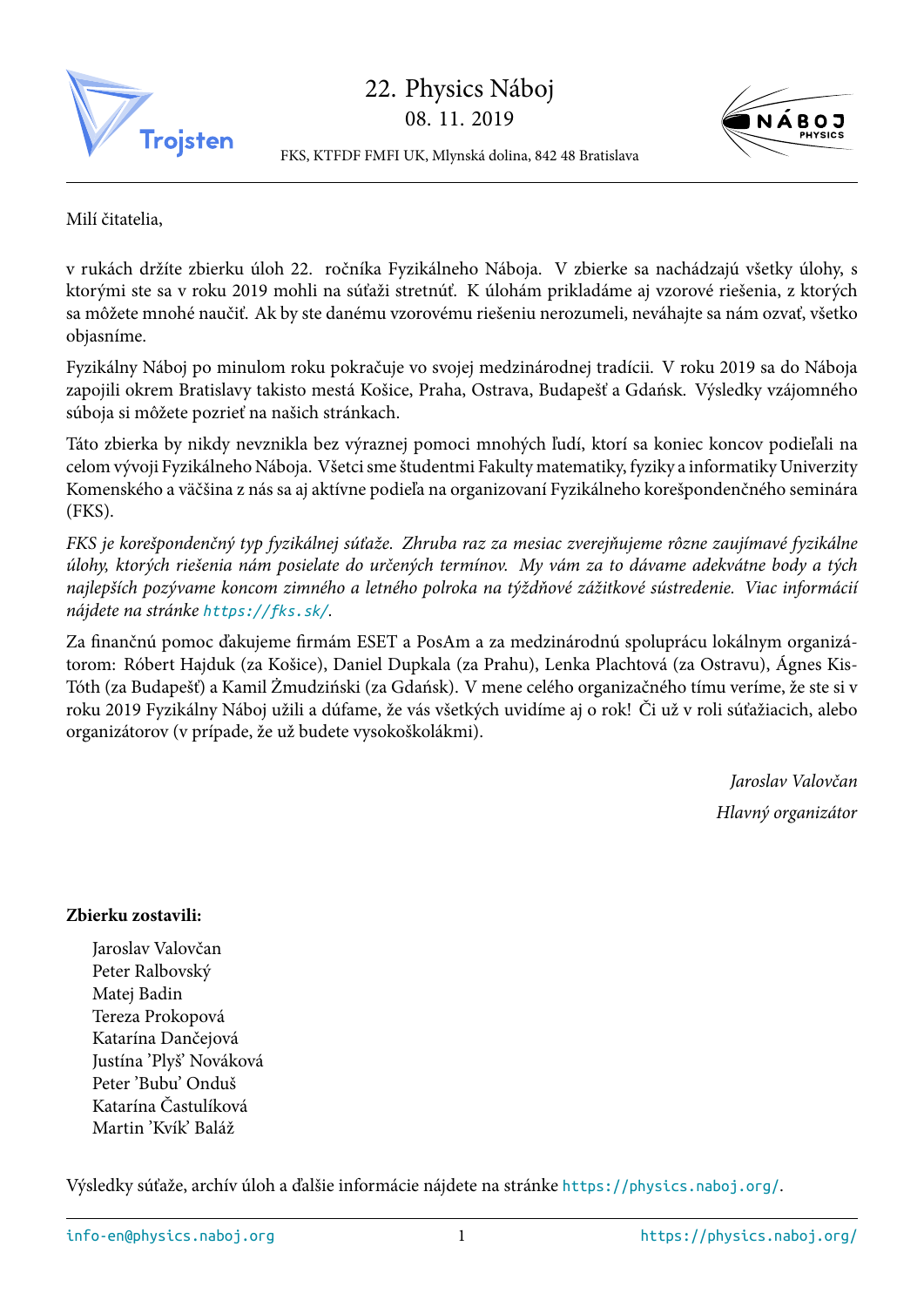## Problems

**1** Martin has bought a new car. It can accelerate from 0 to 100 km/h in 10 seconds and decelerate from 100 km/h to 0 in 6 seconds. What is the shortest time Martin needs to travel the road in the picture, if he obeys all traffic regulations?

*Of course, at the start and at the end of the road, his car must not move. Speed limits on the traffic signs are in km/h.*



**2** Kate found a nice section of highway running along a railway. Sometimes, she drives there to race against an express train. The express train has 150 times higher momentum, but only 100 times higher kinetic energy than Kate's car. What is the ratio of masses of the train and the car?

**3** Matt was strolling at a fair, when he spotted a huge balloon filled with helium, which had radius of 50 cm and weighed 20 g when empty. He loved it and bought it right away… but then he started worrying it could float away.

Tying it to something heavy seemed too boring. So he decided to inflate some smaller balloons, which weighed 10 g when empty and had a radius of 20 cm, with air and tie them to the helium balloon. At least how many of these smaller balloons did he need to keep the helium balloon from floating away?

*The elasticity of the balloons can be neglected.*

**4** Justine was on a cruise. She came back home with a decorative ship's wheel. She put a nail to the wall and hanged the center of the wheel on it. As she did not have enough wall space for new souvenirs, she hanged a Chinese bell with mass *m* on the leftmost spoke of the rudder.

Naturally, it rotated the wheel a bit, so she had to hang another bell on the right bottom spoke. What should the second bell's mass be so that that the wheel returns to its original position?



**5** Two Scotsmen are fighting for a one-penny coin. Each of them is pulling one end, until they form a wire with radius *r*, length *l* and resistance *R*. However, it does not stop them from pulling. What will the resistance of the wire be once they double its length?

*Assume that a volume of the coin does not change due to tension.*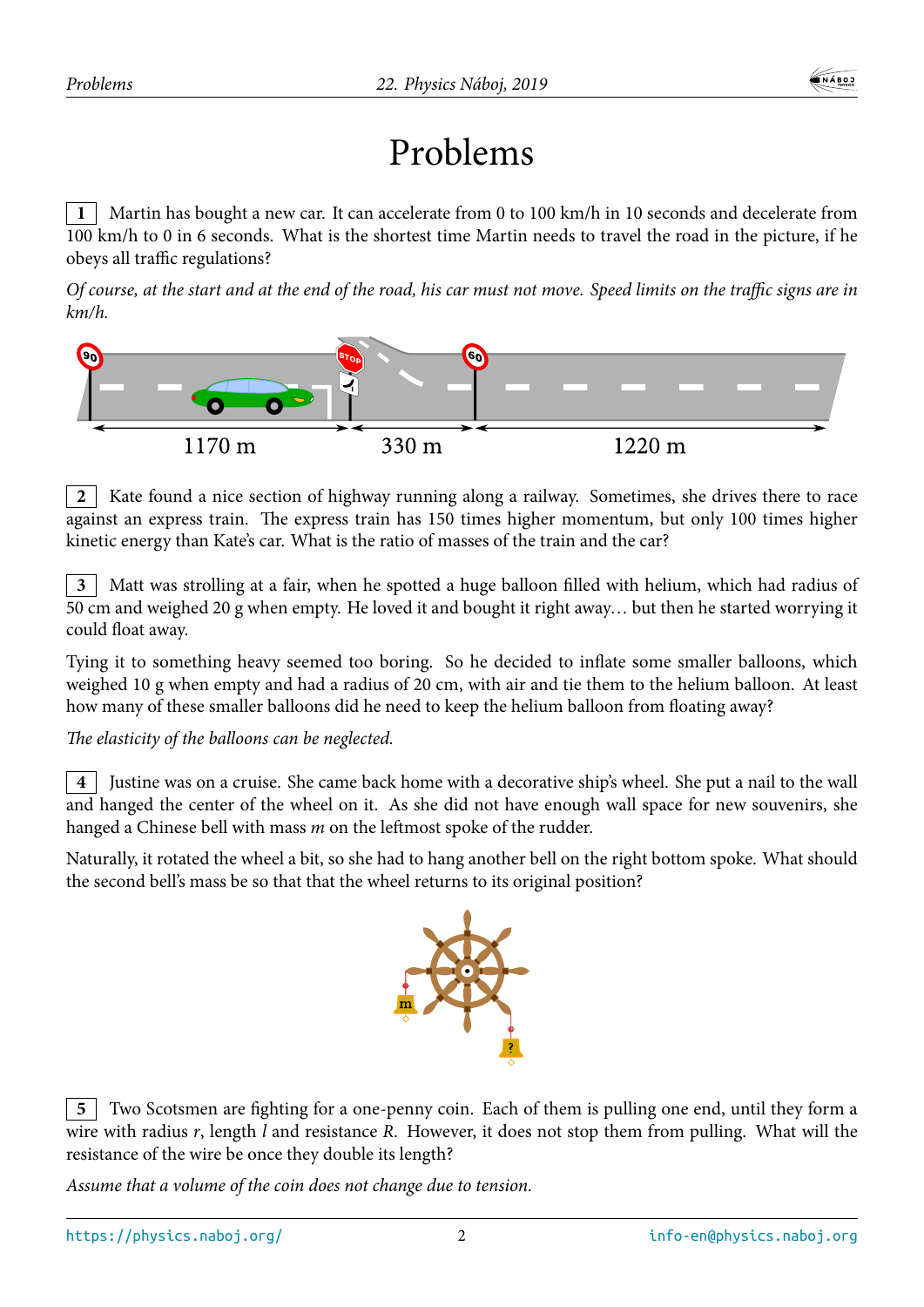**6** Teresa likes flags. She decided to sew her own flag of Seychelles. When she was done, she noticed that its centre of mass is not exactly in the geometric centre of the flag. By weighing the fabric she had used for each section of the flag, she found out that densities of fabrics from left to right were 600, 400, 300, 500 and 900 g/m<sup>2</sup>. How far is the centre of mass of Teresa's flag from its geometric centre, if its size is 180 cm  $\times$  90 cm?

*The seams divide the top and right side of the flag to thirds.*



**7** Isaac is pulling Teresa on her sled with constant force *F*. The sled with Teresa has mass *m* = 60 kg. At first, Isaac is pulling the sled across a frozen lake without any friction. Then he moves on the ground, where the friction between snow and the sled is *f* > 0. After a while, Peter jumps on the sled too. The velocity of the sled is shown in the graph. What is Peter's mass?



**8** Martin has moved to a new empty apartment. As an astronomer he does not have much money, and since he also wants to eat at least once in a while, he decided to construct his own chandeliers.

His chandelier consists of a hoop with radius  $R = 24$  cm that hangs from the ceiling. Then he attaches a lightbulb with mass  $m = 1$  kg to the hoop using four evenly ditributed massless strings. Because of the low budget, the strings are not very strong and they can only withstand tensile force  $F = 6.5$  N. What is the smallest height at which the lightbulb can be hanging below the hoop, if the strings must not snap?

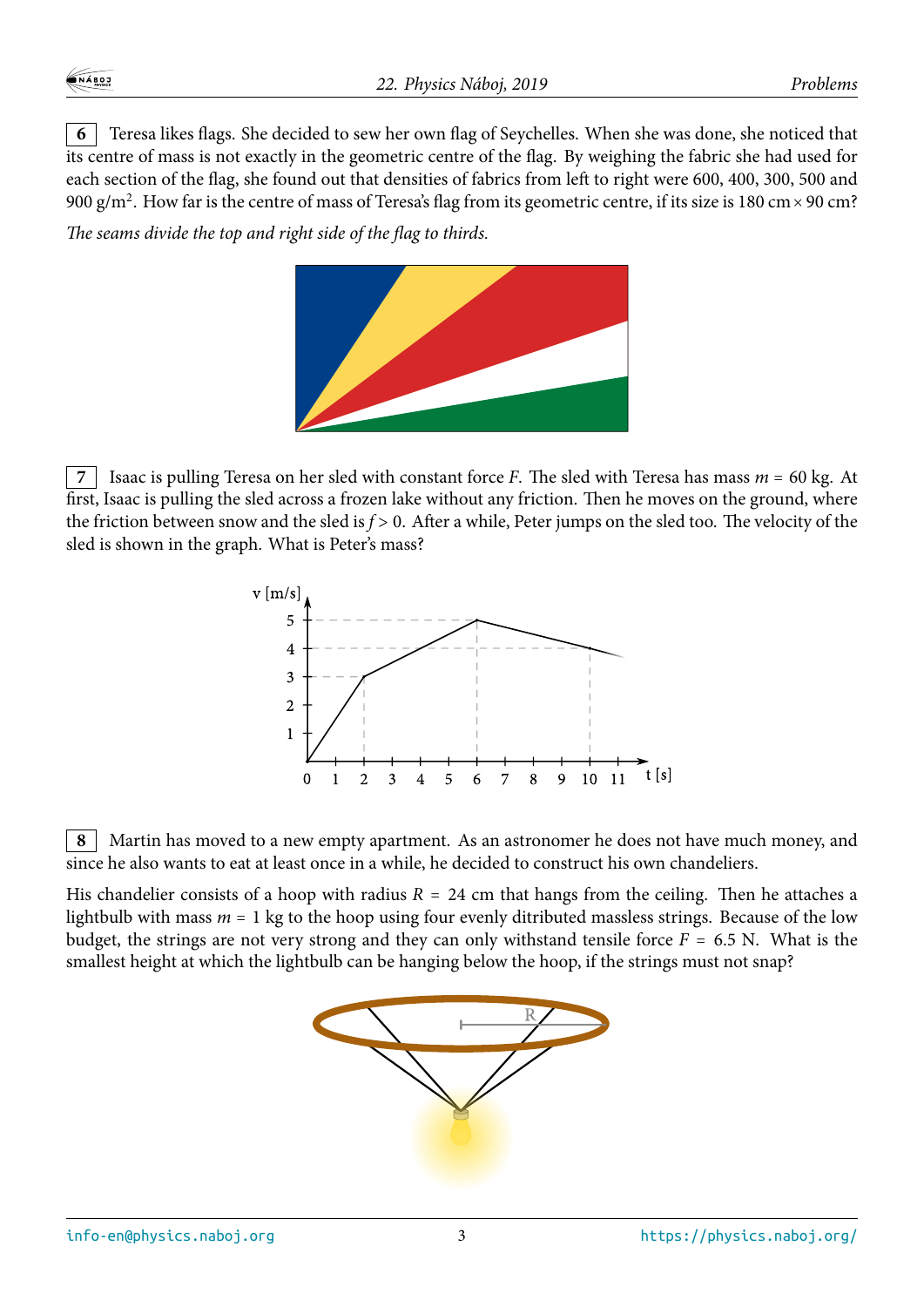**9** Andrew erected a high flagpole in Bratislava. On its top there is a monumental flying flag with area of 10 m<sup>2</sup>. It is noon of the autumnal equinox and the wind is blowing from the northwest. What is the area of the shadow the flag casts on the ground?

*Bratislava is located on 48th parallel north.*

**10** Jacob was travelling on a train to visit his grandparents. As he got bored, he started counting the cars the train was passing on the highway next to the railway. He saw four times more cars per unit of time in the opposite direction than in the direction of his travel. What were the possible speeds at which Jacob's train was travelling?

*Traffic on the highway was equal in both directions and the cars' speed was 90 km/h.*

**11** Two moons of mass *m* share the same orbit around a planet of mass 2*m*. All three objects lie on a straight line at any time.

Kate measured that the radius of the moons' orbit is *R*. How long does it take them to orbit the planet?

**12** On warm summer nights stray cats keep making noise under the dorms. On one particularly hot and sleepless night Thomas lost his temper, got out on the balcony at height *H* above the ground and started throwing rotten eggs at the cats. All eggs always have the same initial velocity  $v$ , but are thrown under various angles *α*.

What is the lowest velocity the egg can have at the moment when it hits the ground, if air resistance is neglected?

**13** Andrew and Danny recently got their skipper licences. They rented boats and went sailing over the seven seas. However, their skills are still rather poor, so for safety reasons they only sailed forward at constant velocity.

- When Andrew crossed Danny's path, their mutual distance was 3*d*.
- After time *t*, Danny crossed Andrew's path and their mutual distance was 4*d*.
- 5*t* later, they both ran out of fuel and they immediately stopped at mutual distance 21*d*.

At what angle do their paths intersect each other?

**14** Ever since George received his master's degree in physics, his shepherding endeavours look very strange to outside observers. He approximates his sheep as homogeneous cylinders with radius *R* and mass *m*. When a sheep finishes grazing on the hill, it pulls its legs in and rolls down.

It is not easy, though. Once the sheep has eaten enough, its centre of mass *T* moves by *R*/4 from its centre *S* in radial direction. What is the lowest inclination of the hill so that the sheep certainly roll down, irrespective of their initial angle of turn?

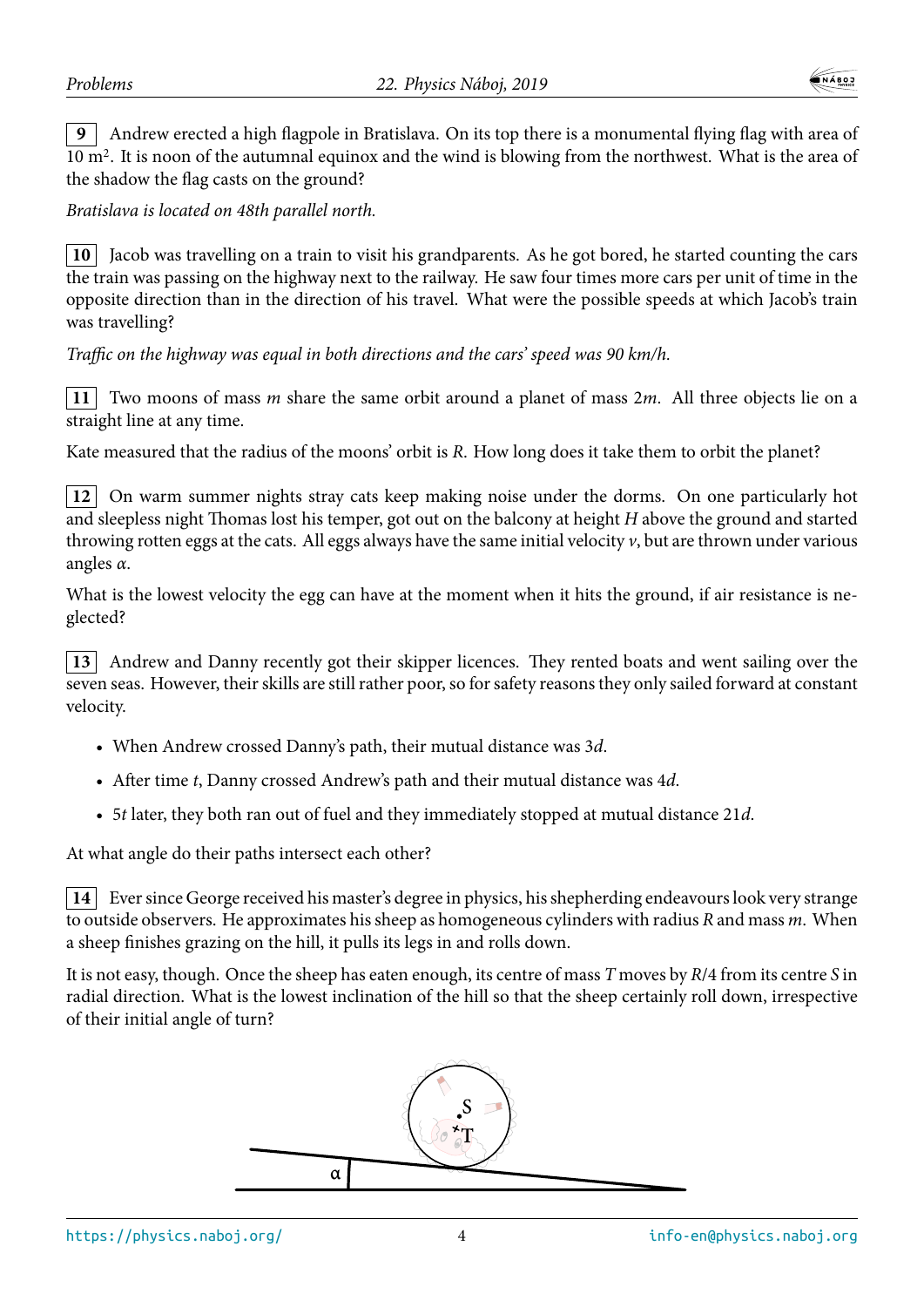**15** Little princess Michaela is sitting on her little planet P-314 and is very upset. The planet's star only sets every 60 hours, which means that to see enough romantic sunsets, she has to keep shifting her heavy wooden chair. On the other hand, a year is only 300 hours long, hence at least she gets to celebrate many birthdays.

After one birthday party she pulled her chair to the night side of the planet and looked up to the stars. In a while she realised that those distant stars seem to orbit the planet with a different period than her sun. What is the actual period of rotation of the planet?

*Assume that the planet orbits the star in the same direction as it rotates and that its orbit is circular. The axis of rotation is perpendicular to the orbital plane.*

**16** Francis bought Theresa for her birthday a necklace composed of two same symmetric hearts. Theresa was obviously very happy, but since she is a physicist, she was amazed not only by the aesthetics but also by electrical properties of the jewel.

She found out that the resistance per unit length of the wire, from which the necklace is made, is *ρ*. What is the total resistance of the jewel between points where the jewel is connected to the chain? The radius of curvature of circular parts of the necklace is *r*.



**17** Luke enjoys building simple domestic appliances. Last time, he found three resistors with resistances 20, 30 and 60  $\Omega$  and assembled an electric heater from them. However, he is not very good in product design. When he wants to change the power of the heater, he has to take it apart it and re-connect the resistors. How many different power settings (not including the off state) can he achieve if the main circuit-breaker in his house is rated at 15 A?

*Mains voltage is 230 V. Luke does not have to use all resistors each time.*

**18** Christian has a beautiful wall clock. The clock has only an hour-hand and a minute-hand, which move by small steps each second. The hour-hand has length *d* and mass 2*m*, the minute-hand has length 2*d* and mass *m*. In which second of the day do the hands exert maximum torque in the centre of the clock?

*Find at least one solution. Submit it in form* HH:MM:SS*. Do not be afraid to use a calculator.*

**19** Derek the cube likes floating in the pool. If he lies so that his base is parallel to the water surface, he protrudes 4 cm above the surface. If he turns, so that one of its body diagonals is perpendicular to the water surface, the visible part of him is a three-sided pyramid sticking 18 cm above the surface. What is Derek's density?





info-en@physics.naboj.org 5 https://physics.naboj.org/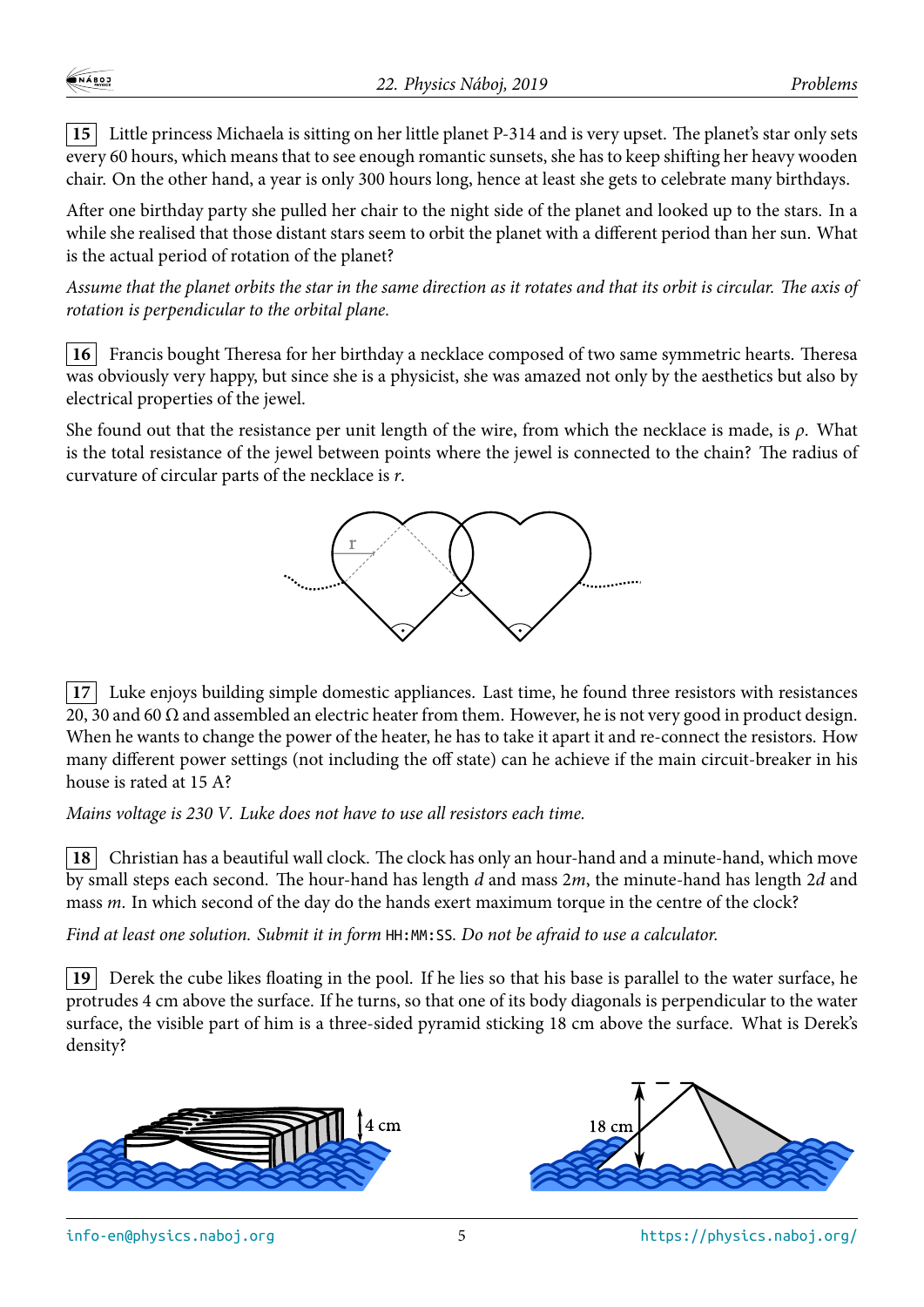**20** Matthew took a rock of mass *m* and put it on the front end of a skateboard of length *L* and mass *M*. There is no friction force between skateboard and the ground while the coefficient of friction force between the rock and the skateboard is *μ*. Matthew shoved the skateboard, so that it started moving with velocity *v* in the longitudal direction. What is the highest possible velocity *v*, so that the rock remains on the skateboard?

*Assume that the skateboard was accelerated instantaneously, whilst the rock remained at rest with respect to Matthew at the first moment.*

**21** Thomas accidentally nudged his huge smartphone with height of *l* = 16 cm off the table. Fortunately, he managed to give it a spin before it was too late. As he owned a modern phone with the display covering the entire front side, his only hope was that the phone would land directly on its back side, otherwise the display would likely crack.

The height of the table was  $h = 0.8$  m and the phone was originally lying on its back side. At most how many rotations could the phone perform in the air if it landed on its back side?

*Assume that no impulse in a vertical direction was given to the smartphone when giving it a spin.*

**22** Irene took two mirrors and placed them on the table so that the angle between their reflecting surfaces was *α*. Then, she pointed a laser pen inside so that the beam was parallel to the one of the mirrors. She noticed that the beam returned along the same trajectory as it came in. What are the possible values of angle *α*?

**23** Charlie unexpectedly found a bouncy ball in his pocket. Without thinking, he threw it from height  $h = 1$  m to a wall in distance  $d = 3$  m with velocity  $v = 10$  m/s. The bouncy ball hit the wall, then bounced off the floor and jumped right back to Charlie's hand. How long did the entire journey of the bouncy ball take if all its bounces were perfectly elastic?



**24** Theresa was so delighted with the gift from Francis, that now she loves him even more. For obvious reasons this required a few changes in the necklace. It still consists of two same symmetric hearts. The resistance per unit length of the material is still *ρ* and the radius of circular parts is *r*. Find out what is the resistance of the necklace between the ends now.

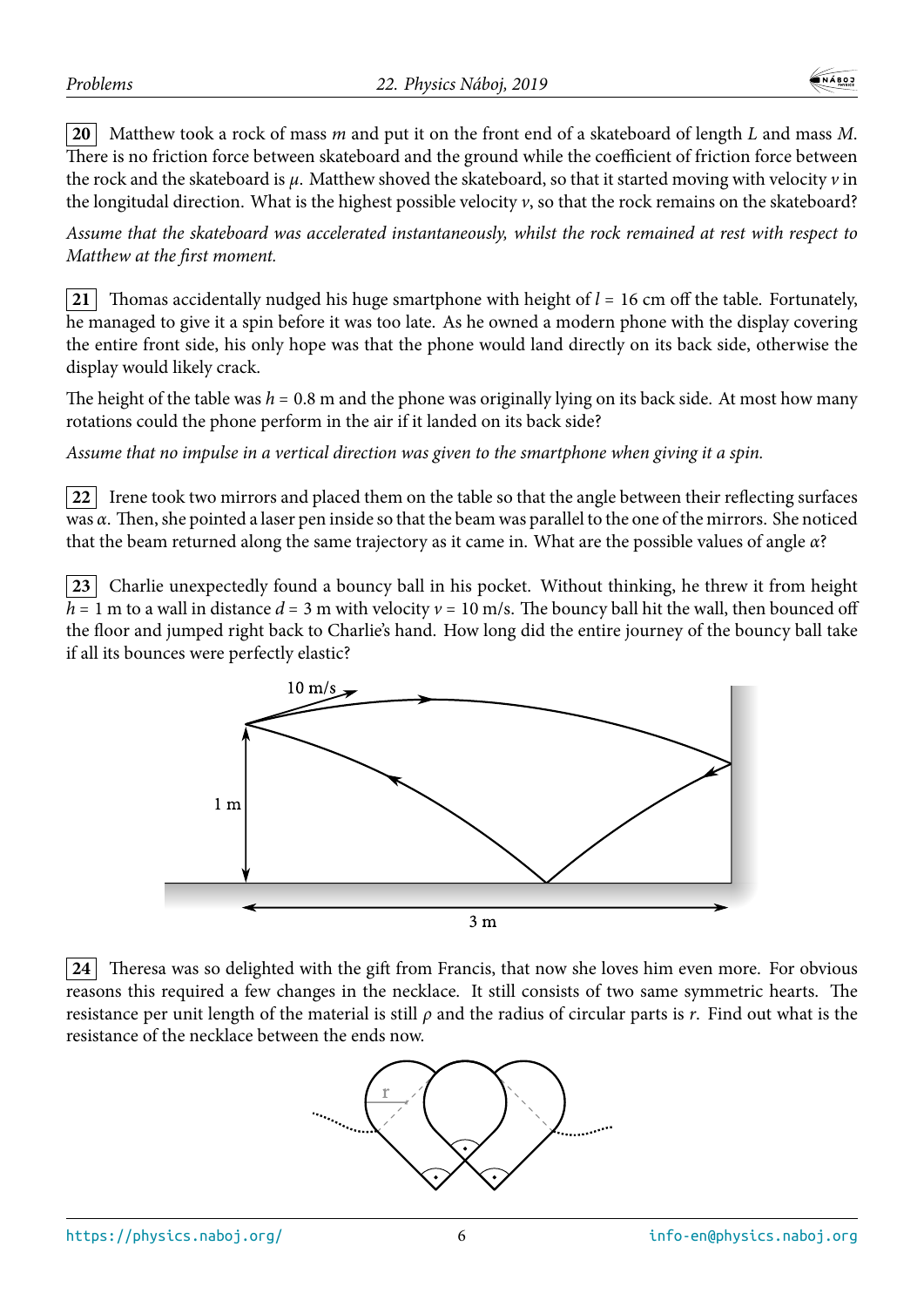**25** Matthew has a big metal barrel, half-full of warm tea. The barrel has a faucet at the bottom, so the tea can be tapped. The height of the kettle is 1 m. Matthew started tapping the tea out, however it stopped pouring after a while, as no air could get inside. How much could the tea's surface go down without letting any air into the kettle? The air inside the kettle had standard atmospheric pressure before the tap was opened.

*Give the result with accuracy of 1 mm.*

**26** Michelle loves creating mechanical systems using springs. She bought a square frame with each side of mass *m* and length *d*. The sides of the frame are connected with knuckles in the corners, so when bending, the whole frame is in the same plane.

Michelle put the frame horizontally on the ground. Then she took two springs with the unstretched length zero and spring constant *k* and stretched them on the diagonals of the frame. Then she started pulling two opposite corners away from each other. What force *F* she has to pull the corners away with, so the internal angle nearest to her hand is *α*?



**27** When George found out the sheep roll down the hill safely, he got another idea of how to use their cylindrical shape for the good. He starts rolling the sheep on the horizontal plane with velocity *v*. The plane smoothly changes to a hill with inclination *α*.

To which height above the plane will the grass on the hill be rolled over when the sheep stops rolling? The radius of a hungry sheep is *r*.



**28** Stella investigates alternative energy sources. She bought a lot of metal sheets with area density  $\sigma$  in bargain sale and welded a simple propeller from them. The propeller has three blades, each in the shape of an isosceles right triangle with leg length *a*. The blades are attached to the hub uniformly every 120°. What is the moment of inertia of Stella's propeller with respect to the axis of the hub?

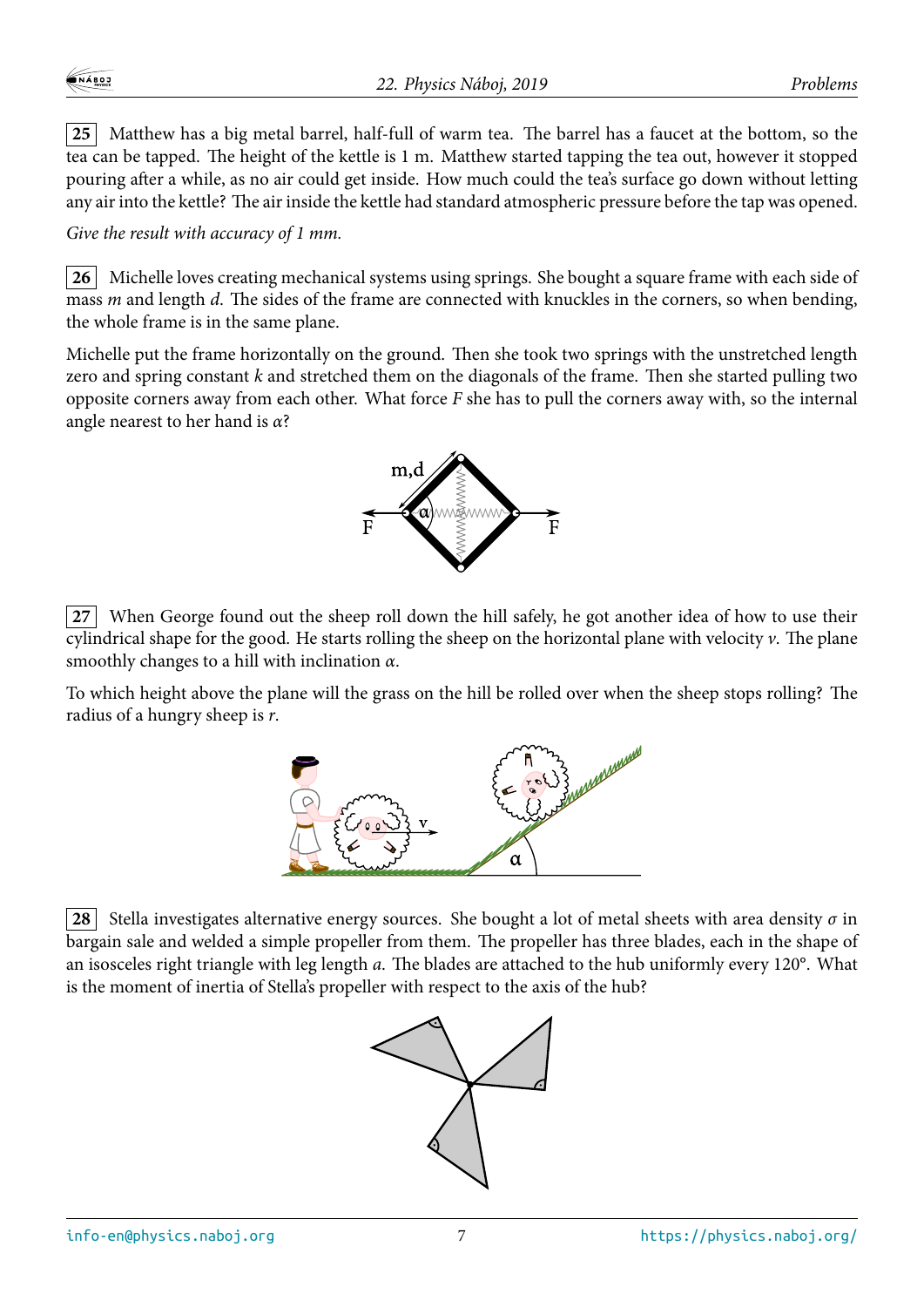**29** Horatio found a 1 m long spring. Applying certain secret scientific methods, he found out that the stiffness of the spring is 70 N/m. He wants to cut the spring into several smaller pieces of an equal length, so that he can put a wooden platform with mass 10 kg on them. To how many little pieces must he cut the spring, so that they can keep the platform with Horacio above the ground? Horatio's mass is 100 kg.

**30** When tidying up the room, a magic lantern was found. It has a cubic shape and a light is emitted only through four apertures in side faces of the lantern, which have shape of an inscribed circles. What solid angle can be illuminated by the lantern if the source of light is exactly in the centre of the lantern.



**31** Oliver took a long cylindrical container and closed it with a piston. He attached the piston to the bottom of the container using a spring, which has stiffness *k* and zero rest length. The piston enclosed ideal gas with volume  $V_0$ , pressure  $p_0$  and temperature  $T_0$  in the container.

At that moment, he realised that the length of the spring *h* is a great state quantity. He immediately drew an *h*–*T* diagram of an adiabatic process with an ideal gas inside the piston. Assume that no external force is allowed to act on the piston, so the only forces acting on the piston are the pressure force of the gas inside and the force from the spring. Draw the corresponding diagram and mark all important values.



**32** Simon urgently needs horizontally polarised light. However, he only has a source of vertically polarised light with intensity *I*<sup>0</sup> and 10 perfect polarising filters. He wants to arrange the filters in such a way that they turn a plane of polarisation. What is the highest intensity of the horizontally polarised light behind the filters, if the light cannot contain any vertically polarised component?

*Perfect polarising filter lets all light in direction of polarisation through and blocks all light in direction perpendicular to it.*

**33** Adam decided to destroy one of the institutions in his neighborhood. The best way how to do it is to use a cannon. He took the cannon with a barrel of length *L* with a cross-section *S*. He inserted a projectile with mass  $m$ , so that there was still some air with volume  $V_0$  and pressure  $p_0$  left behind it. An explosion of gunpowder supplied the air behind the projectile with energy *E*. The air started to expand adiabatically, which resulted in firing of the projectile out. What was the velocity of the projectile when leaving the barrel? Assume the air to be an ideal two-atom gas.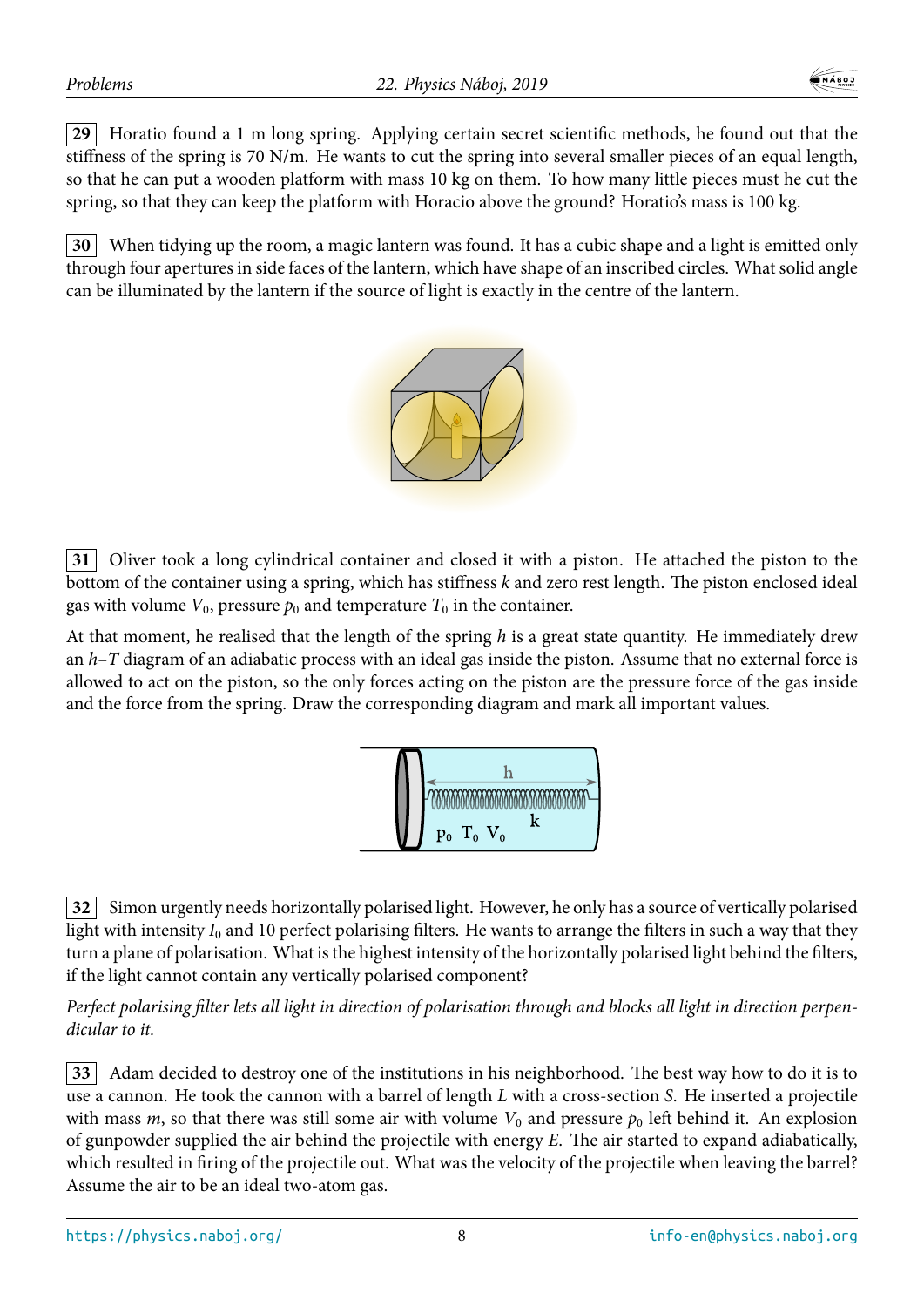**34** Sirens Hannah and Nina are trying to lure some poor sailors using the light of their two identical lanterns. Nina hung the lantern on the holder, from where it shines isotropically with power *P*. However Hannah put her lantern inside a huge cube made of glass with refractive index *n*, and positioned it so that one of its sides faces the sea.

Which lantern will the sailors see as brighter now and by what factor, if they are looking perpendicularly to the shore from a large distance?



**35** Justine likes playing with particles. She installed her own cloud chamber and placed it inside strong magnetic field with intensity  $B = 10$  T. She noticed that at a certain moment, a proton and a muon entered the chamber, having recorded their paths of shape of two concentric half-circles in fog. Both particles were moving with velocity  $v = 0.99c$  perpendicularly to the direction of the field. Their paths were parallel before entering the chamber. What was their mutual distance at that time?

*Muon has same charge as electron, but it is 207-times heavier.*

**36** There are three big, perfectly black blankets drying on ropes behind the window of a space station. The Sun is shining on the first blanket perpendicularly with power per unit area of  $F_{\odot}$  = 1370 W/m<sup>2</sup>. What is the equilibrium temperature of the third blanket if there is only empty outer space behind it?



**37** Matthew decided to walk the famous Little Carpathian Wine Route. But already in the first wine cellar he was more amazed by the wine barrels than by their content. They were cylindrical in shape, with radius of the base 0.5 m and height 1.6 m. The barrels consisted of straight battens, which were held together by metal rims. He wondered, how many metal rims at least are needed, so the barrel does not fall apart, when it stands on its base.

*Ultimate tensile strength of the metal rim is* 20 MPa*, its cross-section is* 30 mm<sup>2</sup> *and density of the wine is* 1000 kg/m<sup>3</sup> *.*

**38** Simon is still playing with polarising filters. Naturally, after so many experiments, they got a bit dirty. Now, each of them lets pass only 90 % of incoming light in the plane of polarisation (but still no light in the perpendicular plane).

What is the highest intensity of horizontally polarised light which Simon can get at the output of his apparatus? Entering light is still vertically polarised and its intensity is *I*0. Simon still has 10 polarising filters, but he need not use all of them.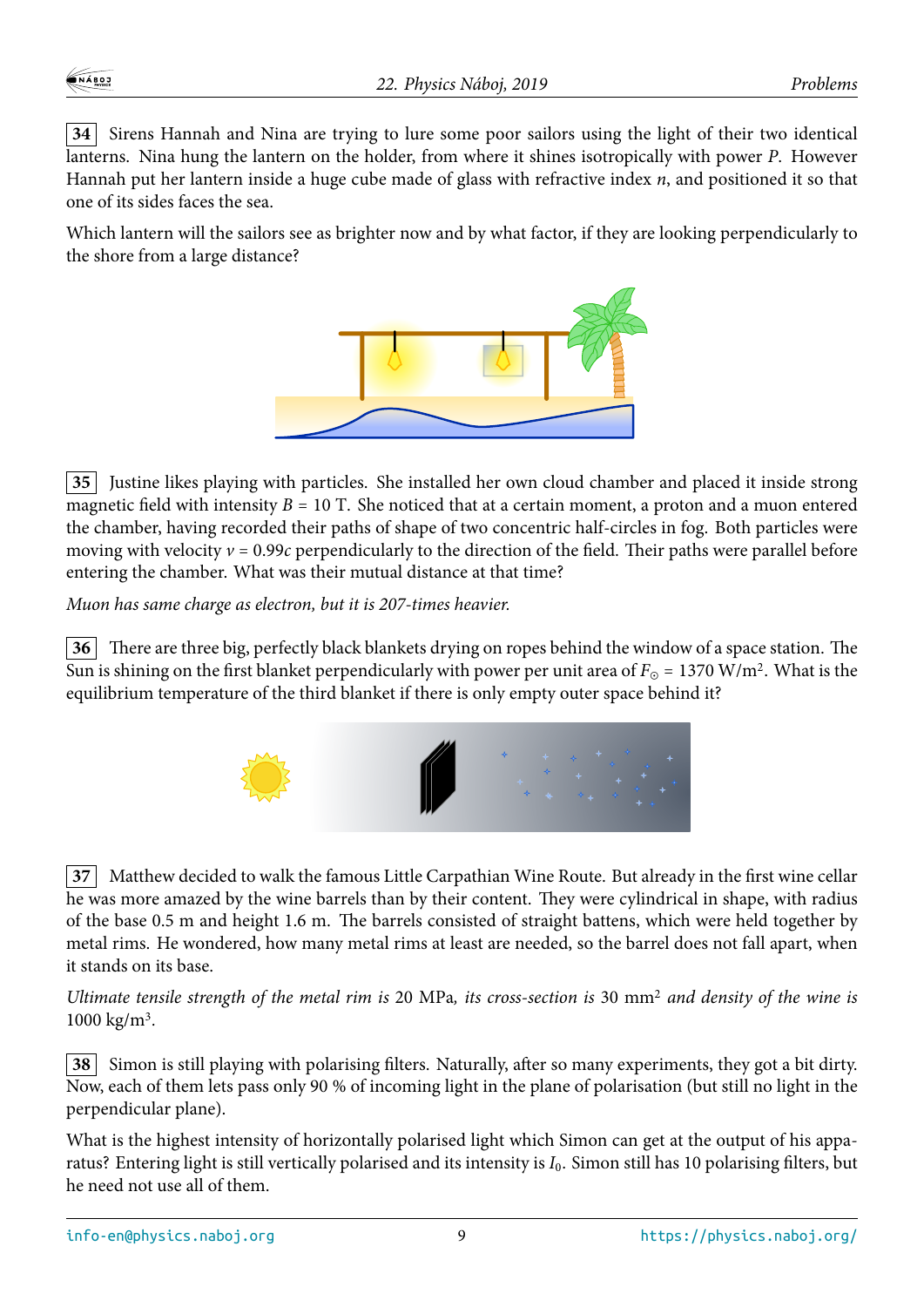**39** Mary was inflating soap bubbles. She is a good-willed and sympathetic person, anmd she did not like that the air inside was oppressed. Because of that she decided to bring electric charge onto a bubble. What charge did she have to bring on the bubble with radius 4 cm, so that there is an atmospheric pressure inside? Assume that a surface tension of soap water is equal to  $\frac{1}{3}$  of surface tension of pure water. Submit the result rounded to three significant digits.

**40** Jacob constantly improves his beloved railroad scale model. Last time he experimented with overhead lines. The load-bearing cable is hung through a pair of pulleys placed at the top of the poles, and it is tensioned with heavy weights attached to its ends. During a routine inspection of his lines, Jacob suffered a mysterious accident, which left him swinging on the line, right in the middle between two poles. Find the period of his vertical motion. Assume that  $\frac{M}{m} = \frac{41}{18}$  and that the poles are spaced *D* = 25 m apart.

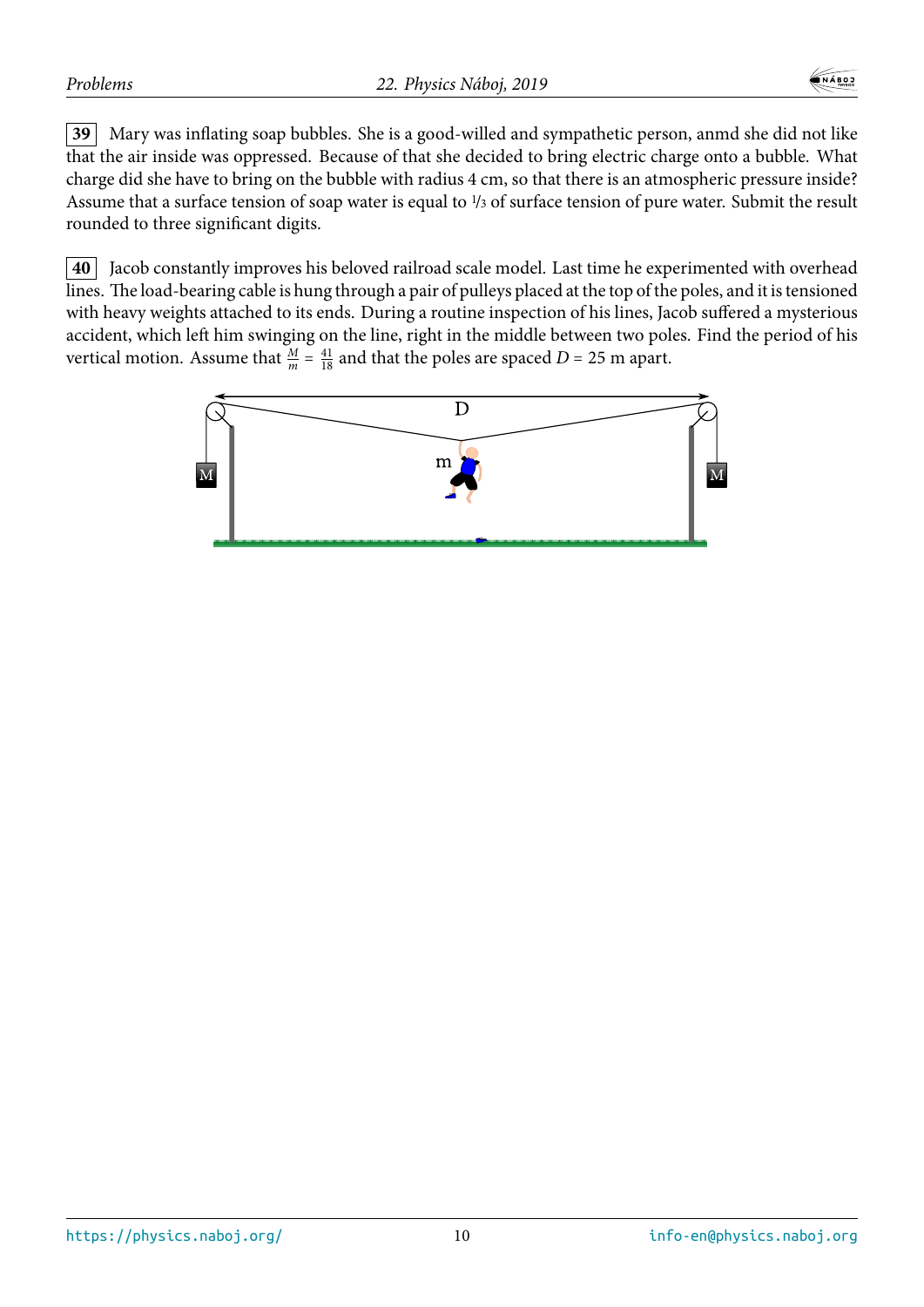## Solutions

**1** First of all we express the acceleration and deceleration of the car in units that are much easier to use:

$$
a_{+} = \frac{100 \text{ km/h}}{10 \text{ s}} = 10 \frac{\text{km/h}}{\text{s}}
$$
 a  $a_{-} = \frac{100 \text{ km/h}}{6 \text{ s}} = \frac{100 \text{ km/h}}{6}.$ 

To avoid manipulating ugly numbers, we keep accelerations in this form and we transform time so that it fits these units. Hence, when given acceleration and time, the expression *at*<sup>2</sup> takes units

$$
\frac{\text{km/h}}{\text{s}} \cdot \text{h} \cdot \text{s} \equiv \frac{\text{km/h}}{\text{s}} \cdot 3600 \text{ s} \cdot \text{s}.
$$

For clarity, let us divide the path to segments between traffic signs:

I. First we need to accelerate from rest to 90 km/h, which takes 9 s. The distance covered within this period is

$$
s_{\text{Ia}} = \frac{1}{2}a_{+}t^{2} = 112.5 \text{ m}.
$$

We have to stop at the end of the first segment. Deceleration takes 5.4 s and the distance is

$$
s_{\text{Ic}} = v_1 t - \frac{1}{2} a_{-} t^2 = 60 \text{ km/h} \cdot \frac{5.4 \text{ s}}{3600 \text{ s/h}} - \frac{1}{2} \cdot \left(\frac{100 \text{ km/h}}{6 \text{ s}}\right) \cdot \frac{(5.4 \text{ s})^2}{3600 \text{ s/h}} = 67.5 \text{ m}.
$$

The remaining part of the first segment  $s_{\text{Ib}}$  = 990 m is travelled at constant speed. Therefore the resulting time to travel the first segment is

$$
t_{\rm I} = 9 \text{ s} + \frac{s_{\rm Ib}}{v_{\rm I}} + 5.4 \text{ s} = 54 \text{ s}.
$$

II. The beginning is same as in the first segment. Namely, we accelerate in 9 s and we cover a distance of  $s_{IIa}$  = 112.5 m. At the end, we have to slow down to 60 km/h. It takes time 1.8 s and the car travels a distance of

$$
s_{\text{IIc}} = 90 \text{ km/h} \cdot 1.8 \text{ s} - \frac{1}{2} \cdot \frac{100}{6} \frac{\text{km/h}}{\text{s}} \cdot (1.8 \text{ s})^2 = 37.5 \text{ m}.
$$

The rest of the segment is travelled at constant speed, thus resulting time is

$$
t_{\rm II} = 9 \text{ s} + \frac{s_{\rm IIB}}{v_{\rm I}} + 1.8 \text{ s} = 18 \text{ s}.
$$

III. Deceleration at the end of the ride takes 3.6 s and corresponding distance is

$$
s_{\rm IIIb} = v_{\rm III}t - \frac{1}{2}a_{-}t^{2} = 30 \text{ m}.
$$

The remaining part of the segment is  $s_{\text{IIIa}} = 1190$  m long. We pass it with constant speed, thus in the third segment we spend time

$$
t_{\rm III} = \frac{s_{\rm IIIa}}{v_{\rm III}} + 3.6 \, \text{s} = 75 \, \text{s}
$$

Summing it all together, the total time of the drive is 147 s.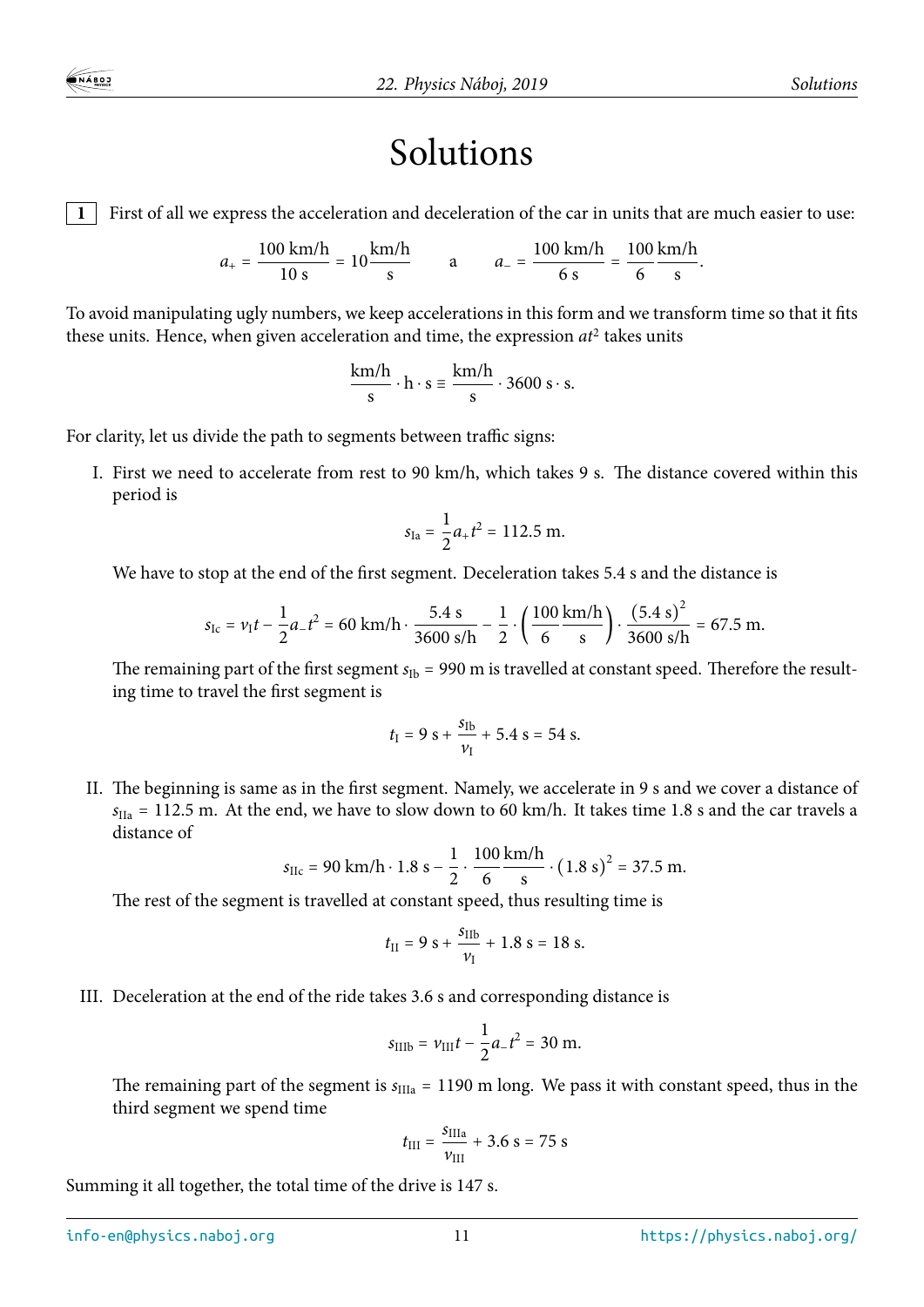$$
\frac{MV}{mv} = 150,\tag{2.1}
$$

from which we can figure out the ratio of the speeds

<span id="page-11-0"></span>
$$
\frac{V}{\nu} = 150 \frac{m}{M}.\tag{2.2}
$$

The ratio of the kinetic energies is

<span id="page-11-1"></span>
$$
\frac{\frac{1}{2}MV^2}{\frac{1}{2}mv^2} = 100.\tag{2.3}
$$

When we use the ratio of speeds from the equation 2.2, put it into the following equation 2.3, we get a result

$$
\frac{M}{m} = 100 \frac{v^2}{V^2} = \frac{100}{150^2} \frac{M^2}{m^2}, \qquad \text{from where} \qquad \frac{M}{m} = 225.
$$

**3** Let us denote the mass of the helium balloon *M*, smaller balloons *m* and their radii *R* and *r*respectively. The balloon cluster does not float away, if its total weight is not smaller than the lifting force acting on it. When we realise that weight acting on the air inside the smaller balloons balances the lifting force acting on smaller balloons, we get a condition for not floating away

$$
M + Nm + \frac{4}{3}\pi R^3 \rho_{\text{He}} \ge \frac{4}{3}\pi R^3 \rho_a.
$$

For the lowest number of balloons we get

$$
N = \left[ \frac{\frac{4}{3}\pi R^3 \left( \rho_a - \rho_{\text{He}} \right) - M}{m} \right].
$$

When we put in the numerical values, we obtain  $N = 6$ .

**4** To prevent the ship's wheel from rotating, the total torque calculated with respect to the wheel's axis has to be zero. Therefore

$$
mgr = Mgr \cos 45^{\circ} \quad \Rightarrow \quad M = m \frac{1}{\frac{\sqrt{2}}{2}} = \sqrt{2}m.
$$

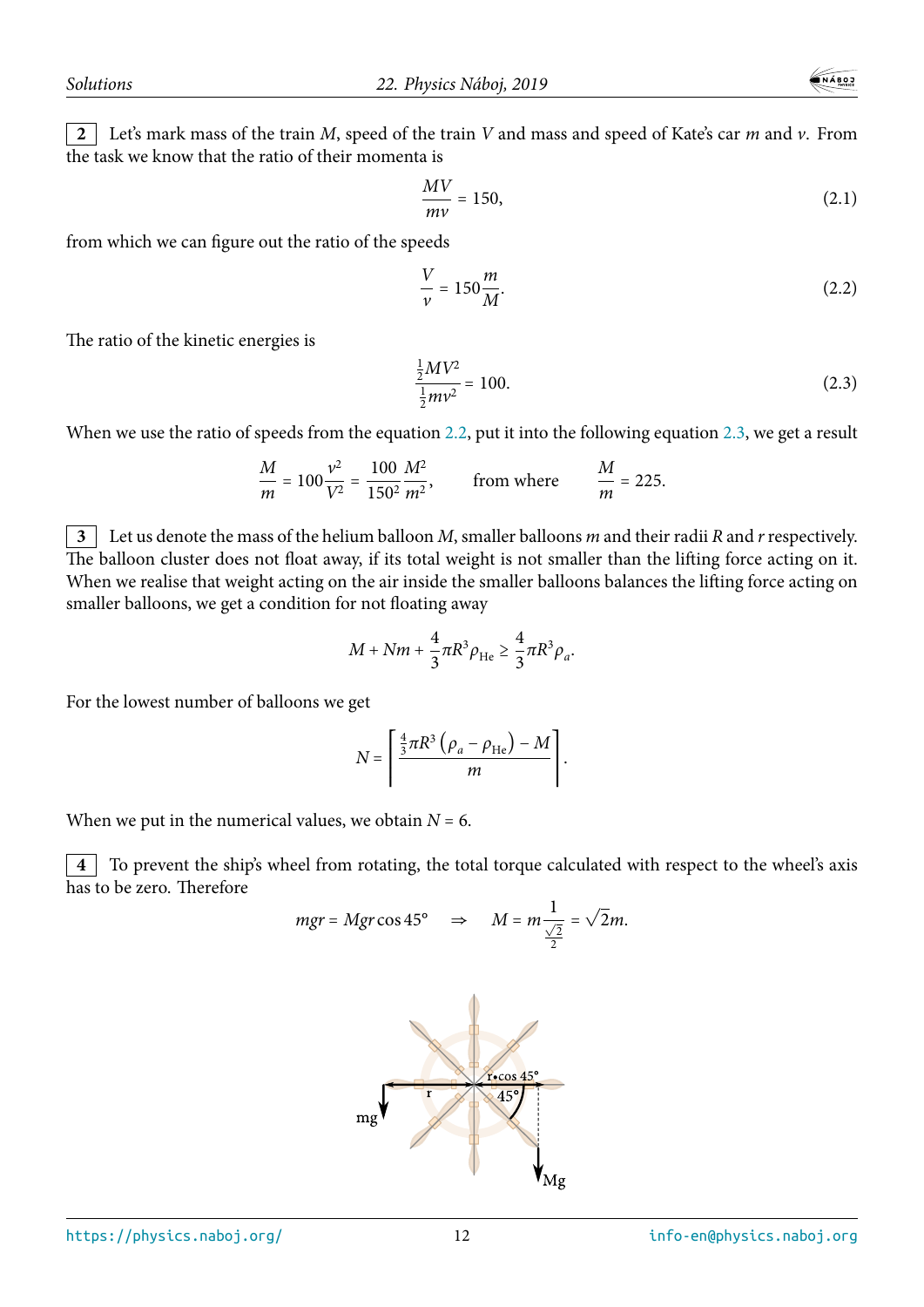**5** The resistance of the wire depends on its length, cross-section and material's resistivity  $\rho$  as

$$
R=\rho\frac{l}{S}.
$$

Plastic deformation of the wire does not change its volume nor specific resistivity. If the length increases to twice its original value, the cross-section will decrease to one half because of conservation of volume. Its resistance is thus

$$
R' = \rho \frac{2l}{\frac{S}{2}} = 4\rho \frac{l}{S} = 4R.
$$

**6** Denote area densities of individual triangles gradually from left  $\sigma_1$  to  $\sigma_6$ . Their masses are calculated simply by multiplying the densities by their areas. We obtain

 $m_1 = 162$  g,  $m_2 = 108$  g,  $m_3 = 81$  g,  $m_4 = 81$  g,  $m_5 = 135$  g,  $m_6 = 243$  g.



Figure 6.1: *Vlajka na štvorcovej sieti.*

Next, we find centres of mass of individual triangles. Let's begin with triangle △*AGH*. The centroid, and thus also a centre of mass, of a triangle is at the intersection of its medians, which is in one third of any median measured from its base. If we place the triangle onto a regular grid, draw a median connecting vertex *A* with the midpoint of edge *GH* and find the point in two thirds of its length, we see that coordinates of the centroid are [20 cm; 60 cm]. Analogously we can find the coordinates of centroids of other triangles:

$$
T_1 = [20 \text{ cm}; 60 \text{ cm}],
$$
  $T_2 = [60 \text{ cm}; 60 \text{ cm}],$   $T_3 = [100 \text{ cm}; 60 \text{ cm}],$   
 $T_4 = [120 \text{ cm}; 50 \text{ cm}],$   $T_5 = [120 \text{ cm}; 30 \text{ cm}],$   $T_6 = [120 \text{ cm}; 10 \text{ cm}].$ 

Consequently, we need to find the centre of mass of the whole flag. In general, the formula for the *x*coordinate of the centre of mass of objects with masses  $m_1, m_2,...,m_n$  and with *x*-coordinates of their centroids  $x_1, x_2, \ldots, x_n$  is

$$
X = \frac{m_1x_1 + m_2x_2 + m_3x_3 + \dots + m_nx_n}{m_1 + m_2 + m_3 + \dots + m_n}.
$$

In our case, we obtain  $X = 90$  cm.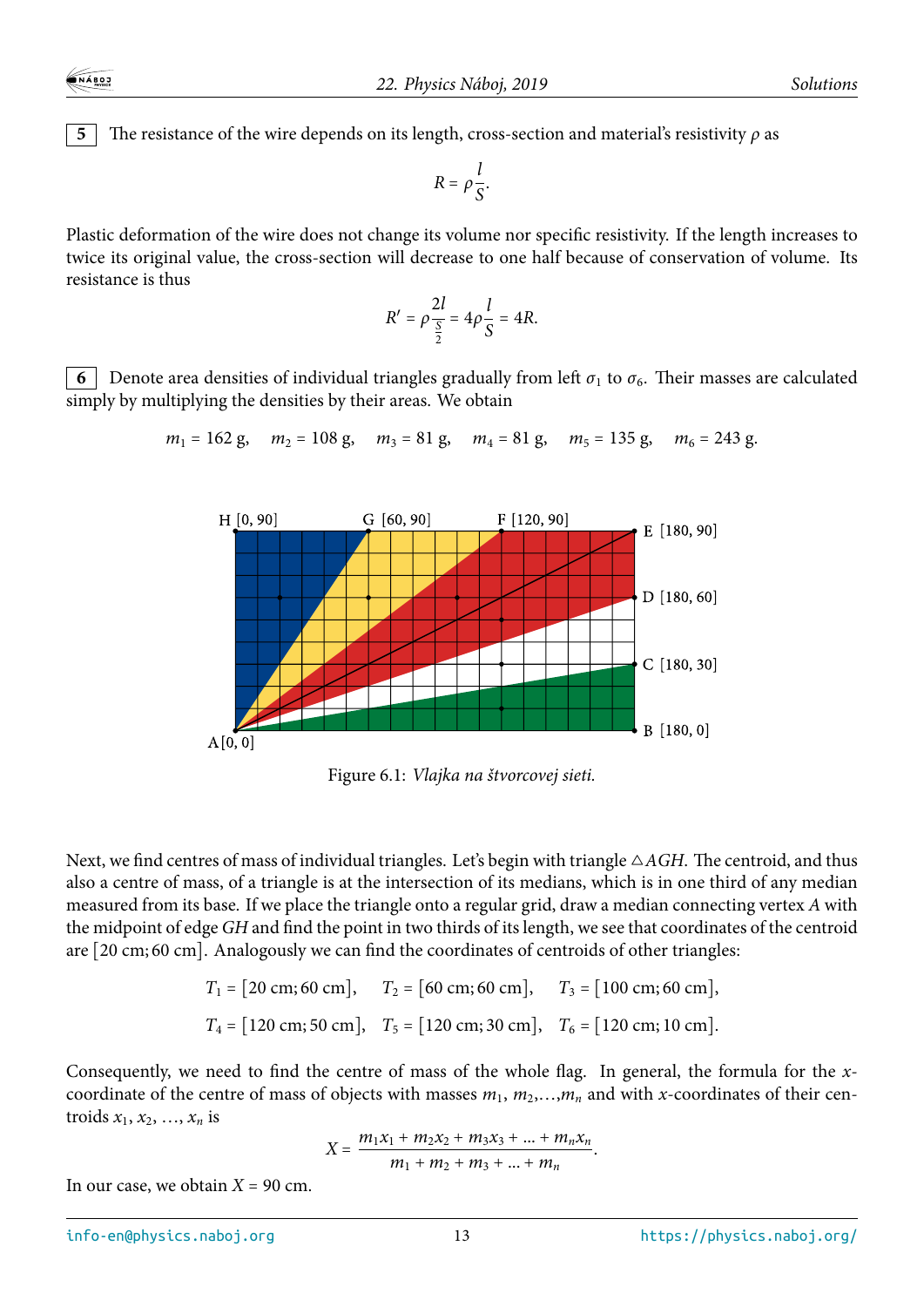Analogously, the *y*-coordinate of the centroid can be calculated:

$$
Y = \frac{m_1y_1 + m_2y_2 + m_3y_3 + \dots + m_ny_n}{m_1 + m_2 + m_3 + \dots + m_n} \doteq 39 \text{ cm}.
$$

The distance from the origin of the coordinate system is calculated applying the Pythagorean theorem as

$$
l = \sqrt{X^2 + Y^2} \approx 98
$$
 cm.

**7** Accelerations of the sled in the individual segments can be determined from the graph:

$$
a_1 = 1.5 \text{ m/s}^2
$$
,  $a_2 = 0.5 \text{ m/s}^2$ ,  $a_3 = -0.25 \text{ m/s}^2$ .

In the first segment, Isaac pulls with force *F*. According to the second Newton's law

$$
m = \frac{F}{a_1}.\tag{7.1}
$$

In the second segment, a friction force  $F_{t1} = fmg$  acts as well, where *f* is a friction coefficient between the sled and ground. The sum of forces acting on the sled is thus

$$
F - F_{t1} = F - fmg = ma_2. \tag{7.2}
$$

In the last segment, there are two differences – higher total mass  $m + M$  and a higher friction force  $F_{t2}$  =  $f(M+m)$ g. We obtain

$$
F - F_{t2} = F - f(M + m) g = (M + m) a_3.
$$
 (7.3)

Now, we are able to determine everything we are interested in. From equation 7.1, we substitute for *m* in 7.2 and we obtain

$$
f=\frac{a_1-a_2}{g}.
$$

Then we substitute for *f* in 7.3 and we finally obtain Peter's mass as

$$
M = m \frac{a_3 - a_2}{a_2 - a_1 - a_3} = 60 \text{ kg}.
$$

**8** Since the chandelier is radially symmetric, we can consider just a simpler two-dimensional problem:

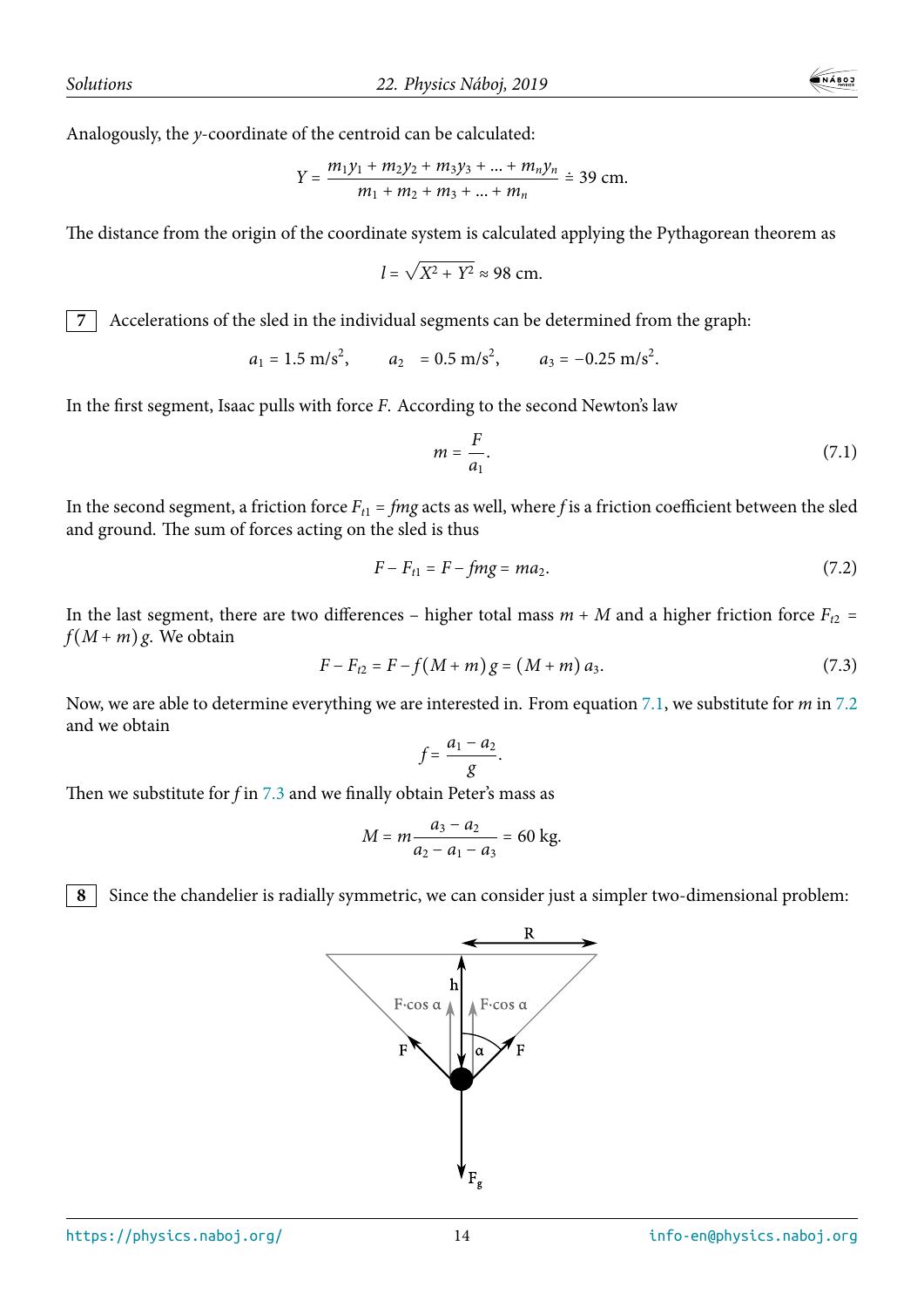It is clear that the vertical component of the tension force in each string is *F* cos *α*. In order to prevent the chandelier from falling down, the resulting force acting on the bulb must be zero. As there are four strings attached to the bulb, we obtain

$$
4F\cos\alpha = mg \quad \Rightarrow \quad \alpha = \arccos\frac{mg}{4F}.
$$

We want to know height *h*. It can be expressed from the equation above, as

$$
\tan \alpha = \frac{R}{h} \quad \Rightarrow \quad h = \frac{mgR}{\sqrt{16F^2 - m^2g^2}}.
$$

After plugging in the numeric values, we obtain  $h = 10$  cm.

**9** Firstly, we calculate the height of the Sun on the sky in Bratislava. At noon, the Sun shines directly from south. On the day of equinox, the Sun is directly above the equator. The closest point of the Earth to the Sun is on the intersection of the equator and the meridian passing through Bratislava. Light beams arrive in Bratislava with angle of  $90^{\circ} - 48^{\circ} = 42^{\circ}$  with respect to the local surface.

As the wind blows from north-west, the flag is oriented in south-eastern direction, thus it is rotated by 45° with respect to sunbeams. Therefore, the cross-sectional area of the flag is effectively smaller when looking from the Sun. If we rotated the flag to the east-west direction, we would need a flag with a crossectional area only  $\cos 45^\circ \cdot 10$  m<sup>2</sup> to shade the same amount of sunbeams, as is shown on the left half of picture 9.1.

The sunbeams are projected on the ground. The length of the shadow in the east-west direction remains unchanged, whilst it is elongated in the north-south direction by factor *h* ′ /*h*. We get

$$
h = h' \tan 42^{\circ} \implies h' = h \cot 42^{\circ}.
$$



Figure 9.1: *The projection of the flag to east-west direction and to the ground.*

Therefore, the shadow on the ground has an area of  $\frac{\cos 42^{\circ}}{\sin 42^{\circ}} \cdot \cos 45^{\circ} \cdot 10 \text{ m}^2 = \cot 42^{\circ} \cdot \cos 45^{\circ} \cdot 10 \text{ m}^2 = 7.85 \text{ m}^2$ . Note that this is also valid for any non-rectangular shape of the flag – any shape can be arbitrarily well approximated by a large number of non-overlapping rectangles.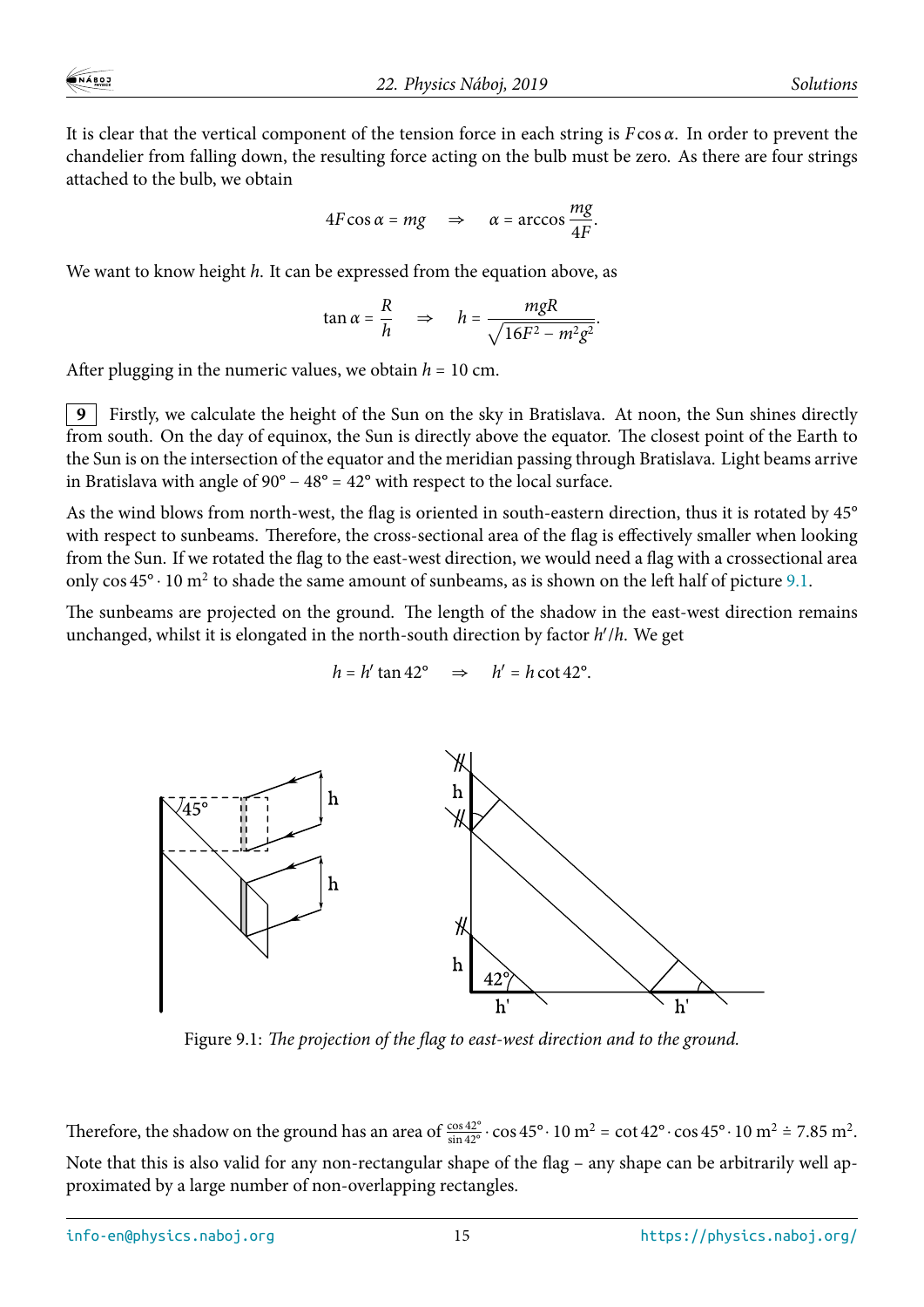**10** Denote an average distance between two consucutive cars *d*. Then an average time between meeting two consecutive cars is  $t = \frac{d}{w}$  $\frac{a}{w}$ , where *w* is a mutual velocity of cars and a train. A frequency is only a inverse value of the average time.

Let *v* be a velocity of cars and *u* a velocity of the train. Then a frequency of meeting cars driving in the opposite direction is  $f^+ = \frac{v + u}{d}$  and cars driving in the same direction is  $f^- = \frac{|v - u|}{d}$ .<sup>1</sup> Obviously,  $f^+ > f^-$ . Suppose that  $f^+$ is *k*-times greater than *f* <sup>−</sup>. Then

$$
v+u=k|v-u|.
$$

We need to find a velocity of the train *u* satisfying the equation above. We have to consider two cases. If  $v > u$ , then  $v + u = k(v - u)$ , therefore

$$
u=\frac{k-1}{k+1}\nu.
$$

If  $v < u$ , then  $v + u = k(u - v)$ , thus

$$
u=\frac{k+1}{k-1}\nu.
$$

For  $k = 4$  and  $\nu = 90$  km/h, we obtain two possible velocities of the train  $u = 54$  km/h and  $u = 150$  km/h.

**11** Each of the moons is attracted by gravitational force of the other moon and of the planet. In order to orbit the circular trajectory, the resulting force acting on the moon must be a cenripetal force corresponding to its radius *R*, e. i.

$$
F_1 + F_2 = G\frac{Mm}{R^2} + G\frac{m^2}{4R^2} \stackrel{!}{=} \frac{mv^2}{R}.
$$



In order to caculate the period, we need to express the speed of the moons. Consequently, the period is obtained as a ratio of covered distance and moon's speed

$$
T=\frac{2\pi R}{\nu}.
$$

Therefore

$$
T=\frac{2\pi R}{\sqrt{\frac{9Gm}{4R}}}=\frac{4\pi R^{\frac{3}{2}}}{3\sqrt{Gm}}.
$$

 $1$ An absolute value is present to secure that the frequency is always positive, as the train can be either faster or slower than cars.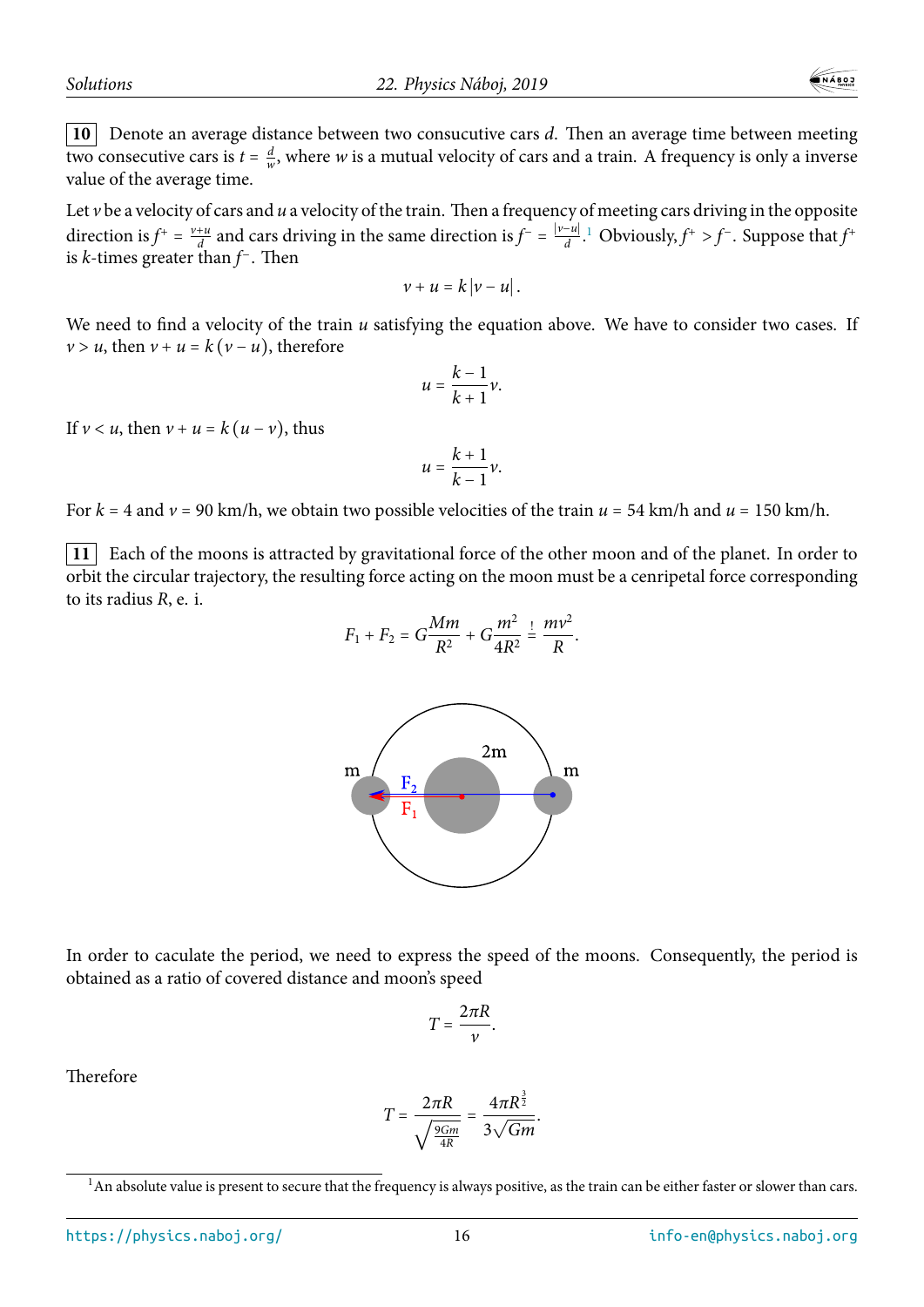**12** During the throw, only the gravity acts on the egg, which is conservative – hence it can be described by a potential. Therefore, the problem can be solved in terms of kinetic and potential energy.

Thomas always throws the egg with same initial speed, regardless the direction. Therefore, a kinetic energy of the egg at tho moment of throwing is always

$$
E_k(H)=\frac{1}{2}mv^2
$$

and a potential energy is

 $E_p(H) = mgH$ 

(considering a ground to be a level of zero potential energy).

A sum of the kinetic and potential energy is conserved, thus at the zero hight above the ground we get

$$
E_k(0) + E_p(0) = \frac{1}{2}mv^2(0) + mg \cdot 0 = E_k(H) + E_p(H) = \frac{1}{2}mv^2 + mgH.
$$

Therefrom,  $v(0) = \sqrt{v^2 + 2gH}$ , regardless the angle of elevation.

**13** Let's draw the paths of boats:



Denote  $d_1 = 3d$ ,  $d_2 = 4d$  and  $d_3 = 21d$ . We can clearly see that

- a boat *A* from the point *K* to the point *L* gets in time *t* and covers distance  $d_1$ . We can easily calculate its velocity  $v = \frac{d_1}{t}$  $\frac{d_1}{t} = \frac{3d}{t}$  $\frac{d}{t}$ .
- a boat *D* from the point *L* to the point *M* gets in time *t* too and covers distance  $d_2 = 4d$ . Its velocity is  $u = \frac{d_2}{t}$  $\frac{d_2}{t} = \frac{4d}{t}$ *t* .
- a sailing of the boat *A* from the point *L* to the point *N* takes time 5*t* and a covered distance is  $s_1 = v \cdot 5t =$  $5d_1 = 15d$ .
- a sailing of the boat *D* from the point *L* to the point *O* takes time 6*t* and a covered distance is  $s_2 = u \cdot 6t =$  $6d_2 = 24d$ .

We are to find an angle *α*. We have found the lengths of all sides of a triangle △*LON*, thus the sought angle can be determined using the low of cosines

$$
d_3^2 = s_1^2 + s_2^2 - 2s_1s_2 \cos \alpha,
$$

from where

$$
\alpha = \arccos \frac{s_1^2 + s_2^2 - d_3^2}{2s_1s_2} = \arccos \frac{25d_1^2 + 36d_2^2 - d_3^2}{60d_1d_2}.
$$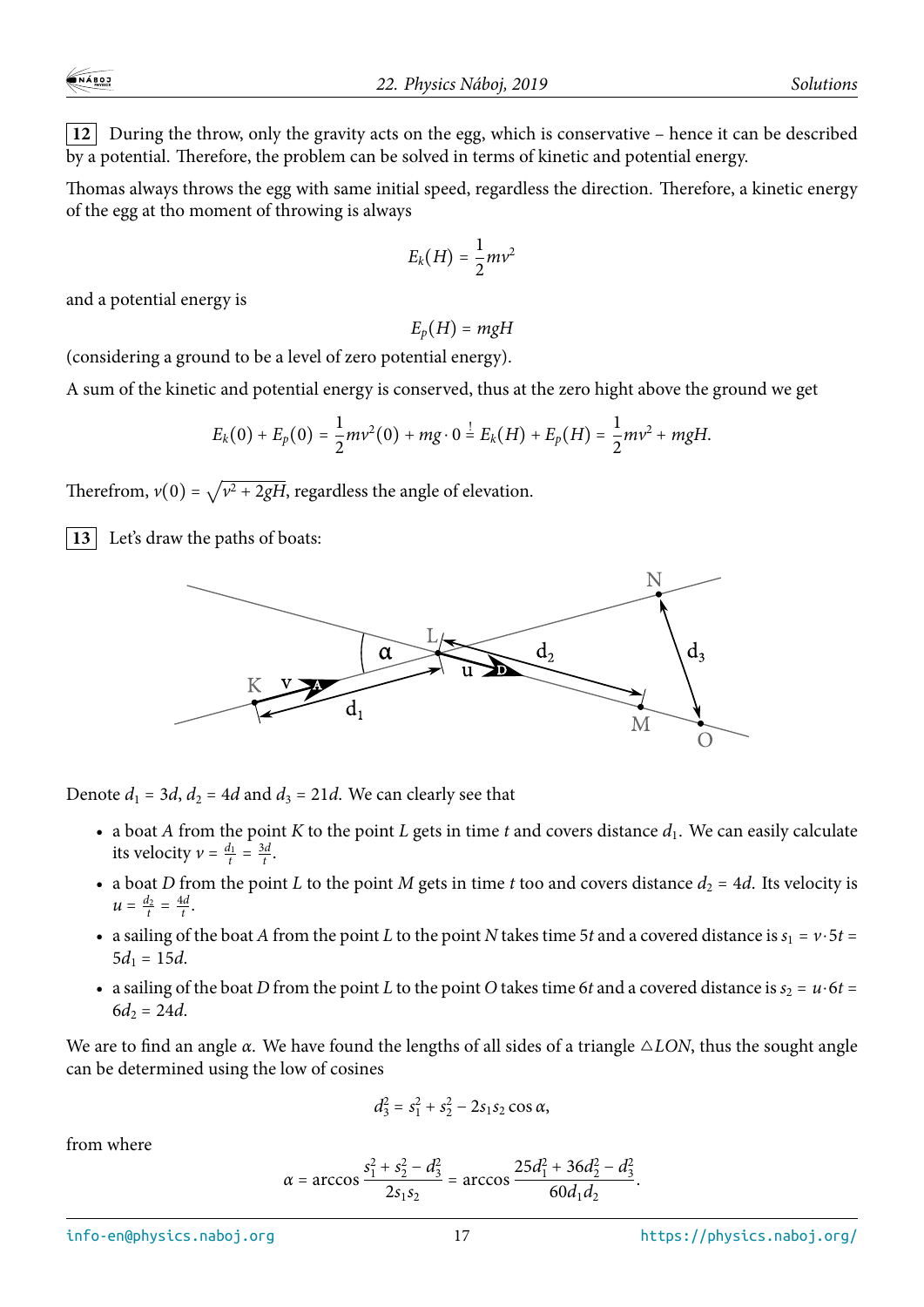$$
\alpha = \arccos \frac{225d^2 + 576d^2 - 441d^2}{720d^2} = \arccos \frac{1}{2} = 60^\circ.
$$

**14** If the sheep managed to climb the hill, a friction had to be sufficiently large, so that the sheep did not slip down. Therefore, in order the sheep to move, it has to be able to rotate around a point of contact with the hill. In order the sheep not to move, a torque calculated with respect to the point of cantact with the hill has to be non-negative, i. e. directed to the hill. The total torque is a result of three forces acting on the sheep:

- gravity acting in the centre of mass;
- normal force acting in the point of contact with the hill;
- frictional force acting also in the point of contact.

Forces acting in the point of contact do not contribute to the total torque, as a length of their moment arm is zero. The only force that has to be included into a calculation is gravity. In order the sheep to remain on the hill, the torque has to be zero. As the gravity always acts downwards, the centre of mass of the sheep has to be situated directly above the point of contact.

Maximal horizontal distance of a centre of the sheep and the point of contact, and hence the steepest slope corresponds to the case, in which the centre of mass of the sheep is in the same height as its geometric centre. An angle between the centre of mass, the point of contact and the geometric centre is equal to the slope of the hill *α* in this limit situation. Therefore

$$
\sin \alpha = \frac{R/4}{R} = \frac{1}{4} \quad \Rightarrow \quad \alpha \le \arcsin \frac{1}{4} \doteq 14.48^{\circ}.
$$

**15** Denote individual times as follows:

- time between two sunsets  $t_1$ ;
- length of a year  $t_2$ ;
- sought rotational period *t*.

The planet performs  $\frac{t_1}{t}$  rotations and travels  $\frac{t_1}{t_2}$  of its orbit between two consecutive sunsets. It corresponds to a state in which the planet has got a same orientation with respect to its sun again. A picture illustrate that the planet has performed one whole rotation and an additional fraction of another, which is exactly equal to the travelled fraction of orbit. In terms of math

$$
\frac{t_1}{t}=1+\frac{t1}{t2}.
$$

Therefrom

$$
t = \frac{t_1 t_2}{t_2 + t_1} = 50 \text{ h}.
$$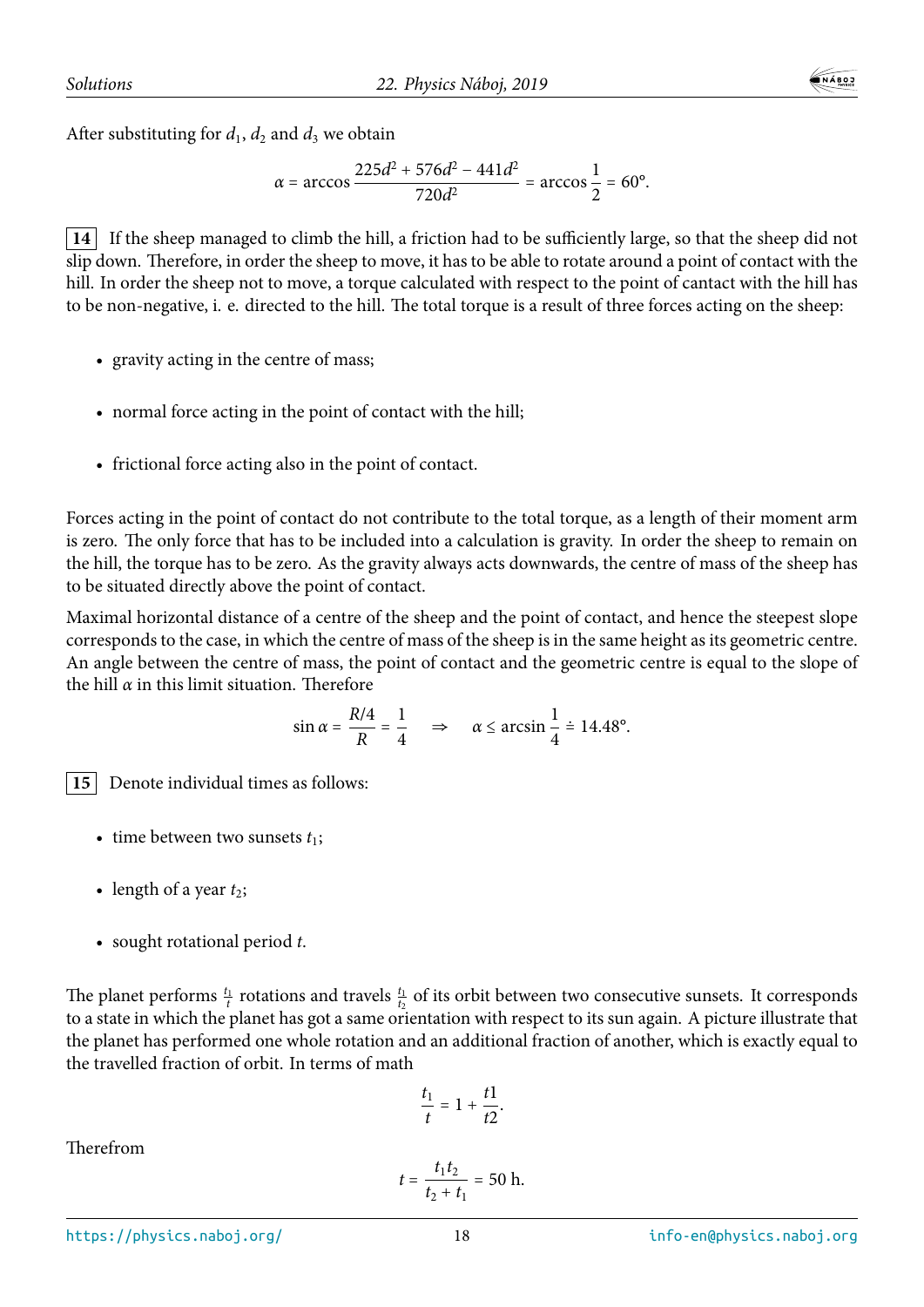



**16** Let's mark the four important points on the necklace *A*, *B*, *C* a *D*.



Figure 16.1: *Four important points on the necklace*

Effective resistance between points *A* and *B* is  $\frac{3}{2}\pi r\rho$ , and because of the symmetry, the resistance between *B* and *D* is the same. Similarly, the resistance between the points *A* and *C* as well as between *C* and *D* is 4*rρ*.

From the symmetry, it can be also concluded that the potential in the points *B* and *C* is equal and we can omit the wire between them. Therefore we get two parallel wires, one with the resistance of 8*rρ* and the other with the resistance of 3*πrρ*.

The resistance of the whole circuit is therefore

$$
\frac{1}{\frac{1}{8r\rho}+\frac{1}{3\pi r\rho}}=\frac{24\pi}{3\pi+8}r\rho\stackrel{.}{=}\frac{4.327r\rho}{.}
$$

**17** Since voltage in the circuit is constant, the power output of the heater only depends on its resistance. Power can be expressed as the product of voltage and current; however, current flowing through the circuit is uniquely determined by the value of resistance as *I* = *U*/*R*. Hence

$$
P = UI = \frac{U^2}{R}.
$$

If we enumerate all possible ways how Luke can connect the resistors, we will find out there are 18 distinct schemes:

- no resistors (one scheme),
- a single resistor (three ways how to choose it),
- two resistors in series (three ways which to omit, order is not important),
- three resistors in series (only one way, order is not important),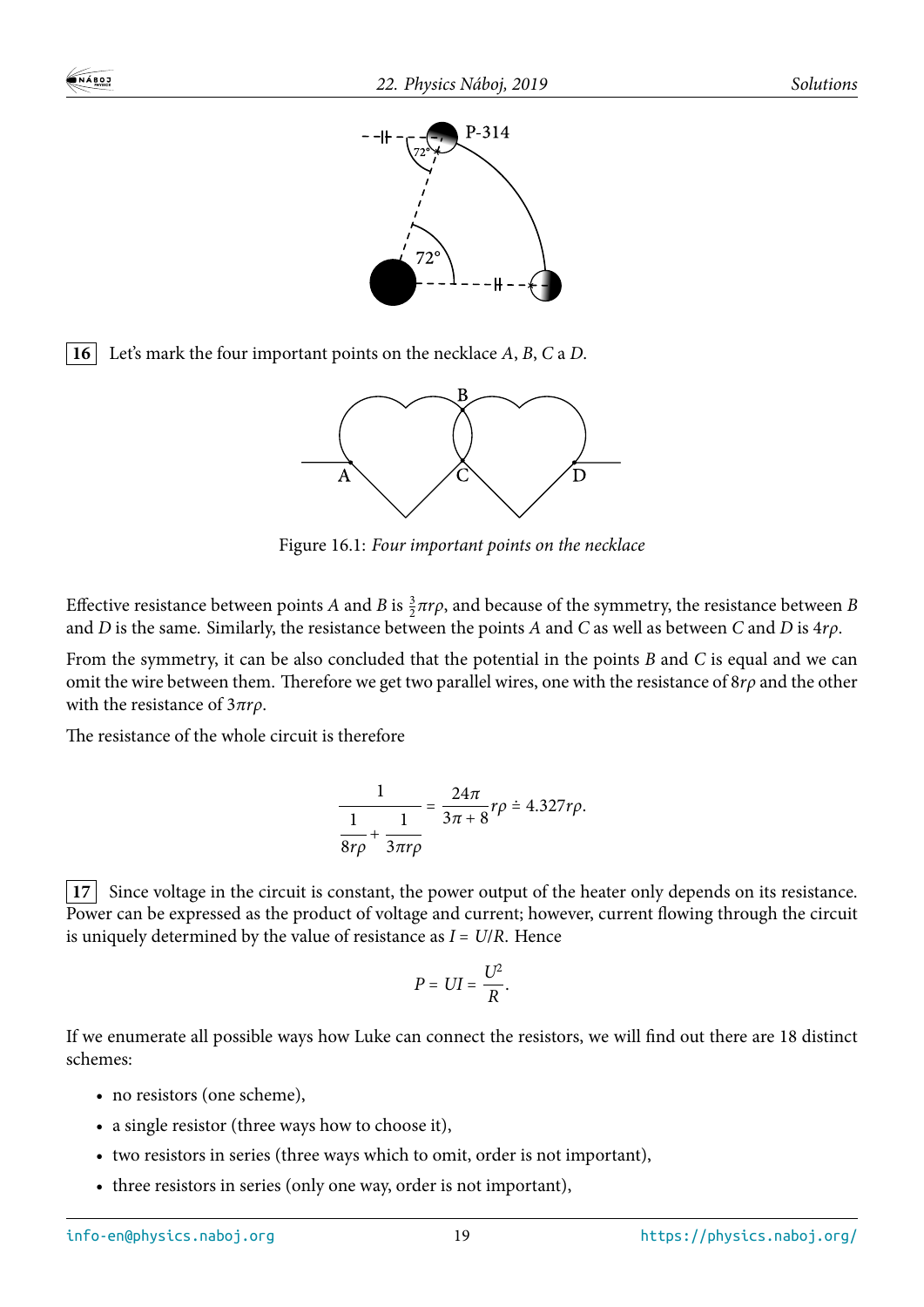- two resistors in parallel (three ways, which one is omitted),
- two resistors in parallel and the third one in series to them (three ways),
- two resistors in series and the third one parallel to them (three ways)
- and finally all three resistors in parallel (a single way).

In order not to destroy the fuse, the total resistance must be at least  $\frac{230 \text{ V}}{15 \text{ A}}$  = 15.5 Ω. The scheme without resistors will short-circuit the heater and blow the fuse. The scheme with three resistors in parallel will only produce total resistance

$$
R = \frac{1}{\frac{1}{20 \Omega} + \frac{1}{30 \Omega} + \frac{1}{60 \Omega}} = 10 \Omega,
$$

which is too little and destroys the fuse as well. The same is true for resistors 20*and*30 Ω; and also 20*and*60 Ω when connected in parallel – their resistances are only 12  $\Omega$  and 15  $\Omega$  respectively. All other schemes are safe.

So we are left with 14 schemes. However, two of them have the same resistance: if we connected the second and third resistor in parallel, we obtain  $R = 20 \Omega$ , which is equal to using only the first resistor. Therefore there are only 13 possible power settings of Luke's heater.

**18** As the hands are moving with constant average angular speeds and pass the XII mark simultaneously, there will be two similar solutions, differing only in the direction of the torque; and both will be equally far away from the midnight or noon. We will only analyse the solution where the force acts anticlockwise, which occurs in the evening. The morning solution will be its mirror image with respect to the vertical axis.

At first we need to realize that the minute hand is twice as long as the hour hand, but its mass is only half as much, so both hands exert the same torque as long as the angles are equal. The time needed to complete one revolution is 43200 seconds for the hour hands and 3600 seconds for the minute hand. We may express the acting torques in terms of angles (measured from the XII mark)

$$
M = M_{\text{hour}} + M_{\text{min}} = 2md\sin\left(\frac{2\pi t}{43\,200\,\text{s}}\right) + 2md\sin\left(\frac{2\pi t}{3600\,\text{s}}\right). \tag{18.1}
$$

To find the maximum, we may differentiate this function. If we are not able or willing to do that, it is reasonably simple to think a bit and then use a calculator to find the solution by trial and error. Also values of *m* and *d* are constant, and since we only want to know the time and not the magnitude of the torque, we may ignore them altogether.

We should intuitively understand than the hands will exert maximum torque at about quarter to nine, when both hands are close to the IX mark. However, at 08:45 exactly the hour hand is still 3.75° below the mark and its torque is still increasing with time. The exact maximum will thus occur slightly later.

For the exact second 08:45:00 we substitute *t* = 31 500 s to 18.1 and using a calculator we find out that

$$
M_{08:45:00} \doteq 1.991\,445\cdot 2mg.
$$

By trial and error we do the same for next few seconds. Soo[n we](#page-11-0) will find out that the torque increases slightly a few more times, but after *t* = 31 506 s = 08:45:06 it starts to decrease again. Other local maxima between 06:00 a 12:00 are necessarily smaller.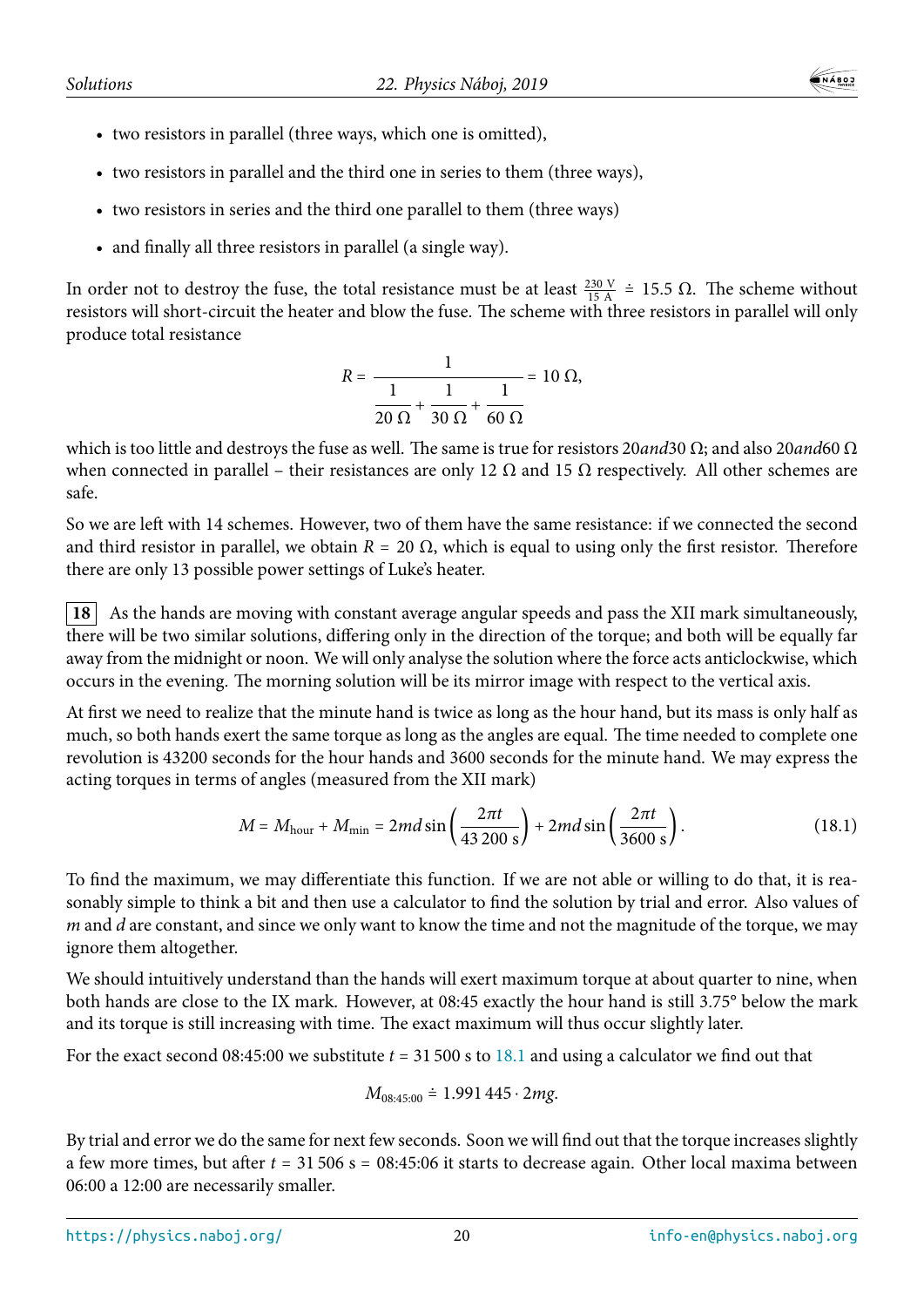Finally we may want to find the mirrored solution, or the complement to 43200 seconds. So the solutions are

$$
t = 11694 \text{ s} \equiv 03:14:54,
$$
 and  $t = 31506 \text{ s} \equiv 08:45:06,$ 

or, in both cases, exactly twelve hours later.

**19** A cube immersed into a liquid follows the Archimedes' principle. Its straightforward consequence is that a ratio of densities of the cube and the liquid is equal to a ratio of an immersed volume of the cube to the volume of the entire cube. Let *a* be a length of cube side, *ρ<sup>w</sup>* a density of water and *ρ<sup>c</sup>* a density of the cube, then in the first situation,

$$
\frac{\rho_c}{\rho_w} = 1 - \frac{a^2 \cdot 4 \text{ cm}}{a^3}.
$$
\n(19.1)

In the second situation, the a height of the emerged part is 18 cm. It has got a shape of a regular pyramide, the upper edges of which form right angles.



Figure 19.1: *An emerged part of the cube*

Denote a length of these edges *d*. A volume of the pyramide is  $\frac{1}{6}d^3$ . Based on the Pytagorean theorem, edges along a base of the pyramid are  $\sqrt{2}d$  long. Let's focus on the triangular base of the pyramide.



Figure 19.2: *The intersection of the cube and a water surface*

It has a shape of an equilateral triangle with an altitude  $\frac{\sqrt{6}}{2}$  $\frac{\sqrt{6}}{2}$ *d* long. A distance of a centre of the based from its vertices is  $\frac{\sqrt{6}}{3}$  $\frac{\sqrt{6}}{3}$ d. Finally, consider a right-angled triangle determined by the centre of the base, a vertex of the base and the upper vertex of the pyramide.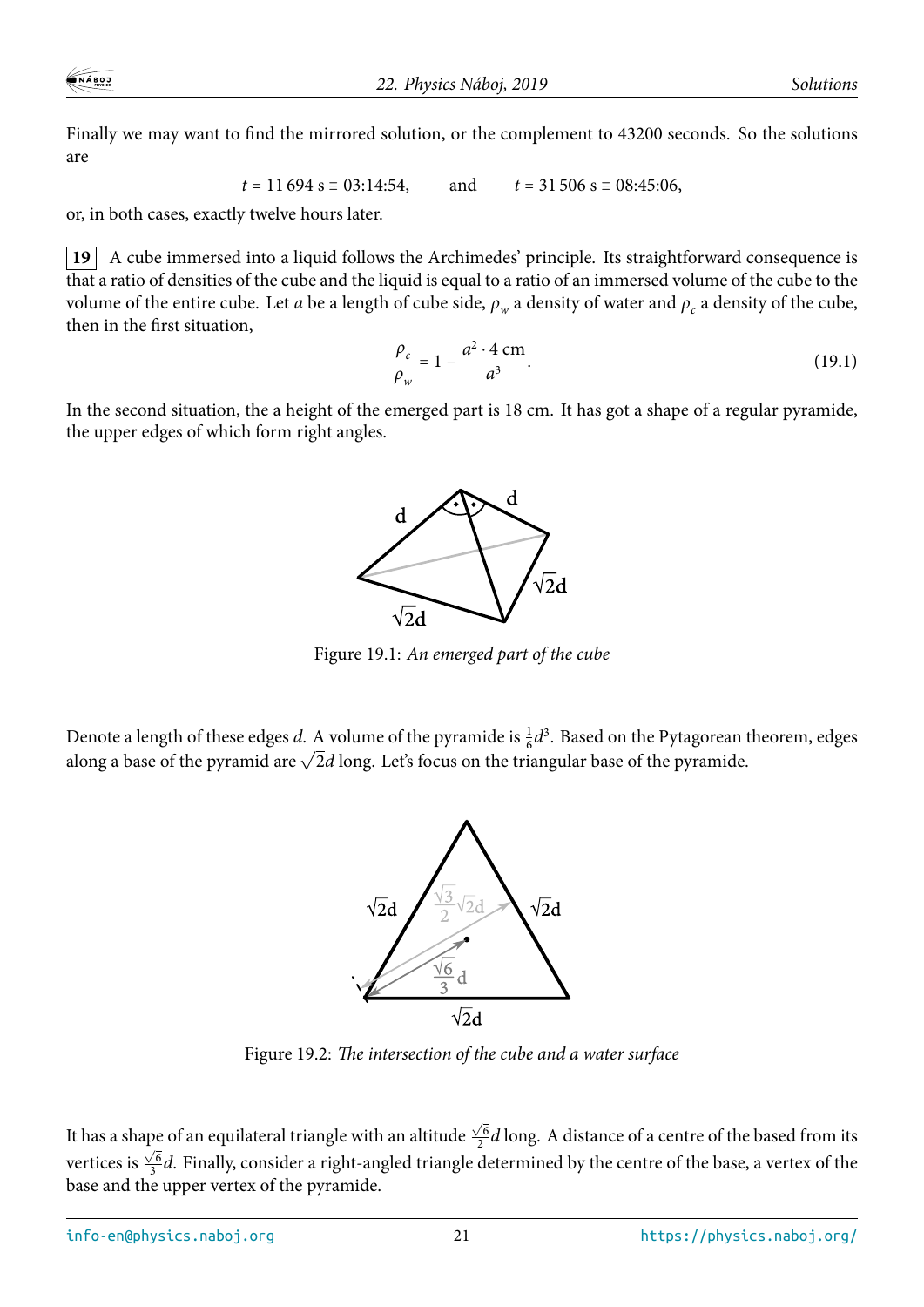

Figure 19.3: *The considered right-angled triangle*

The Pythagorean theorem gives  $d = 18\sqrt{3}$  cm. In the second situation,

$$
\frac{\rho_c}{\rho_w} = 1 - \frac{\sqrt{3} \cdot (18 \text{ cm})^3}{2a^3},\tag{19.2}
$$

and comparing 19.1 and 19.2 yields

$$
a=3^{\frac{13}{4}}\ \mathrm{cm}.
$$

Finally, substitu[ting](#page-11-0) into [19.1](#page-11-1) we get

$$
\rho_c = \left(1 - 4 \cdot 3^{-\frac{13}{4}}\right) \rho_w \doteq 887 \text{ kg/m}^3.
$$

**20** Shortly after accelerating the skateboard, the stone is still in rest at the front end of the skateboard. The skateboard accelerated to an initial velocity **v** starts to decelerate immediately due to a friction force between the stone and the skateboard. As a consequence of Newton's third law, the stone starts to accelerate. The situation is depicted on the picture:



Firstly, we find accelerations of the stone **a** and of the skateboard **A**:

$$
a = \mu g, \qquad A = -\mu \frac{m}{M} g. \tag{20.1}
$$

Then we can write equations for position and velocity of the stone with an initial position *L*

$$
x_K(t) = L + \frac{1}{2}\mu gt^2,
$$
 (20.2)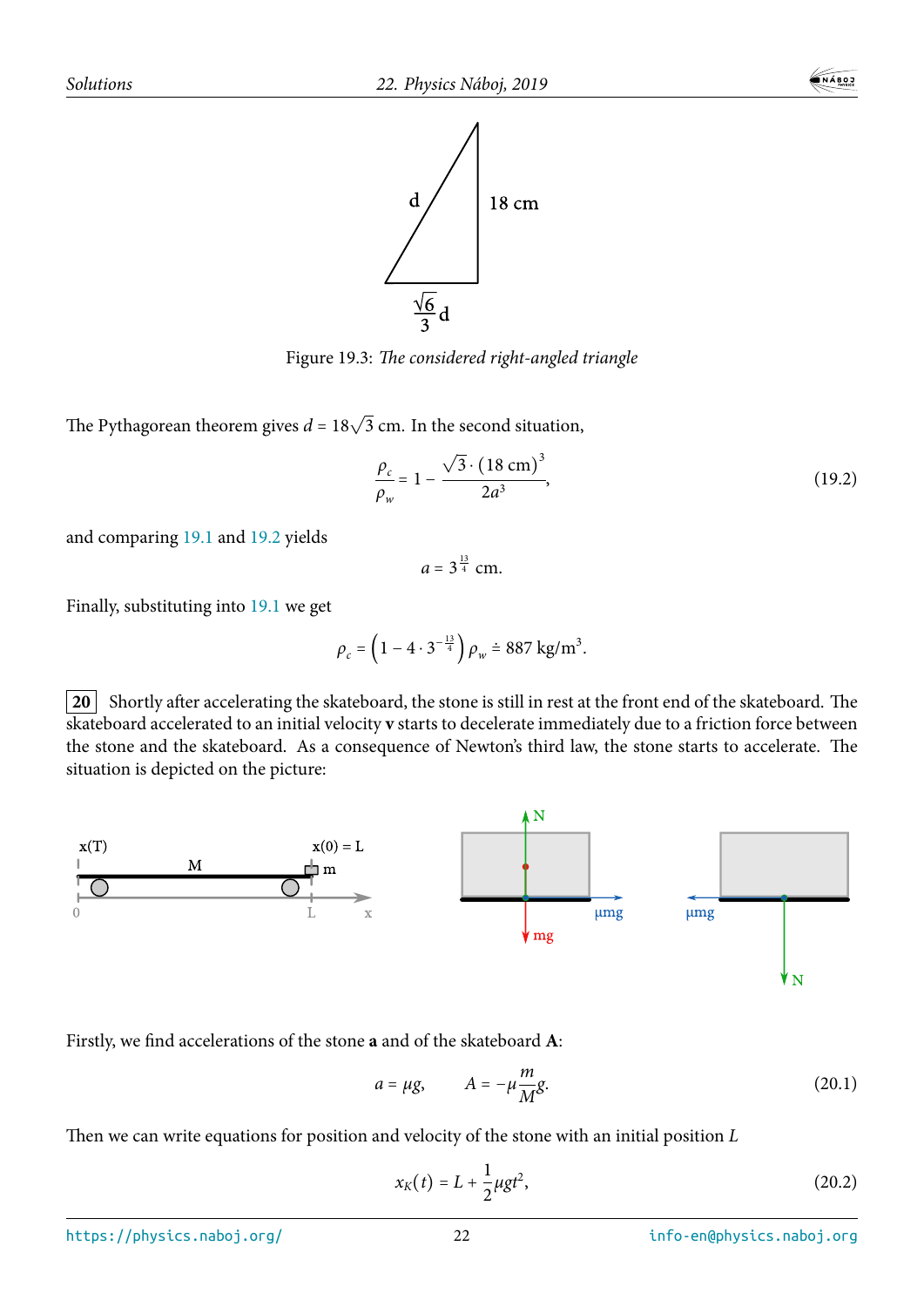$$
\nu_K(t) = \mu gt \tag{20.3}
$$

and of the skateboard with an initial position 0

$$
x_{S}(t) = vt - \frac{1}{2}\mu g \frac{m}{M}t^{2},
$$
\t(20.4)

$$
\nu_{S}(t) = \nu - \mu \frac{m}{M}gt.
$$
\n(20.5)

In order the stone not to fall down of the skateboard, it has to stop moving with respect to the skateboard by it passes distance *L*. Denote the entire time since the start of moving to an equalisation of velocities as *τ*. We can state following conditions for position and velocity

$$
x_{\rm S}(\tau) = x_{\rm K}(\tau). \tag{20.6}
$$

$$
\nu_{S}(\tau)=\nu_{K}(\tau), \qquad (20.7)
$$

After applying of 20.5 and 20.3, the condition for velocity 20.7 yields an equation for *τ*:

$$
v - \mu \frac{m}{M} g \tau = \mu g \tau, \qquad (20.8)
$$

therefrom

$$
\tau = \frac{v}{\mu g} \frac{M}{m + M}.
$$
\n(20.9)

Analogiously, after substituting of 20.4 and 20.2 into the condition for position 20.6, we obtain

$$
L+\frac{1}{2}\mu g\tau^2=\nu\tau-\frac{1}{2}\mu g\frac{m}{M}\tau^2.
$$

Substituting for *τ* from 20.9 leads to

$$
L = v\tau - \frac{1}{2}\mu g \frac{m+M}{M}\tau^{2},
$$
  
\n
$$
L = v \frac{v}{\mu g} \frac{M}{M+m} - \frac{1}{2}\mu g \frac{m+M}{M} \frac{v^{2}}{(\mu g)^{2}} \left(\frac{M}{M+m}\right)^{2},
$$
  
\n
$$
L = \frac{v^{2}}{\mu g} \frac{M}{m+M} - \frac{1}{2} \frac{v^{2}}{\mu g} \frac{M}{m+M}.
$$

Therefrom

$$
v = \sqrt{2 \mu g L \left(\frac{m+M}{M}\right)},
$$

where we have omitted a negative solution as being non-physical.

**21** Let's start with a simpler and more obvious condition: at the moment of landing when the height of a centre of mass above the ground is zero, the smartphone must be rotated by a multiple of 2*π*. The smartphone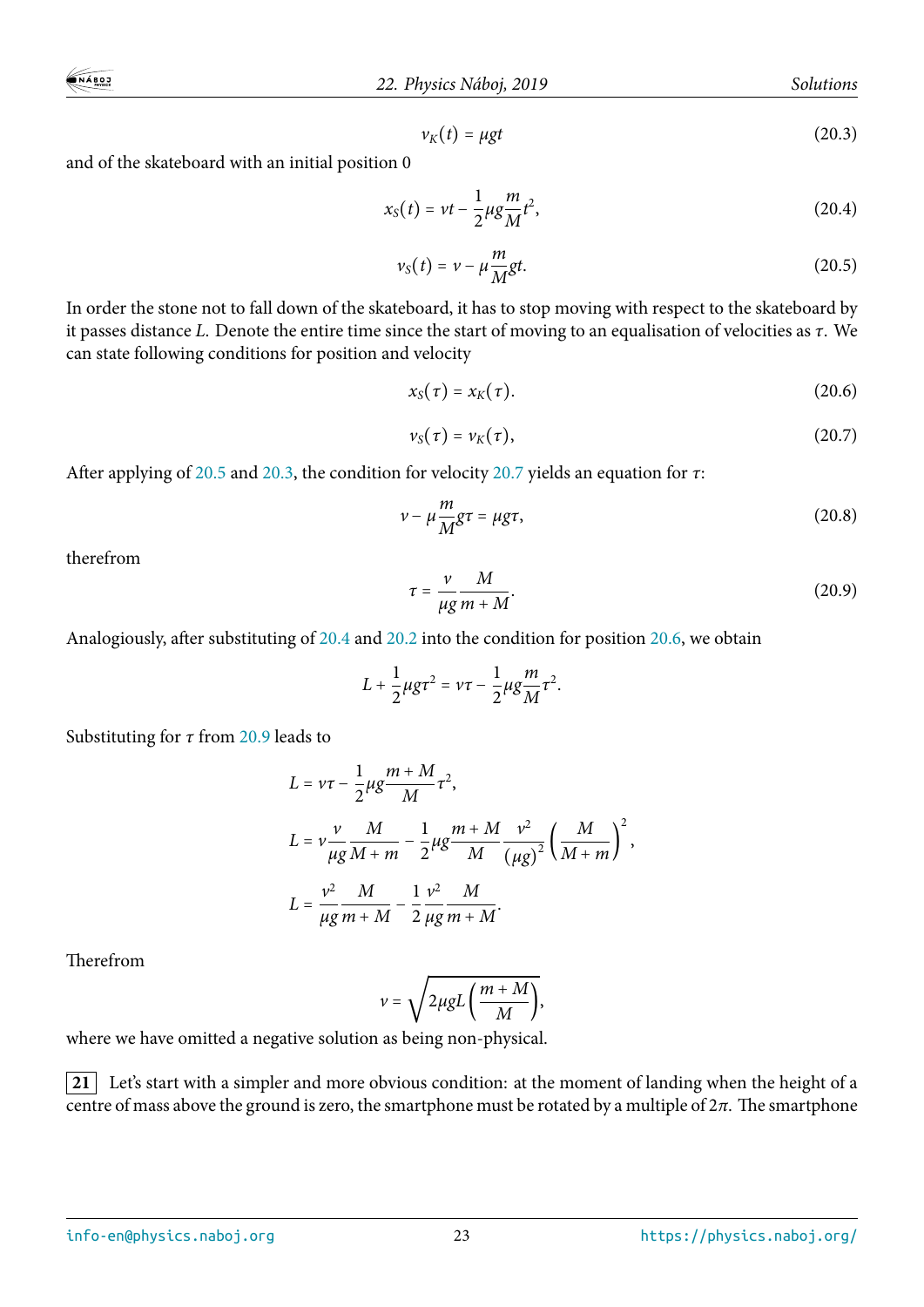falls in homogeneous gravity field with gravity *g* from height *h* in time

$$
t=\sqrt{\frac{2h}{g}}.
$$

The smartphone on the table was laying on its back side, thus it has to be rotated by an angle 2*πk* in time *t*, where *k* is an arbitrary integer. Therefore

$$
\omega=\frac{2\pi k}{\sqrt{\frac{2h}{g}}}.
$$

The second relevant condition is that at the time of landing, upper and bottom edges of the smartphone must move downward. Otherwise, they would need to rise from a floor what is physically impossible and furthermore, it contradicts an assumption that landing is the first touch with the floor. A slower edge moves with velocity

$$
v=-gt+\omega\frac{l}{2}\cos\varphi,
$$

where  $\varphi$  is an angle between the smarthphone and the floor. At the moment of hitting the ground, it has to be 0°, thus a condition  $v \le 0$  leads to

$$
\sqrt{2hg} = gt \ge \omega \frac{l}{2}.
$$

We are interested in maximal allowed angular velocity *ω* of the smartphone, at which both conditions are still satisfied. Applying both conditions results in a condition

$$
k\leq \frac{2h}{\pi l},
$$

which yields the highest possible number of rotations  $k = 3$  for given numeric values.

**22** In order for the beam to return along the same trajectory as it came in, it has to be reflected perpendicularly from one of the the mirrors. Let's reverse the situation and trace the beam backwards, starting with the beam coming out of one of the mirrors at an angle of 90°. Firstly, let's assume, that the beam will be reflecting from the mirrors forever. Later on, it will become clear why it is useful.

For the first time the beam will hit the mirror at an angle  $90^{\circ} - \alpha$ . Of course, it will reflect at the same angle. In the picture, there is a case, when the beam will after a few reflections hit one of the mirrors at an angle 90° − *kα*: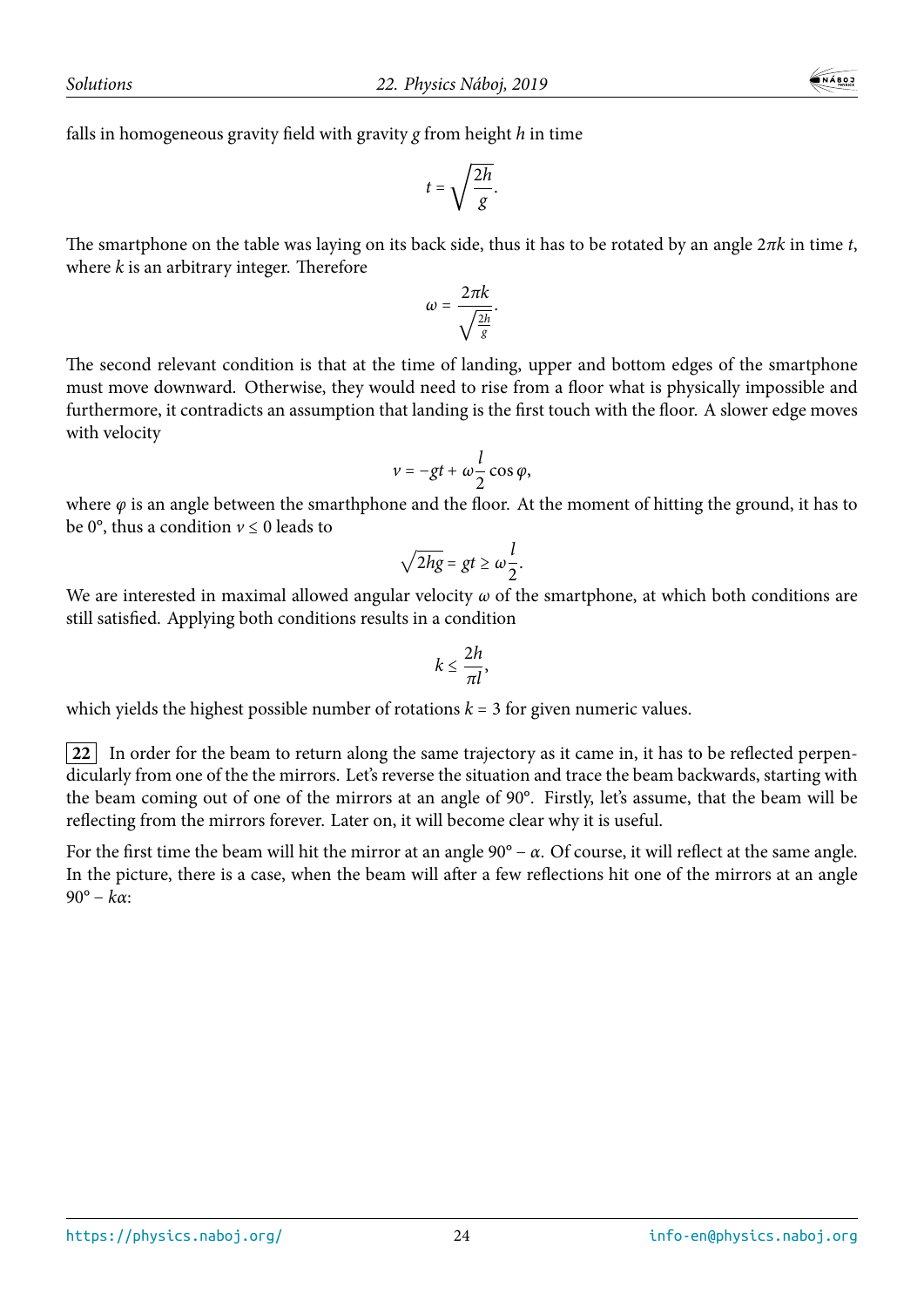

Figure 22.1: *The beam reflects until it reflects at an angle kα.*

The sum of the angles in the triangle implies that at the next reflection the beam hit the mirror at an angle 90° <sup>−</sup> (*<sup>k</sup>* <sup>+</sup> <sup>1</sup>) *<sup>α</sup>*. The beam will therefore reflect at the angles 90°, 90° <sup>−</sup> *<sup>α</sup>*, 90° <sup>−</sup> <sup>2</sup>*α*, 90° <sup>−</sup> <sup>3</sup>*α*,…

The beam will leave the system in parallel to one of the mirrors only if one of those angles is equal to 0°. Therefore we are looking for angles *α*, which satisfies  $90^\circ - k\alpha = 0^\circ$ , where *k* is any natural number. The solutions are therefore all angles in the form 90°/*k*.

**23** First of all, we have to realise that bounces are purely elastic and hence the first bounce just turns the direction of the *x*-component of velocity of bouncy ball. Hence, we can imagine the wall as 'mirrors' as if the ball's motion is mirrored by the presence of walls. Let's imagine that there is no wall and the floor continues. Then, at the distance 2*d* from Charlie, there another Charlie who catches the ball right after its bounce from the floor:



Figure 23.1: *Equivalent situation after 'mirroring'.*

Since the second bounce is also purely elastic, the *y*-component of velocity just turns it direction. Then, due to the law of conservation of energy it flies to the very same height as at the start, where it has the very same velocity as at the start. This situation is path-equivalent to the case when the ball is thrown from ground, up to the fact that same of the parabolic path is cut from its start and put on its end. Therefore, the time flight does not change also.

Let's consider bounce ball thrown at angle  $\varphi$  at velocity  $v_0$  in a way that path covers distance 2d and at height *h* it has velocity *v*.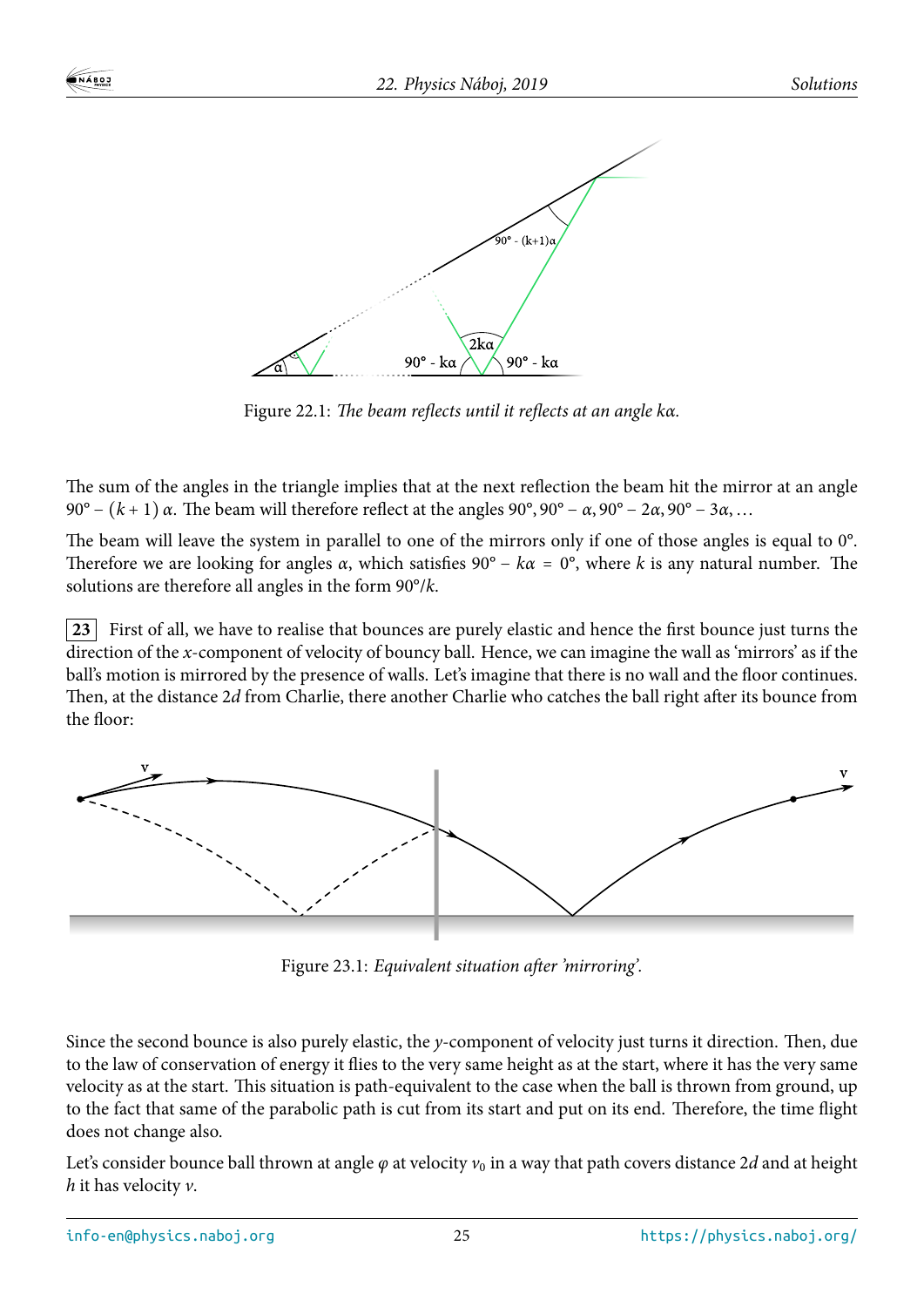



Figure 23.2: *Throw for which we want to calculate the angle.*

In order to calculate a time the ball needs to cover a parabolic path, we need its initial velocity  $v_0$ . This can be expressed from the law of conservation of energy,

$$
v_0 = \sqrt{v^2 + 2gh}.
$$

The vertical component of its velocity at the start is *v* sin *φ*. That has to be also velocity at the end of trajectory. Hence, the time of flight can be expressed as

$$
t=\frac{2v_0\sin\varphi}{g}.
$$

Unfortunately we do not know *a priori* an angle *φ*. The vertical distance covered by the bouncy ball is

$$
2d = v_0 \cos \varphi t = \frac{2v_0^2 \sin \varphi \cos \varphi}{g} = \frac{v_0^2 \sin (2\varphi)}{g},
$$

and thus

$$
\varphi = \frac{1}{2}\arcsin\left(\frac{2dg}{v_0^2}\right).
$$

From there

$$
t=\frac{2\sqrt{v^2+2gh}\sin\left(\frac{1}{2}\arcsin\frac{2dg}{v^2+2gh}\right)}{g}.
$$

After inserting the provided numerical values, we obtain  $t = 0.567$  s.

**24** Let's name the nodes  $A$ ,  $B$ ,  $C$ ,  $D$ ,  $E$ .



Figure 24.1: *The circuit with named important points*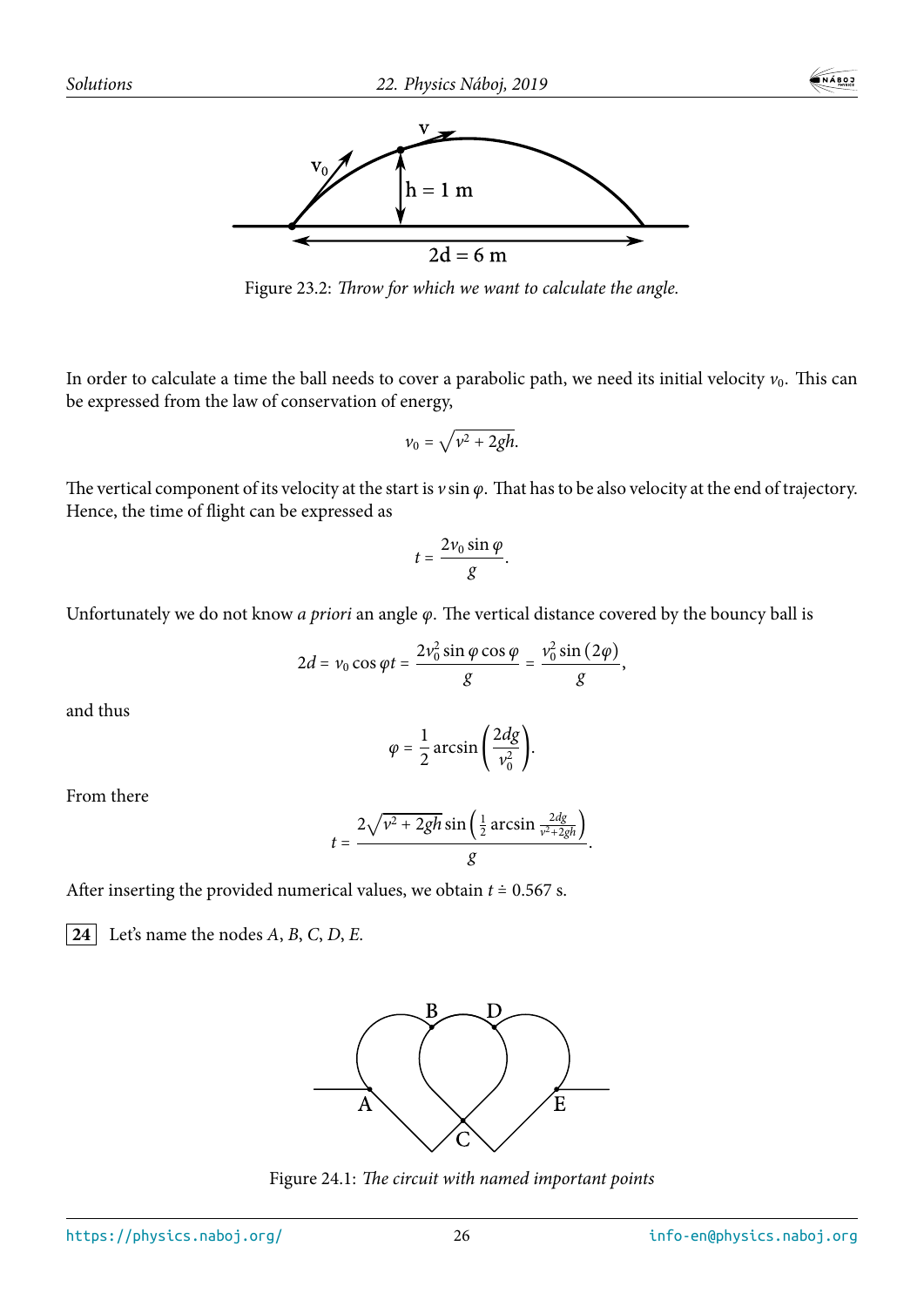Thanks to the symmetry the current between *A* and *C* (not through *B*), is the same as between the points *C* and *E*. Similarly the current between *B* and *C* is the same as between *C* and *D*. Therefore the circuit can be split into two at the point *C*:



The resistance between *A* and *B* and as well between *D* and *E* because of the symmetry is

$$
R_{AB}=R_{DE}=\pi r \rho.
$$

Between the points *A* and *E* the resistance is 6*rρ*. There are two parallel wires between the points *B* and *D*, one with the resistance of  $\frac{1}{2}\pi r\rho$  and the second one with the resistance of  $(2 + \pi) r\rho$ .

The resulting resistance between the points *B* and *D* therefore is

$$
R_{BD}=\frac{2\pi+\pi^2}{3\pi+4}r\rho.
$$

And then the resistance between the points *A* and *E* through the upper wire is

$$
\left(2\pi + \frac{2\pi + \pi^2}{3\pi + 4}\right) r\rho = \frac{7\pi^2 + 10\pi}{4 + 3\pi} r\rho
$$

The final desired resistance of the whole circuit therefore is

$$
\frac{42\pi^2 + 60\pi}{24 + 28\pi + 7\pi^2}r\rho \doteq 3.3306r\rho.
$$

**25** Denote height of a barrel *H*. The barrel is half-full, thus a volume of the air inside is  $V_0 = \frac{H}{2}$  $\frac{H}{2}S$ . A pressure in the barrel is equal to the atmospheric pressure. A pouring of the tea stops at the moment when a sum of the air pressure inside and a hydrostatic pressure of the tea is equal to the atmospheric pressure outside. Therefore,

$$
p_a = p + \left(\frac{H}{2} - h\right)\rho g,
$$

where *h* is a descent of a tea surface and  $\rho$  is a density of the tea.

A temperature of the air inside after stopping pouring of the tea gradually reaches the temperature of the air before pouring. According to the ideal gas low

$$
p_0 \frac{H}{2} S = \left[ p_a - \left( \frac{H}{2} - h \right) \rho g \right] \left( \frac{H}{2} + h \right) S.
$$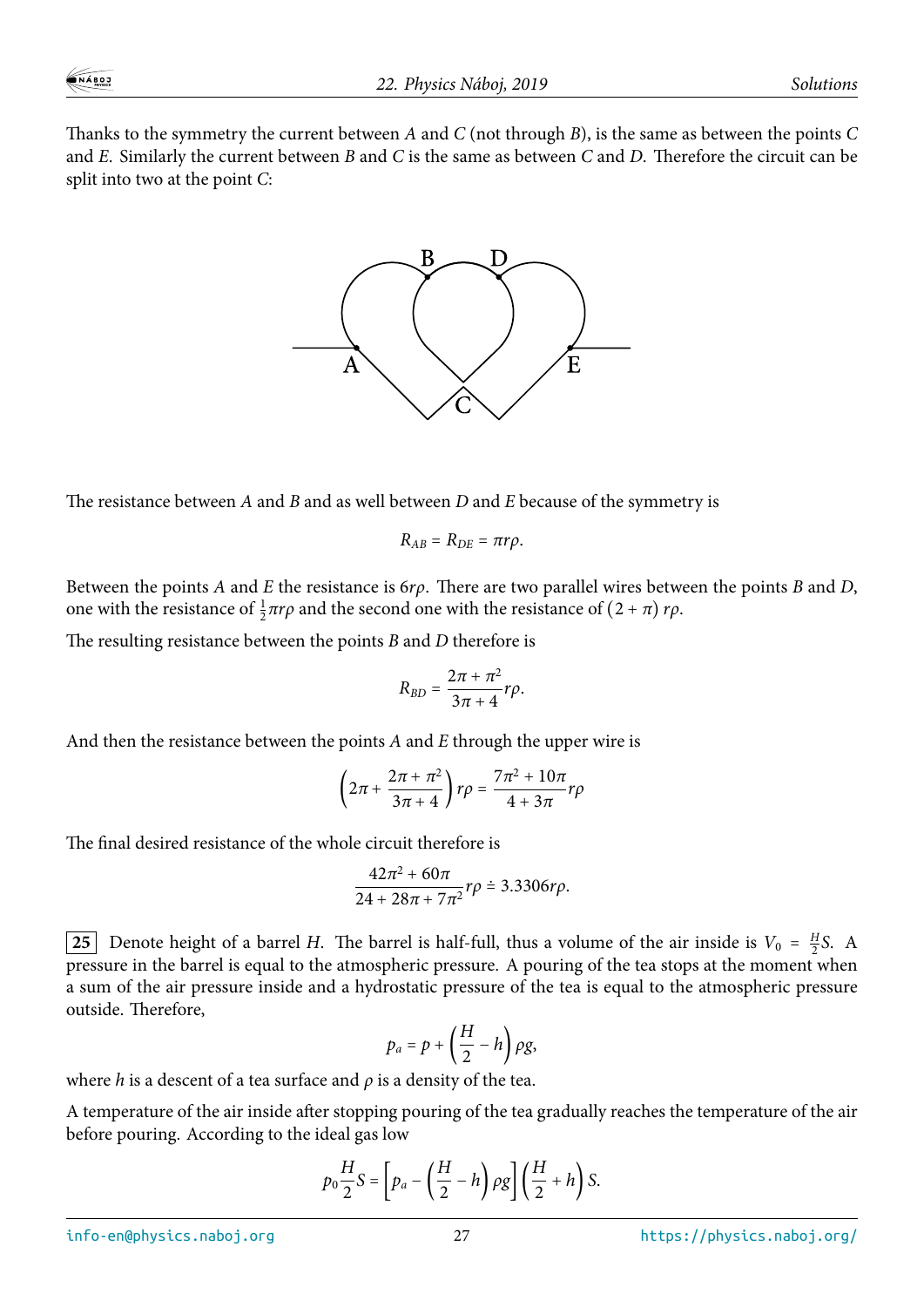Having rearanged the last equation, we obtain a quadratic equation for *h*

$$
h^2+\frac{p_a}{\rho g}h-\frac{H^2}{4}=0.
$$

Its positive solution is a sought descent of the tea surface

$$
h=-\frac{p_a}{2\rho g}+\sqrt{\left(\frac{p_a}{2\rho g}\right)^2+\frac{H^2}{4}}.
$$

For  $H = 1$  m, we obtain  $h \doteq 25$  mm.

**26** We will find an elastic energy of springs in the frame. An energy of a spring with stiffness *k*, elongated by *x* is

$$
E=\frac{1}{2}kx^2.
$$

Suppose, that an angle between two adjecent sides of the frame is *α*. Then one spring has length  $x_1 = 2d \sin \frac{\alpha}{2}$ and the other one length  $x_2 = 2d \cos \frac{\alpha}{2}$ . Therefore, the overal energy of the frame is

$$
E = 2kd^2 \left( \sin^2 \frac{\alpha}{2} + \cos^2 \frac{\alpha}{2} \right) = 2kd^2.
$$

We see that the energy is independent of the angle *α*. It means that the force, which is necessary to be exerted in order to maintain the angle  $\alpha$ , is zero.

**27** We solve this problems utilising the law of conservation of energy. The sheep has got only a potential energy at the highest point of its path – at height *h* above flat ground. The potential energy is *mghT*, where *m* is sheep's mass and *g* is gravity. The rolling sheep has got both translational and rotational kinetic energy. An angular frequency of the rolling sheep is  $v/r$  and a moment of inertia of a homogeneous cylinder is  $\frac{1}{2}mr^2$ . Therefore, the total kinetic energy of the sheep is

$$
\frac{1}{2}mv^2 + \frac{1}{4}\frac{mr^2v^2}{r^2} = \frac{3}{4}mv^2.
$$

From the law of conservation of energy, we obtain

$$
h_T=\frac{3\nu^2}{4g}.
$$

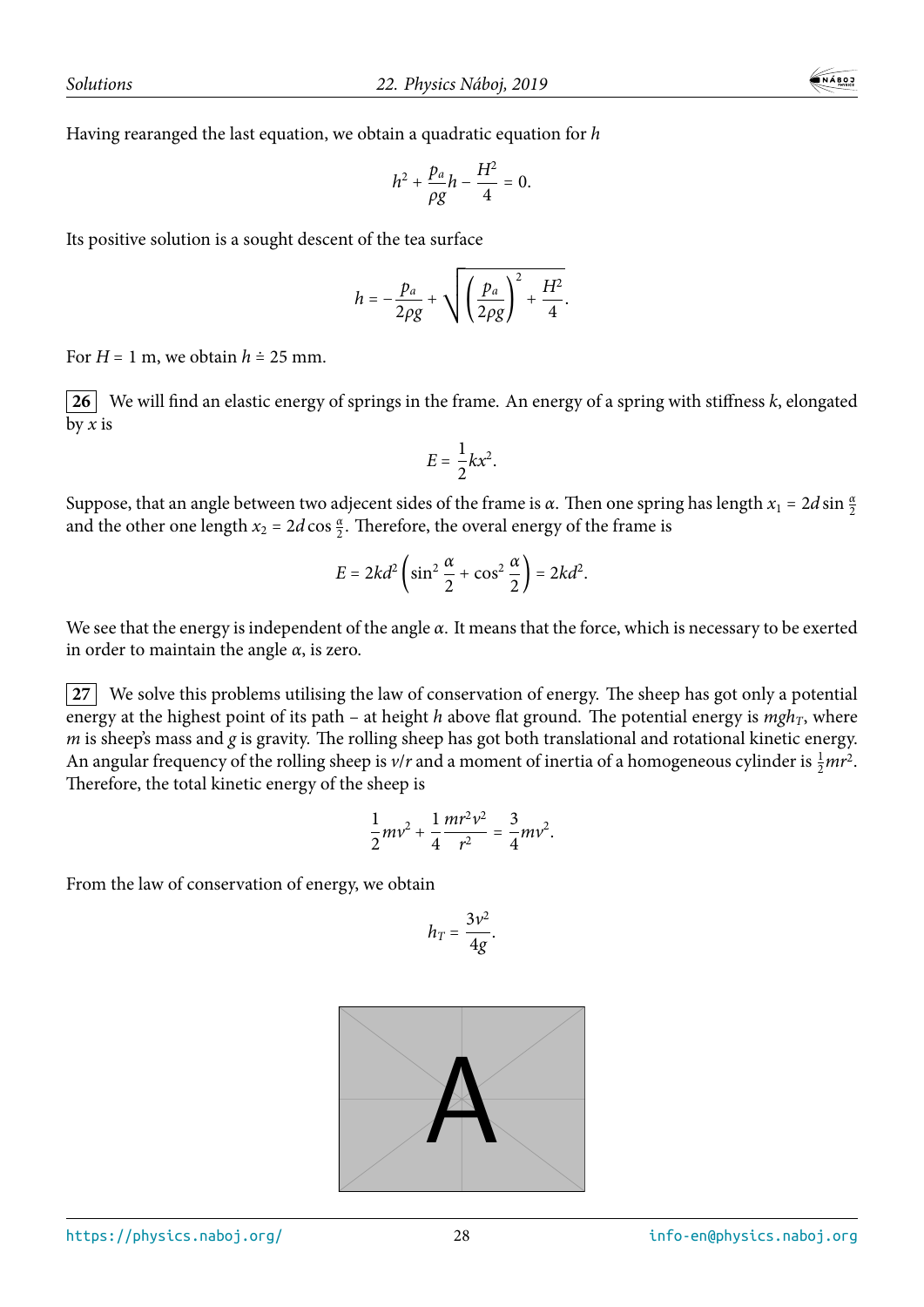Notice that the sheep does not touch the hill with its lowest point but with bit higher. Namely, its lowest point is *r* below its axis and a point of contact is *r* cos *α* below the axis. Therefore, the grass on the hill is rolled over upto height

$$
h=\frac{3v^2}{4g}+r(1-\cos\alpha).
$$

**28** From symmetry we can see that each blade (triangle part) contributes to total moment of inertia the same. So, we want to express a moment of inertia just for one blade and multiply it by three. Besides that we can notice that from two blades we can build a square with side *a*.

We want to know the moment of inertia around perpendicular axis, which goes through one of the apexes. The moment of inertia around axis going through the center is found in tables,

$$
I_{\square}=\frac{1}{6}m_{\square}a^2,
$$

if we don't have the tables, we can calculate it by using scaling and Steiner's formula. This also help us to calculate the moment of inertia around the axis going through the apex.

If we mark the distance of new axis from the center of gravity  $x = \frac{\sqrt{2}}{2}$  $\frac{\sqrt{2}}{2}a$ , we will get

$$
I_{\Box'} = I_{\Box} + m_{\Box} x^2 = \frac{1}{6} m_{\Box} a^2 + m_{\Box} \left( \frac{\sqrt{2}}{2} a^2 \right) = \frac{2}{3} m_{\Box} a^2.
$$

Stella's propeller is made from three halves of stated square, so its moment of inertia will be 3/2 times bigger, so  $m_{\Box}a^2$ . After using  $m_{\Box} = \sigma a^2$ , we get result

$$
I_{\text{propeller}} = \sigma a^4.
$$

Other way of solving this problem is to realize that moment of inertia depends only on the perpendicular distance of points of the body from the rotation axis, and this axis in our propeller's case will not change, if we arbitrarily rotate the blades around the rotation axis. This means that we can rotate them in a way that we get a shape, which represents <sup>3</sup>/<sup>8</sup> of square with a side of legth 2*a*. The propeller's moment of inertia is then <sup>3</sup>/<sup>8</sup> of moment of inertia of given square around its center, so

$$
I_{\text{propeller}} = \frac{3}{8} \cdot \frac{1}{6} \cdot (2a)^2 \sigma \cdot (2a)^2 = \sigma a^4.
$$

Moment of inertia is usually given in form constant times mass times characteristic dimension squared. Mass of the whole propeller is  $M = \frac{3}{2}$  $\frac{3}{2}\sigma a^2$ . If we use the length of the triangle's leg *a* as a characterictic dimension, the moment of inertia will be

$$
I_{\text{propeller}} = \frac{2}{3} Ma^2.
$$

**29** Imagine a spring made of *n* the same springs with stiffness *k*. If we act on this composed spring by certain force *F*, each of the springs shorten the same as if we act on the composed spring itself. Change in length will be *n* times higher and total stiffness of composed spring will be only  $\frac{k}{n}$ .

In terms of cutting the spring, it will behave differently – if we cut the spring into *n* pieces, and act by force *F*, each will shorten just by one *n*-tuple of the length (by which the original spring would shorten), what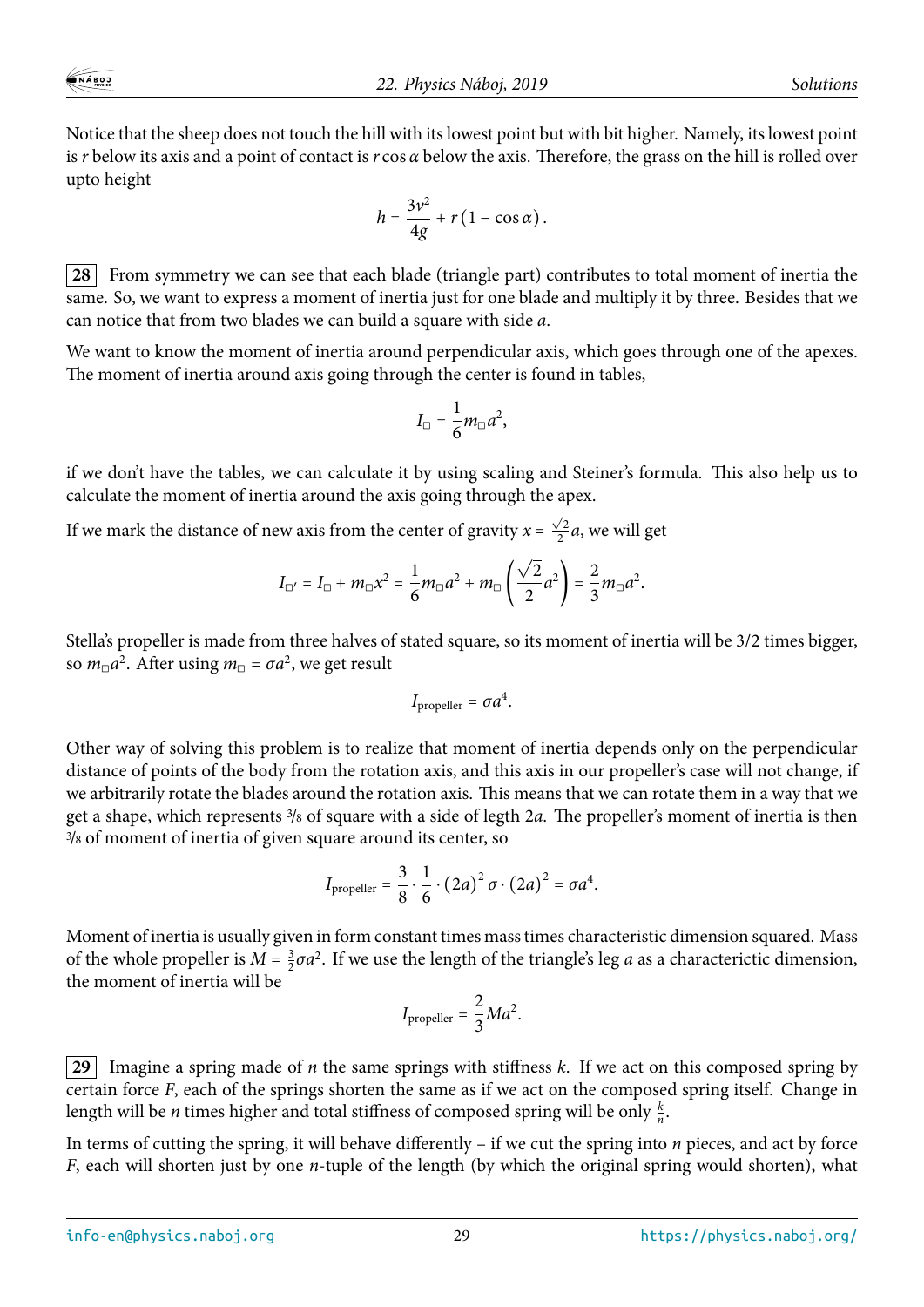responds to *nk*. Alike, when we compose *n* the same springs with stiffness *k* next to each other, stiffness of the resultant spring will be *nk*. Because of that, the total stiffness of spring's pieces will be *kn*<sup>2</sup> , if they are placed next to each other.

We have to realize that the rest length of those springs also decreased on a value  $\frac{1 \text{ m}}{n}$ . In order to hold the wooden platform above the ground, the springs must be compressed by less than is their rest length. Force which is caused by wooden platform with Horacio and acts on the springs, is equal  $F_s = g \cdot 110$  kg.

Spring force is  $F_p = k'x = kn^2\Delta x$ , where  $\Delta x$  is change in length of the spring. The condition for holding the wooden platform above the ground is

$$
F_S < n \cdot 70 \, \text{N}.
$$

It is easy to finish the calculations and get a result that Horacio has to cut the spring into at least 16 pieces.

**30** Vo výsledku chceme zistiť osvetlený priestorový uhol. Ten je rovný podielu plochy gule, ktorú by sme osvietili, ak by sme našu kocku dali do stredu tejto gule a jej polomeru na druhú. Najjednoduchšie si to predstavíme tak, že si zoberieme guľu, ktorá má stred v strede kocky s priemerom dlhým ako stenová uhlopriečka kocky.

Ak si označíme dĺžku strany kocky *a*, táto guľa má polomer  $\frac{\sqrt{2}}{2}$ 2 *a*. Navyše pekne vidíme, že táto guľa presne pretína obvody dier v bočných stenách. Ak by sme teraz kocku zmenšili, osvetlené by zostali tie časti gule, ktoré trčia z kocky a sú na bokoch (diery má lampión len v bočných stenách).



Figure 30.1: *Osvetlený priestorový uhol ako časť povrchu gule*

Aby sme vedeli zistiť akú plochu zaberajú osvetlené časti, musíme zistiť ich plochu a plochu gule. Tieto časti sú guľovými vrchlíkmi, o ktorých platí, že ich plocha je rovná 2*πrh*, kde *r*je polomer gule, a *h* je výška vrchlíka. Všetky štyri osvetlené guľové vrchlíky budú mať zo symetrie rovnakú plochu. Ich výška bude rozdiel medzi polomerom gule a polovicou strany kocky, čiže

$$
\frac{\sqrt{2}}{2}a-\frac{a}{2}.
$$

Každý z nich bude mať plochu

$$
2\pi\left(\frac{\sqrt{2}}{2}-\frac{1}{2}\right)\frac{\sqrt{2}}{2}a^2
$$

$$
8\pi\left(\frac{\sqrt{2}}{2}-\frac{1}{2}\right)\frac{\sqrt{2}}{2}a^2.
$$

a celková plocha je teda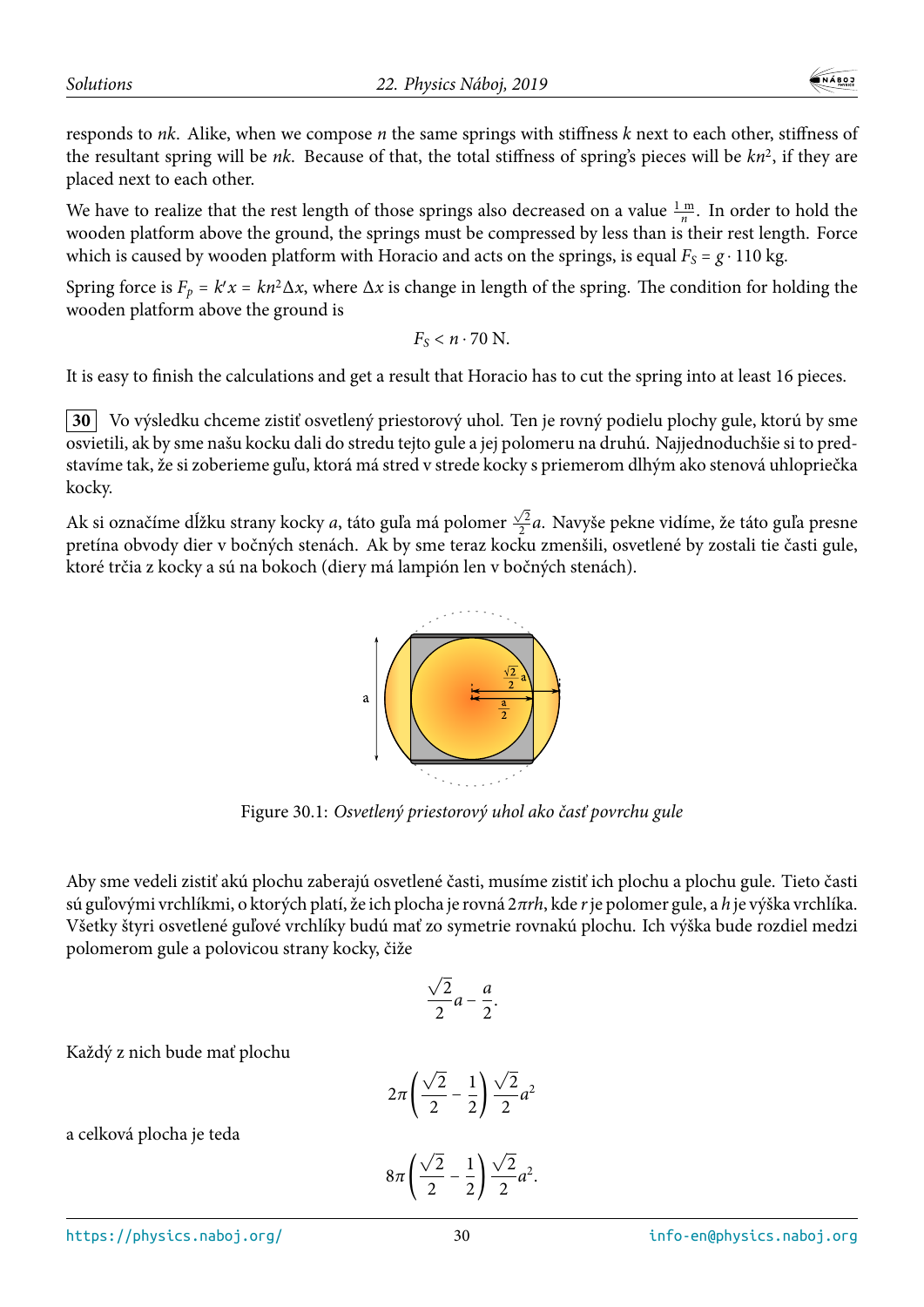Ak to vydelíme štvorcom polomeru gule, dostávame príslušný priestorový uhol

$$
8\pi \left(1 - \frac{\sqrt{2}}{2}\right) \doteq 7.361 \text{ sr.}
$$

**31** A state of the gas is described by so-called state quantities. Commonly used state quantities are pressure *p*, volume *V* and temperature *T*. State variables has to satisfy an equation of state

$$
pV = Nk_B T,
$$

where *N* is number of gas particles and  $k_B$  is Boltzmann constant. It means that if we know two state quantities, the third one can be calculated.

If only forces that can act on piston are a force due to a spring and a force due to a pressure inside, the pressure inside satisfies  $p = \frac{kh}{s}$  $\frac{S}{S}$ , where *k* is a stiffness of the spring, *h* is its elongation and *S* is an area of the piston. It means that the elongation of the spring uniqly describes gas pressure, therefore it is also a good state quantity, as well as it describes a volume of the gas *V* = *Sh*. Inserting these expresions into the state equation yields

$$
kh^2 = Nk_B T.
$$

Realise that the elongation of the spring describes both a pressure and a volume. It means that if we know a volume, we can immediately calculate a pressure (and vice versa), therefore there is only one independent state quantity.

Oliver drew an *h*–*T* diagram of an adiabatic process with an ideal gas. An adiapatic process follows an equation

 $pV^{\prime\prime}$  = const.

In our case, we obtain

$$
kS^{\varkappa-1}h^{\varkappa+1}=\mathrm{const.}
$$

It means that if we deal with the adiabatic process, *h* = const. However, if there are no external forces acting on the system, the elongation of the spring will not alter. Thus, neither the pressure nor the volume will alter, and hence neither the temperature can alter. It means that if we are to consider the adiabatic process, e. i. if we forbid a heat transfer with surrounding, the gas state will not alter, therefore the adiabatic process will be represented by a single point on the *h*–*T* diagram.

Let's find coordinates of this point. The state of the gas is given by state quantities  $p_0$ ,  $V_0$ ,  $T_0$ . Hence, the temerature is given, thus we need to find only the elongation of the spring  $h_0$ . Multiplying equations for pressure and for volume yields

$$
p_0 V_0 = \frac{k h_0}{S} \cdot Sh_0 = k h_0^2,
$$

therefrom

$$
h_0 = \sqrt{\frac{p_0 V_0}{k}}.
$$

Therefore, the sought diagram of the adiabatic process looks like this: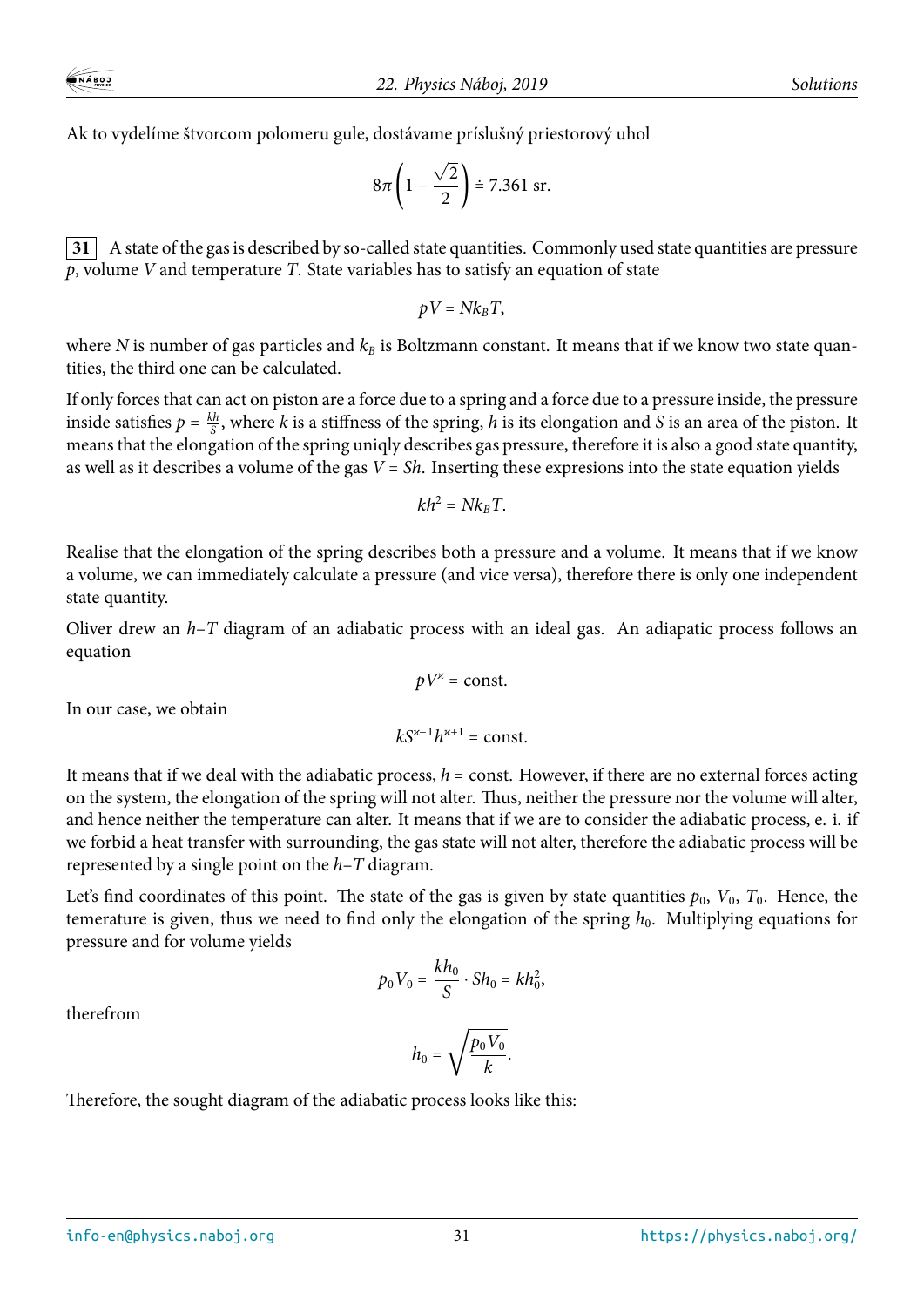

**32** We will consider light being a transverse electromagnetic wave. Suppose, there is a light polarised in a certain direction. We let it pass through an ideal polarising filter with a plane of polarisation rotated with respect the direction of polarisation of the light by an angle *φ*. Behind the filter, we observe only a component in the direction determined by orientation of the plane of polarisation of the filter with an amplitude  $A_0 \cos \varphi$ . A perpendicular component with a magnitude  $A_0$  sin  $\varphi$  does not pass through the filter.

Energy of an electromagnetic wave is equal to a squared amplitude, hence in terms of intensities, a portion with a magnitude  $I_0 \cos^2 \varphi$  passes, whilst a portion with a magnitude  $I_0 \sin^2 \varphi$  is absorbed by the filter. A sum of transmitted and absorbed energy is, of course, equal to the energy of entering wave.

If Simon wants horizontaly polarised light, the last filter has to be oriented horizontaly. What about other filters? Intuitively, we guess that they should be oriented in such a way that angles between planes of polarisation of two neighbouring filters were same and as little as possible. Let's prove it.

Consider three filters with orientations described by angles  $\varphi_1,\varphi_2$  and  $\varphi_3.$  Differences between angles of their orientation differs from each other,

$$
\beta \equiv \varphi_3 - \varphi_2 \neq \varphi_2 - \varphi_1 \equiv \alpha.
$$

We will show that if we rotate the middle filter in such a way that the differences are equal, a resulting intensity will increase. If we rotate only the middle filter, we have

$$
\alpha + \beta = \gamma = \text{const} \quad \Rightarrow \quad \beta = \gamma - \alpha
$$

thus the resulting intensity after passing the filters is

$$
I_{\text{behind}} = I_{\text{in front}} \cdot \cos^2 \alpha \cdot \cos^2 (\gamma - \alpha) .
$$

By means of differential calculus or by a different method, we find out that this function reaches its maximum value when  $\alpha = \gamma/2$ , respectively  $\alpha = \beta$ . Rotating of the middle filter does not affect the direction of polarisation behind the third filter, therefore always, when we find such a triple of filters, we can optimese it by rotation of the middle filter. The only layout that cannot be optimesed is the one in which the differences between angles of orientations of the neighbouring filters are equal.

It also proves that Simon has to use all filters. If he ommited one of them, it would be same as if he placed it in front of the first one with same orientation. However, we already know that such a layout could be optimised by rotating of the second filter, therefore this layout cannot be optimal.

Finally, we need to calculate how much light passes through the optimal layout of the filters. Each of *n* filters rotates the plane of polarisation by angle  $90^{\circ}/n$  and lets pass only  $\cos^2(90^{\circ}/n)$  of intensity of the light. Each filter lowers the intensity by same factor, therefore the resulting intensity for  $n = 10$  is

$$
I = I_0 \cos^{20} \left( \frac{90^{\circ}}{10} \right) \doteq 78.05 \%
$$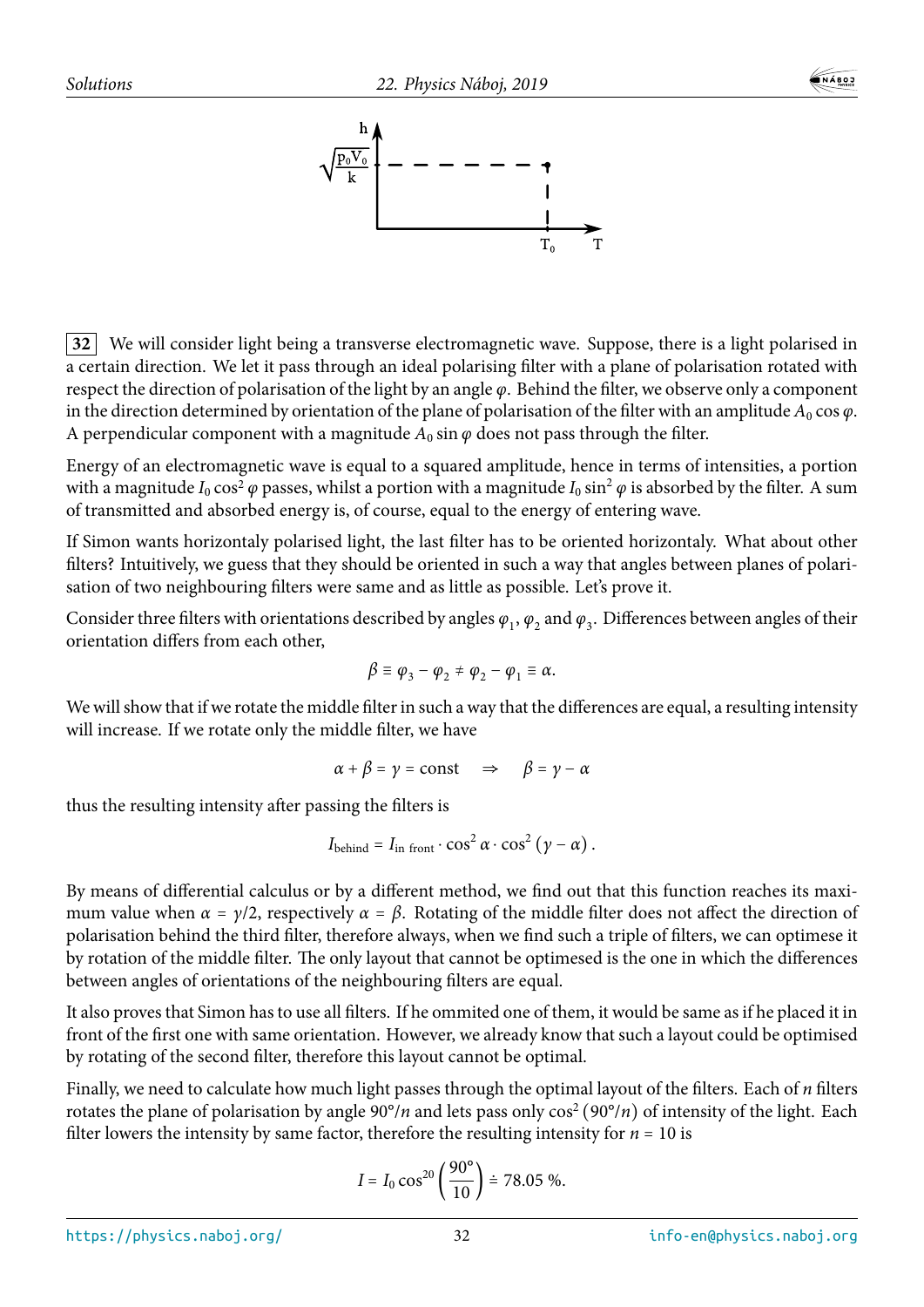**33** An explosion of a black powder supplied the gas with an energy  $E$ . Provided the explosion was sufficiently short, so that a projectile had no time to move, the gas did not do any work. Therefore all the supplied heat resulted to an increase of an internal energy of the gas. It lead to an increase of a temperature of the gas given by an equation *E* = *γNk*Δ*T*, wher *N* is a number of particles of the gas, *k* is Boltzmann constant and *γ* is a constant reflecting a number of degrees of freedom of gas molecules. For two-atomic molecules  $\gamma = \frac{5}{2}$  $\frac{5}{2}$ .

If an original temperature was  $T_0$ , a new temperature after the explosion was  $T_1 = T_0 + \Delta T$ . The explosion was an isochoric process, therefore a pressure after the explosion was

$$
p_1 = p_0 \left( 1 + \frac{\Delta T}{T_0} \right).
$$

Consequently, an aiabatic expansion occured. For adiabatic process, we have  $pV^* = \text{const.}$ , therefore  $p_1 V_0^* =$ *pV<sup>ϰ</sup>* . It yields

$$
p(V) = p_0 \left( 1 + \frac{\Delta T}{T_0} \right) \left( \frac{V_0}{V} \right)^{\varkappa}.
$$

The work done by the gas can be calculated by integrating

$$
W = \int_{V_0}^{LS} p_0 \left( 1 + \frac{\Delta T}{T_0} \right) \left( \frac{V_0}{V} \right)^x dV.
$$

However, we can avoid evaluating the integral if we realise that there is no heat flow between the gas and its surrounding during an adiabatic process. Therefore, according to the first low of thermodynamics, a work done by the gas is equal to a negative change of a gas internal energy *W* = −*δU*. In order to determine a change of internal energy, we nee to find a change of temperature of the gas during the adiabatic expansion. According to the ideal gas law

$$
p_2 = p_1 \frac{T_2}{T_0 + \Delta T} \frac{V_0}{LS}.
$$

Having inserted into the equation of adiabatic process, we obtain

$$
p_1 V_0^* = p_1 \frac{T_2}{T_0 + \Delta T} \frac{V_0}{LS} (LS)^* ,
$$

from where

$$
T_2 = \left(\frac{V_0}{LS}\right)^{\varkappa - 1} (T_0 + \Delta T).
$$

Consequently, the sought change of internal energy is

$$
\delta U = \gamma N k \delta T = \gamma N K (T_0 + \Delta T) \left[ \left( \frac{V_0}{LS} \right)^{\kappa - 1} - 1 \right].
$$

As  $W = -\delta U$ , we derive

$$
W = (\gamma p_0 V_0 + E) \left[ 1 - \left(\frac{V_0}{LS}\right)^{\kappa - 1} \right].
$$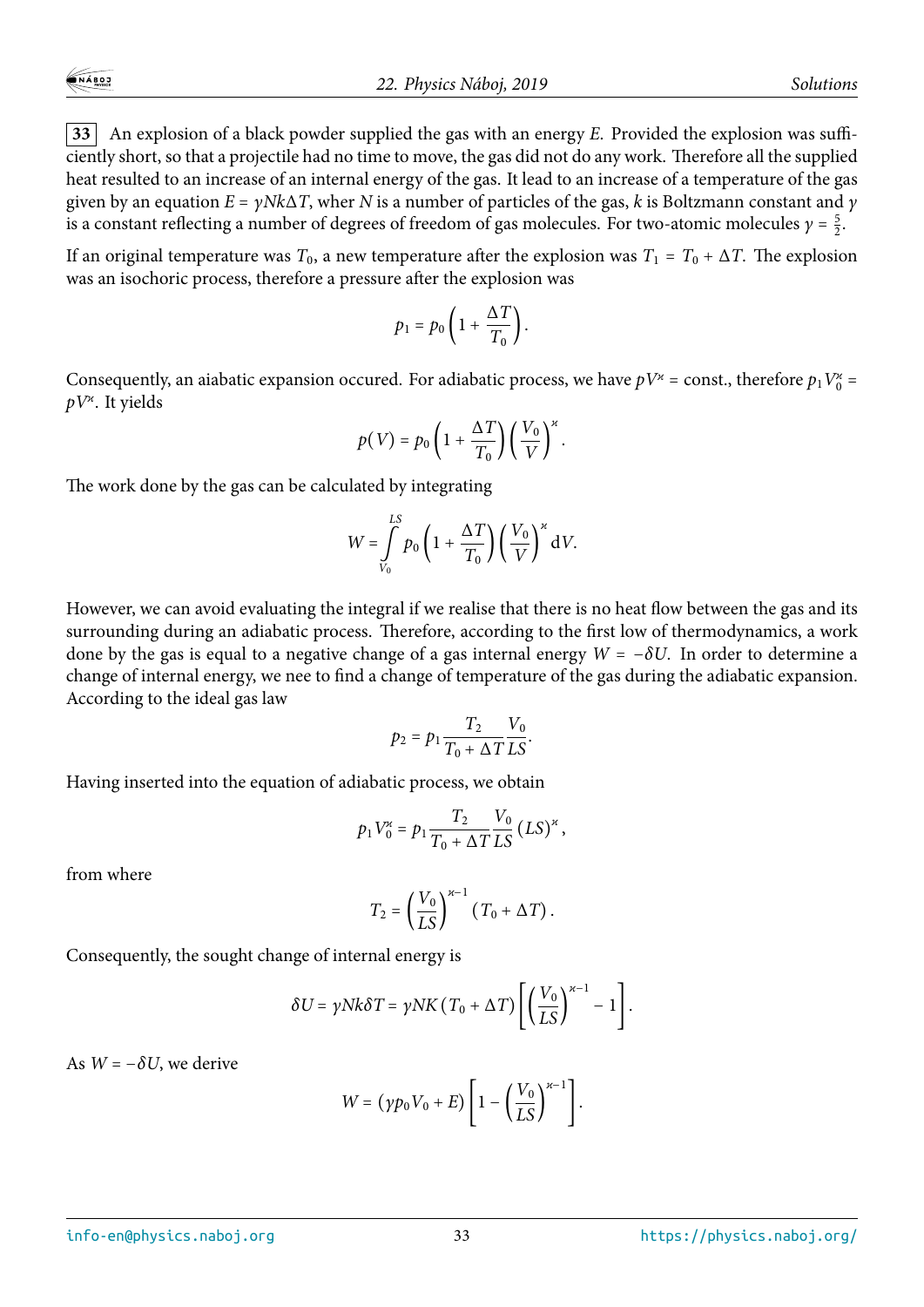The work done by gas is used for accelerating of the projectile with mass *m*. The projectile is provided with a kinetic energy  $T = \frac{1}{2}mv^2$ . Thus the sought velocity of the projectile is

$$
v = \sqrt{\frac{2}{m} \left( \frac{5}{2} p_0 V_0 + E \right) \left[ 1 - \left( \frac{V_0}{LS} \right)^{2/5} \right]},
$$

where we have used that  $\gamma = \frac{5}{2}$  $\frac{5}{2}$  and  $\varkappa = \frac{7}{5}$  $\frac{7}{5}$  for two-atomic gas.

**34** Since we are only interested in luminous flux as viewed from a great distance and in the direction perpendicular to the shoreline, we only need to consider rays that exit the lanterns very close to this perpendicular line. Let's analyze a ray, exiting the lantern in a small angle *α* with respect to this line, for both lanterns.

With Nina's lantern it is easy – the ray simply travels in a straight line forever. With Hannah's lantern the ray also exits the lantern with angle *α*, but once it exits the glass cube the angle will be different. We may determine this angle using Snell's law

$$
n_1\sin\alpha_1=n_2\sin\alpha_2,
$$

where  $n_1$  and  $n_2$  are indices of refraction of glass and air and  $\alpha_1$  and  $\alpha_2$  are angles in which the ray travel in and out of the cube.

Since angle  $\alpha$  is very small, we may use the approximation sin  $\alpha \approx \alpha$ . The index of refraction of air  $n_2$  is very close to 1, and we know that  $n_1 = n$ . Hence  $\alpha_2 \approx n\alpha$ .

All light exiting Hannah's lantern with angles less than *α* from the sailor's line of sight forms a cone with apex angle 2*α*. After refraction at the face of the glass cube the apex angle of the new cone will be 2*nα*. The total luminous power stays constant, so the power density is inversely proportional to the area of the base of the cone. This is  $n^2$  times larger for Hannah's light source, which mean the sailors will perceive Nina's lantern as *n* 2 times brighter.

**35** A force acting on a moving charged particle with a velocity **v** and a charge *q* in a magnetic field with strength **B** is

$$
\mathbf{F}=q\mathbf{v}\times\mathbf{B}.
$$

In a considered case, the velocity of both particles is perpendicular to the magnetic field. Therefore, the force acting on the particles is a centripetal force. It can be expressed as

$$
F_d=\frac{mv^2}{r},
$$

thus

$$
r=\frac{mv}{qB}.
$$

Let's note that both particles move with relativistic velocities, therefore  $m = \gamma m_0$ , where  $m_0$  is a rest mass of the particle and  $\gamma = 1/\sqrt{1 - \frac{v^2}{c^2}}$  $\frac{v^2}{c^2}$ .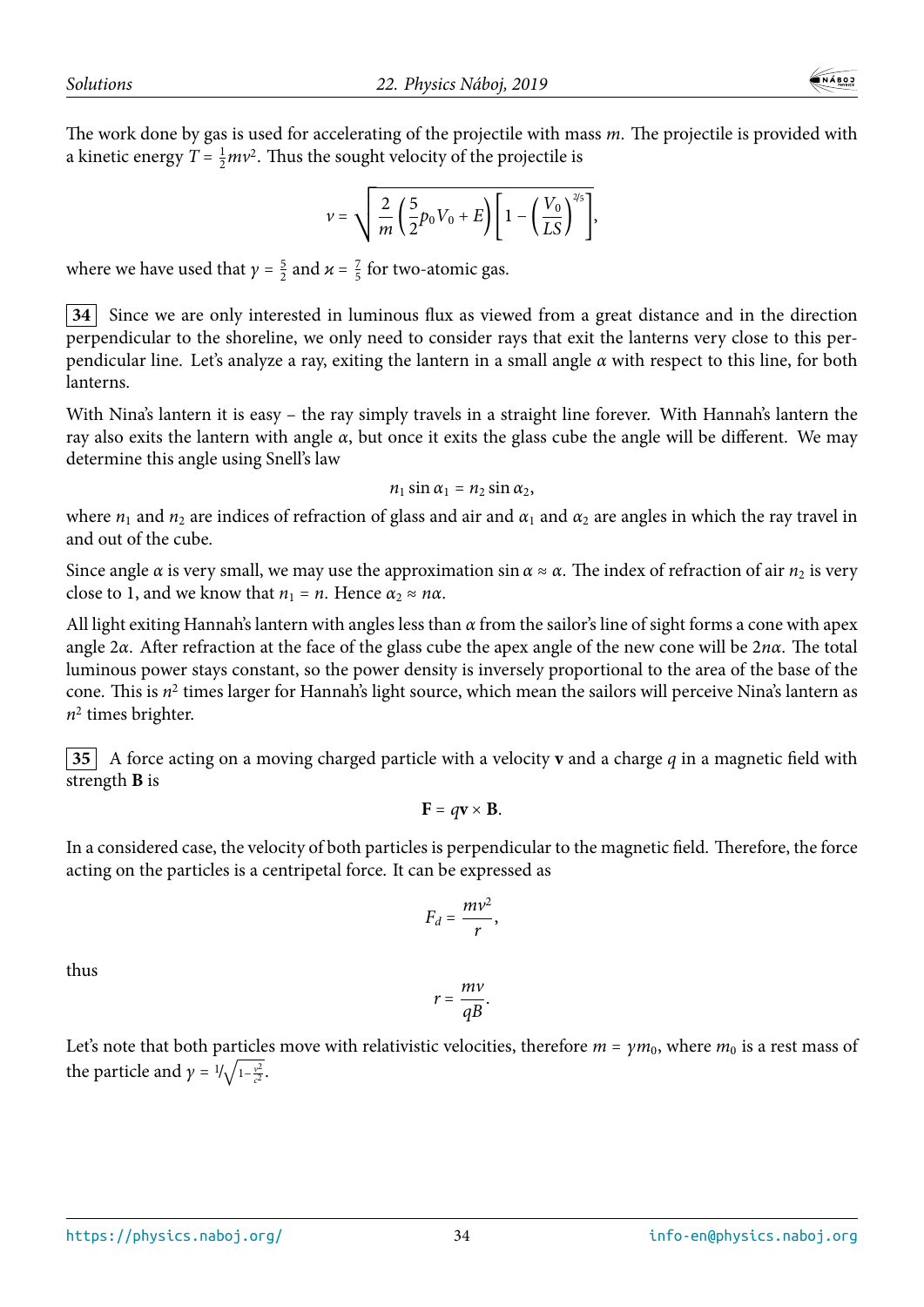A muon charge differs from a proton charge only by a sign. In order to follow concentric half-circles inside the magnetic field, the particles had to entered the chamber at the mutual distance

$$
d = r_e + r_p = \frac{v(m_p + m_\mu)}{eB\sqrt{1 - \frac{v^2}{c^2}}}.
$$

For given numeric values *d* = 2.44 m.



**36** Suppose that blankets have reached thermal equilibrium, thus an absorbed power is radiated back to the surrounding space entirely. Based on the symetry, we can conclude that energy is radiated equally to both sides of the blankets. Considering, the blankets are sufficiently close to each other, the entire power radiated by one blanket towards other one is completely absorbed by the other blanket.

Enumerate the blankets starting with the blanket closest to the Sun. Areal power densities *F* <sup>2</sup> of individual blankets have to satisfy following set of equations

$$
F_1 = F_{\odot} + \frac{1}{2}F_2
$$
,  $F_2 = \frac{1}{2}F_1 + \frac{1}{2}F_3$ ,  $F_3 = \frac{1}{2}F_2$ .

The system of equations has following solution:

$$
F_1 = \frac{3}{2} F_{\odot}
$$
,  $F_2 = F_{\odot}$ ,  $F_3 = \frac{1}{2} F_{\odot}$ .

We are interested only in the last equation.

Realise that we need to calculate an areal power density related to a unit surface area and it is only a half of *F*3, as the blanket radiates only a half of its power in each direction. According to the problem statement, the blankets can be considered being ideal black bodies, therefore a temperature of the third blanket is

$$
T = \sqrt[4]{\frac{F_{\odot}}{4\sigma}} \doteq 278.785 \text{ K}.
$$

**37** Hydrostatic pressure increases with heigh as  $p(h) = h\rho g$ . A pressure in a liquid in a given point is independent of the orientation of surface, thus a magnitude of the force acting on a barrel at a height *h* is

$$
\Delta F(h) = p(h) \cdot \Delta S = h \rho g \cdot 2 \pi R \Delta h.
$$

 $2F$  is the overal areal power density radiated by both sides of a blanket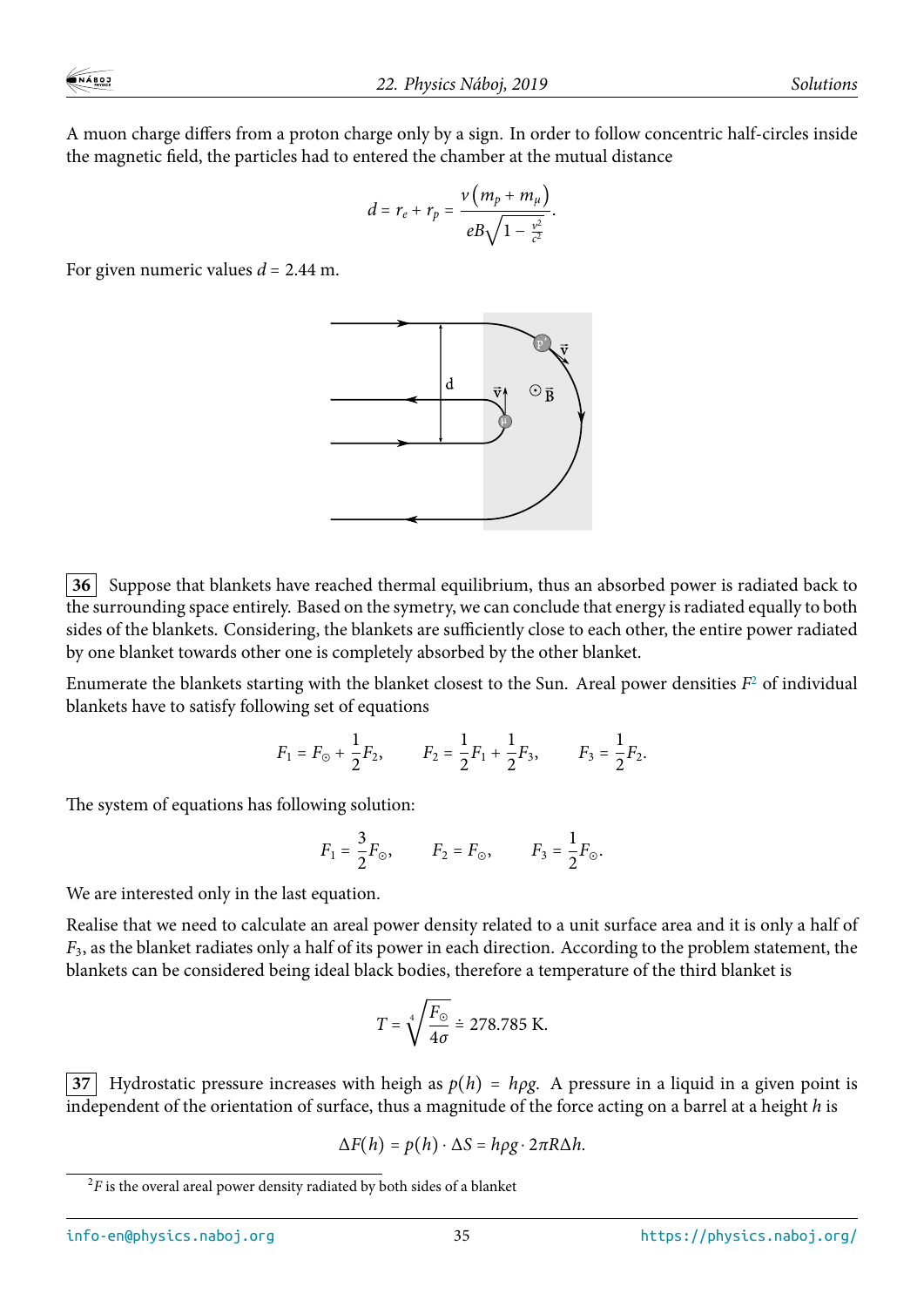This force acts along the entire circumference of the barrel at the heigh *h* in the perpendicular direction to the barrel surface.

A tension force due to that force in a stripe of the barrel with thickness Δ*h* at the height *h* can be determined based on the principle of virtual work. Imagine that the force due to the pressure extends the radius of the barrel by *δR*. The corresponding virtual work done on the barrel is *δW* = Δ*F* ⋅ *δR*.

Exactly the same virtual work would be done by the tension force if it caused the same deformation. As the circumference is lengthened by 2*πδR*, the virtual work done by tension force is *δW* = Δ*T*⋅ 2*πδR*. An equality of virtual works yields  $\Delta T(h) = \frac{\Delta F(h)}{2\pi}$ . Therefore, the tension force at height *h* is

$$
\Delta T(h) = R \rho g h \Delta h.
$$

The tension force stretches the stripe of thickness Δ*h*. However, we are interested in the force which stretches the entire barrel, thus we need to sum a contribution of all stripes over the entire height of the barrel. One option is to evaluate the integral

$$
T=\int\limits_{0}^{H}R\rho gh\,dh.
$$

The other one is to realise that the increment of the tension force depends linearily on the height, therefore it is represented by a streight line crossing the origin on the graph. The overal tension force is the area below the line,<sup>3</sup> what is nothing more than the area of a right-angled triangle with catheti of lengths *H* and *RρgH*, thus the overal tension force is

$$
T=\frac{1}{2}R\rho gH^2.
$$

One rim can withstand the tension force given by its ultimate tensile strength and its crossectional area  $\tau = \sigma S$ , therefore the minimum number of rims is

$$
N = \left\lceil \frac{R\rho gH^2}{2\sigma S} \right\rceil.
$$

For the given numerical values, we obtain  $N = 11$ .

**38** Let's build on a solution of the previous problem about polarising filters. The only difference is that an intensity decreases not only due to different orientations of the filters but also due to lower translucency of the filters. We have to consider two counteracting effects – the more filters are used, the more economically the plane of polarisation can be rotated, but the higher are losses due to an absorption.

As a result, an additional exponential term appears in the formula for resulting intensity reflecting the loss of intensity when passing through each of the filters. We obtain

$$
I = I_0 \cdot 0.9^n \cdot \left(\cos \frac{\pi}{2n}\right)^{2n}.
$$

We examine a few first options (or alternativelly, we can use methods of differential calculus, what we do not recommend) and we find out that maximum is reached at *n* = 5,

$$
I = I_0 \cdot 0.9^5 \cdot \cos\left(\frac{\pi}{10}\right)^{10} \doteq 35.75 \, \%
$$

<sup>&</sup>lt;sup>3</sup>Similarly to uniformly accelerated motion, where the increment of distance is equal to the area below the graph  $v(t)$ .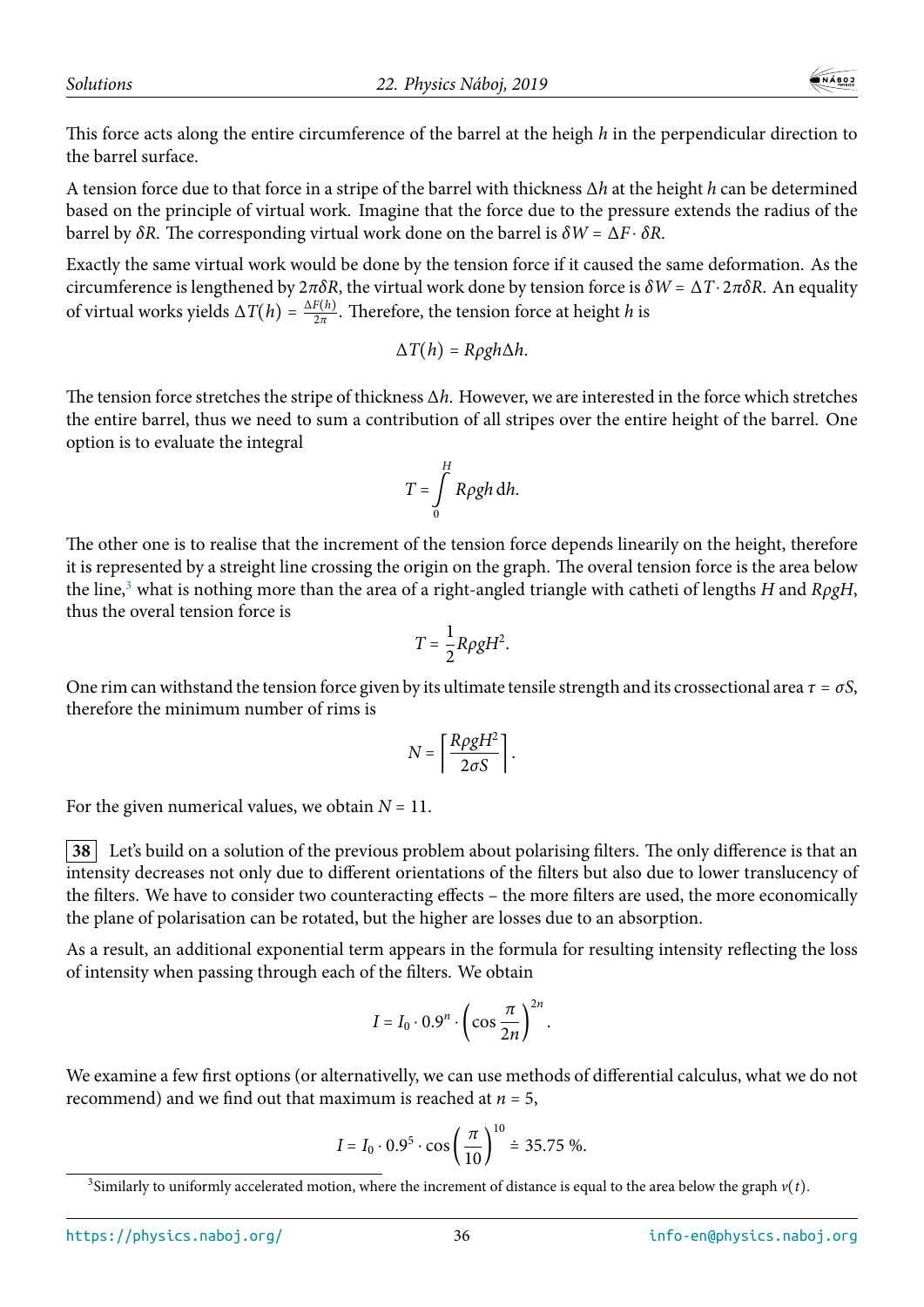**39** Let's consider a small area of a soup bubble Δ*S*. We will start with a calculation of a force acting on this area due to a surface tension. The surface tension of the bubble results in a Laplace pressure *p<sup>c</sup>* . The Laplace pressure is described by Young-Laplace equation. The bubble has two surfaces, thus

$$
p_c=\frac{4\gamma}{R},
$$

where *γ* is a surface tension of soup watter and *R* is a radius of the bubble. Then a force acting on the area Δ*S* is

$$
\Delta F_k = p_k \Delta S = \frac{4\gamma}{R} \Delta S.
$$

This force attracts the area to the bubble.

Secondly, we need to determine an electrostatic force which repels the area from the bubble after an electric charge has been brought onto the bubble. Assume that Mary has brought a charge *Q*. The bubble is conductive, therefore the charge has distributed uniformly over the entire outer surface of the bubble. An areal charge density on the bubble surface is

$$
\sigma=\frac{Q}{4\pi R^2}.
$$

A key tool for solving this problem is Gauss's law. It states that an integral of an electric intensity over an arbitrary closed surface is proportional to an overal electric charge inside the surface. In terms of math

 $\mathbf{E} \cdot d\mathbf{S} = \frac{q}{g_q}$ 

.



A charge distribution on the bubble has got a spherical symmetry, hence the electric intensity outside the bubble has a spherical symmetry too. Consider a sphere  $\Sigma_1$  at the outer surface of the bubble as a Gauss's surface. The intensity over this surface has got a radial direction and a constant magnitude. Therefore

$$
\oint_{\Sigma_1} \mathbf{E} \cdot d\Sigma_1 = E_{\text{out}} 4\pi R^2 = \frac{Q}{\varepsilon_0}.
$$

Therefrom, the intensity at the bubble surface is

$$
E_{\rm out} = \frac{Q}{4\pi\epsilon_0 R^2}.
$$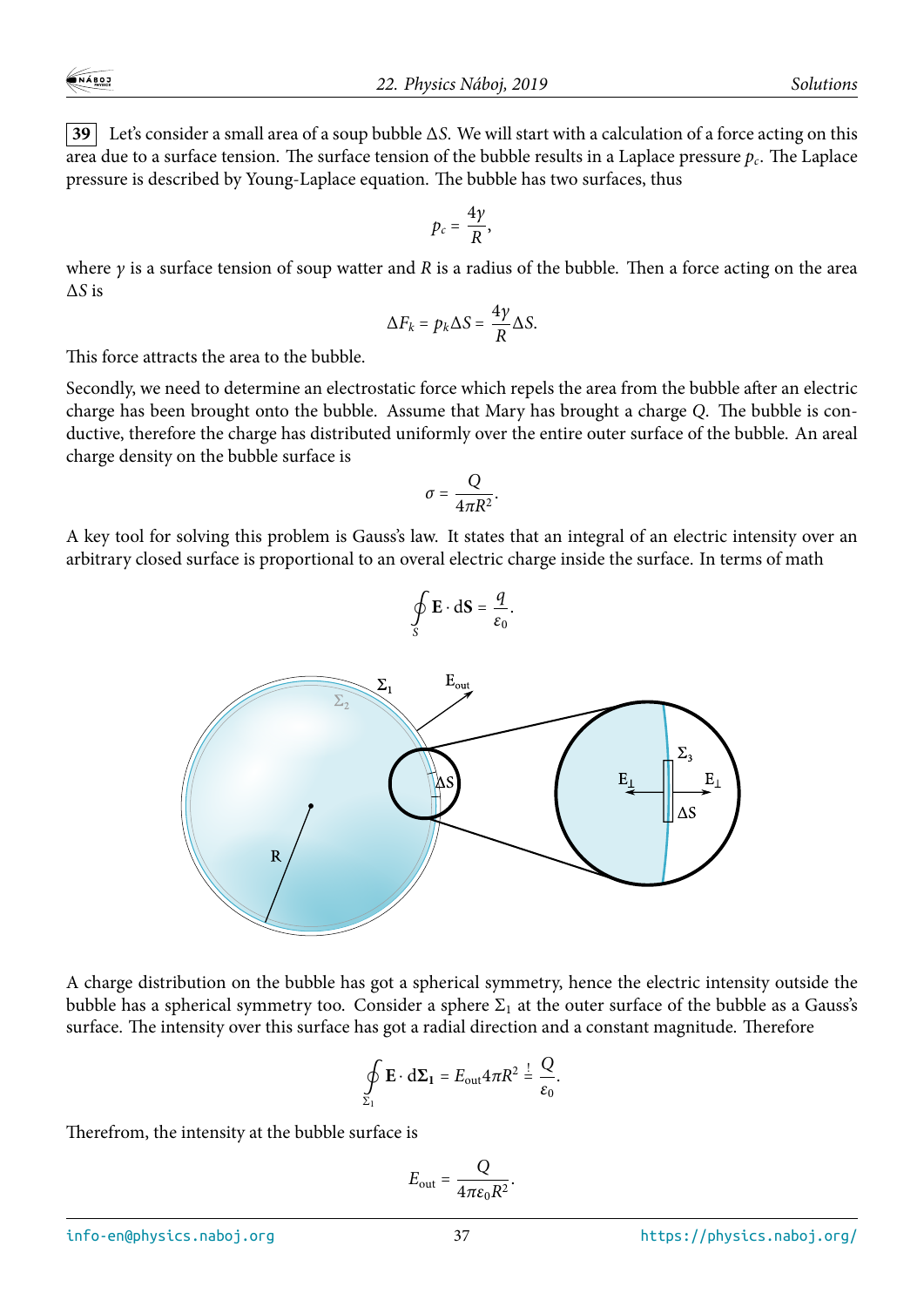electric intensity is

 $INABOJ$ 

 $E_{\rm in} = 0$ .

We have obtained all of this when we were looking at the bubble on a global scale. Now, let's look locally only at an area Δ*S*. If we are sufficiently close, we do not see a curvature of the bubble and the area seems to be flat. <sup>4</sup> Choose a Gauss's surface in a shape of a can  $\Sigma_3$  with bases  $\Delta S$  and with a tiny height. The can envelops the area Δ*S* of the bubble. As a charge distribution is planar, the electric intensity has got a reflection symmetry. The intensity has to be perpendicular to the area Δ*S*. If it were not, i. e. if it had also a tangential component with the area, it would cause an electric current flowing until the tangential component would be nullified by currents. According to Gauss's law

$$
\oint_{\Sigma_3} \mathbf{E} \cdot d\Sigma_3 = 2E_\perp \Delta S \stackrel{!}{=} \frac{\sigma \Delta S}{\varepsilon_0},
$$

from where

$$
E_{\perp}=\frac{\sigma}{2\varepsilon_0}=\frac{Q}{8\pi\varepsilon_0R^2}.
$$

The intensity due to the area Δ*S* is non-zero at the inner surface of the bubble. However, a total intensity inside the bubble is zero, thus an intensity due to rest of the bubble at the inner surface of the area Δ*S* has to be  $\mathbf{E} = -\mathbf{E}_{\perp}$ . Consequently, a force repelling the area  $\Delta S$  from the bubble is

$$
\Delta F_e = E \Delta Q = e \sigma \Delta S = \frac{Q^2}{32\pi^2 \varepsilon_0 R^4} \Delta S.
$$

Finally, we can resolve the problem. If the pressure inside the bubble is to be equal to the atmospheric pressure, the attraction due to the surface tension has to be compensated by the electrostatic repulsion  $\Delta F_c$   $\stackrel{!}{=}$ = Δ*F<sup>e</sup>* . The stated equality yields

$$
Q = \sqrt{128\pi^2 \varepsilon_0 \gamma R^3}.
$$

For given numerical values, we obtain  $Q \doteq 1.31 \times 10^{-7}$  C.

**40** Let's start with determination of a depth of the sag of the rope in equilibrium. Denote the depth of the rope sag as  $η_0$ . Let *α* be an inclination of the line. Then

$$
\sin \alpha_0 = \frac{\eta_0}{\sqrt{\frac{D^2}{4} + \eta_0^2}}.
$$

 ${}^{4}$ Exactly due to a same reason why the Flat Earthers believe that the Earth is flat.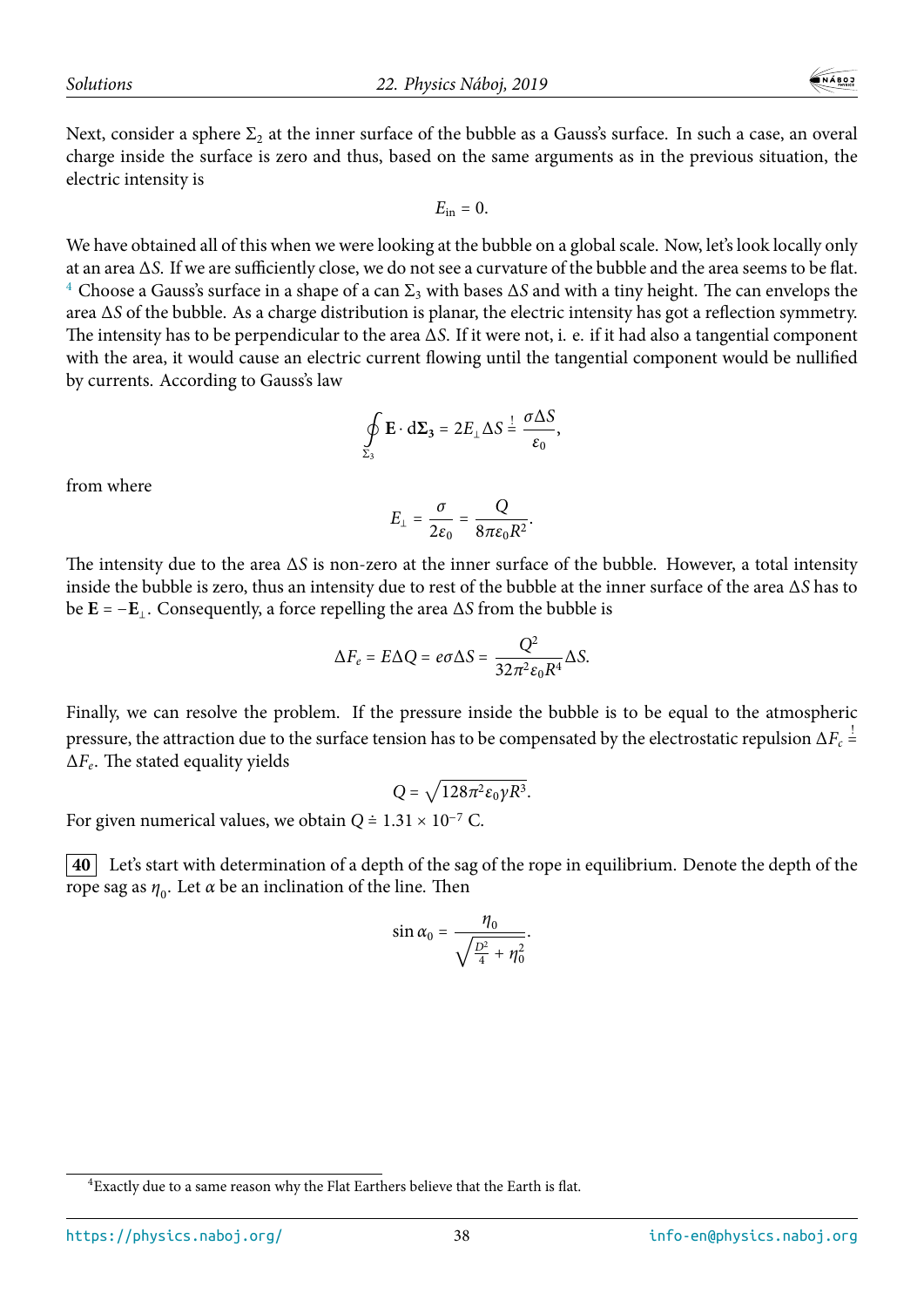

The rope is stretched by a tensile force  $T = Mg$ . A balance of forces in a vertical direction yields

$$
2Mg\sin\alpha_0 = mg.
$$

Having substituted for  $\sin \alpha_0$ , we obtain

$$
\frac{\eta_0}{\sqrt{\frac{D^2}{4}+\eta_0^2}}=\frac{m}{2M}.
$$

For future use, we express the last equation in the following forms:

$$
\eta_0 = \frac{mD}{2\sqrt{4M^2 - m^2}};
$$
  

$$
\sqrt{\frac{D^2}{4} + \eta_0^2} = \frac{MD}{\sqrt{4M^2 - m^2}}.
$$

Now, let *η* denote an actual sag of the rope in a dynamical case. Introduce Cartesian coordinate system, as illustrated on the picture. Assume, that a length of the entire rope is *L*. In that case, we can find position vectors of individual objects. A position vector of the left mass is

$$
\mathbf{r}_{\mathbf{L}} = \left(-\frac{D}{2}; \sqrt{\frac{D^2}{4} + \eta^2} - \frac{L}{2}\right),\end{aligned}
$$

of the right mass

$$
\mathbf{r}_{\mathbf{R}} = \left( +\frac{D}{2}; \sqrt{\frac{D^2}{4} + \eta^2} - \frac{L}{2} \right)
$$

and of Jacob

$$
\mathbf{r}=(0;-\eta)\,.
$$

Next, we find velocities of individual objects. Denote vertical component of Jacob's velocity as *η*<sup>*n*</sup>. Then, vertical components of velocities of masses are *η*˙ sin *α*, which can be obtained from the geometry. Therefore,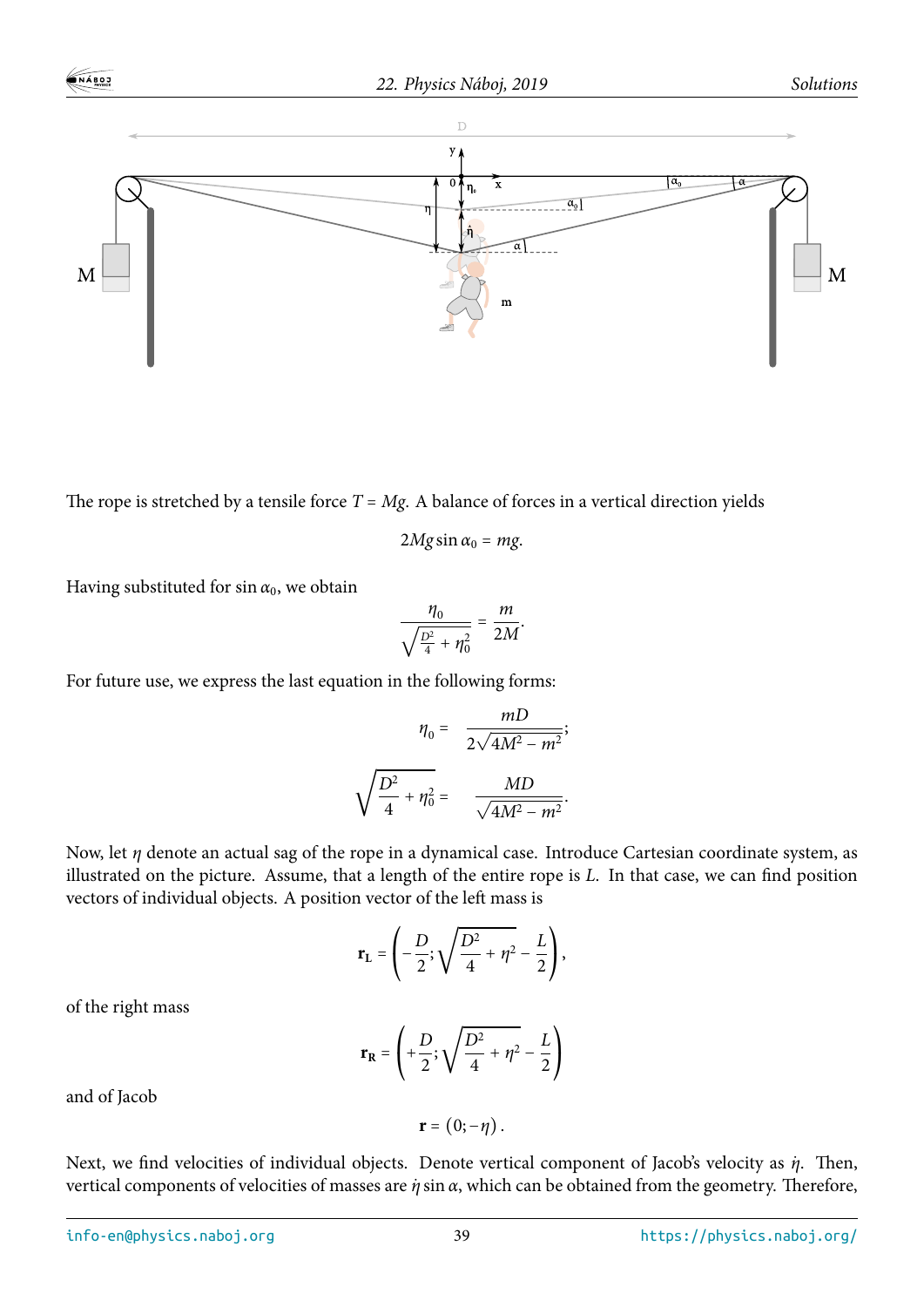$$
\mathbf{v}_{\mathbf{L}} = \left(0; \frac{\eta \dot{\eta}}{\sqrt{\frac{D^2}{4} + \eta^2}}\right);
$$

$$
\mathbf{v}_{\mathbf{P}} = \left(0; \frac{\eta \dot{\eta}}{\sqrt{\frac{D^2}{4} + \eta^2}}\right);
$$

$$
\mathbf{v} = (0; -\dot{\eta}).
$$

Finally, we are able to determine an overal potential energy of the system

$$
U = Mgy_L + Mgy_R + mgy = 2Mg\left(\sqrt{\frac{D^2}{4} + \eta^2} - \frac{L}{2}\right) - mgy
$$

and its kinetic energy

$$
T = \frac{1}{2}Mv_L^2 + \frac{1}{2}Mv_R^2 + \frac{1}{2}mv^2 = \frac{1}{2}\left(\frac{2M\eta^2}{\frac{D^2}{4} + \eta^2} + m\right)\dot{\eta}^2.
$$

We are interested in small oscillations of Jacob around his equilibrium state. Hence, express the sag of the rope in a form

$$
\eta=\eta_0+\hat{\eta},
$$

where  $\hat{\eta}$  denotes an amplitude of the small oscillations.

In case of the small oscillations, an expression for the potential energy can be expanded to Taylor series. We want to investigate harmonic oscillations, therefore we need an expansion upto the second order.

Let's find an expansion of a function

$$
f(\hat{\eta}) = \sqrt{\frac{D^2}{4} + \left(\eta_0 + \hat{\eta}\right)^2}
$$

around zero. We need to know a value of the function  $f(\hat{\eta})$  and of its first two derivatives for that. Gradually, we obtain

$$
f(\hat{\eta})|_{\hat{\eta}=0} = \sqrt{\frac{D^2}{4} + \eta_0^2};
$$
  

$$
\frac{df(\hat{\eta})}{d\hat{\eta}}|_{\hat{\eta}=0} = \frac{\eta_0 + \hat{\eta}}{\sqrt{\frac{D^2}{4} + (\eta_0 + \hat{\eta})^2}}|_{\hat{\eta}=0} = \frac{\eta_0}{\sqrt{\frac{D^2}{4} + \eta_0^2}};
$$
  

$$
\frac{d^2f(\hat{\eta})}{d\hat{\eta}^2}|_{\hat{\eta}=0} = \frac{D^2}{4\sqrt{\frac{D^2}{4} + (\eta_0 + \hat{\eta})^2}}|_{\hat{\eta}=0} = \frac{D^2}{4\sqrt{\frac{D^2}{4} + \eta_0^2}}.
$$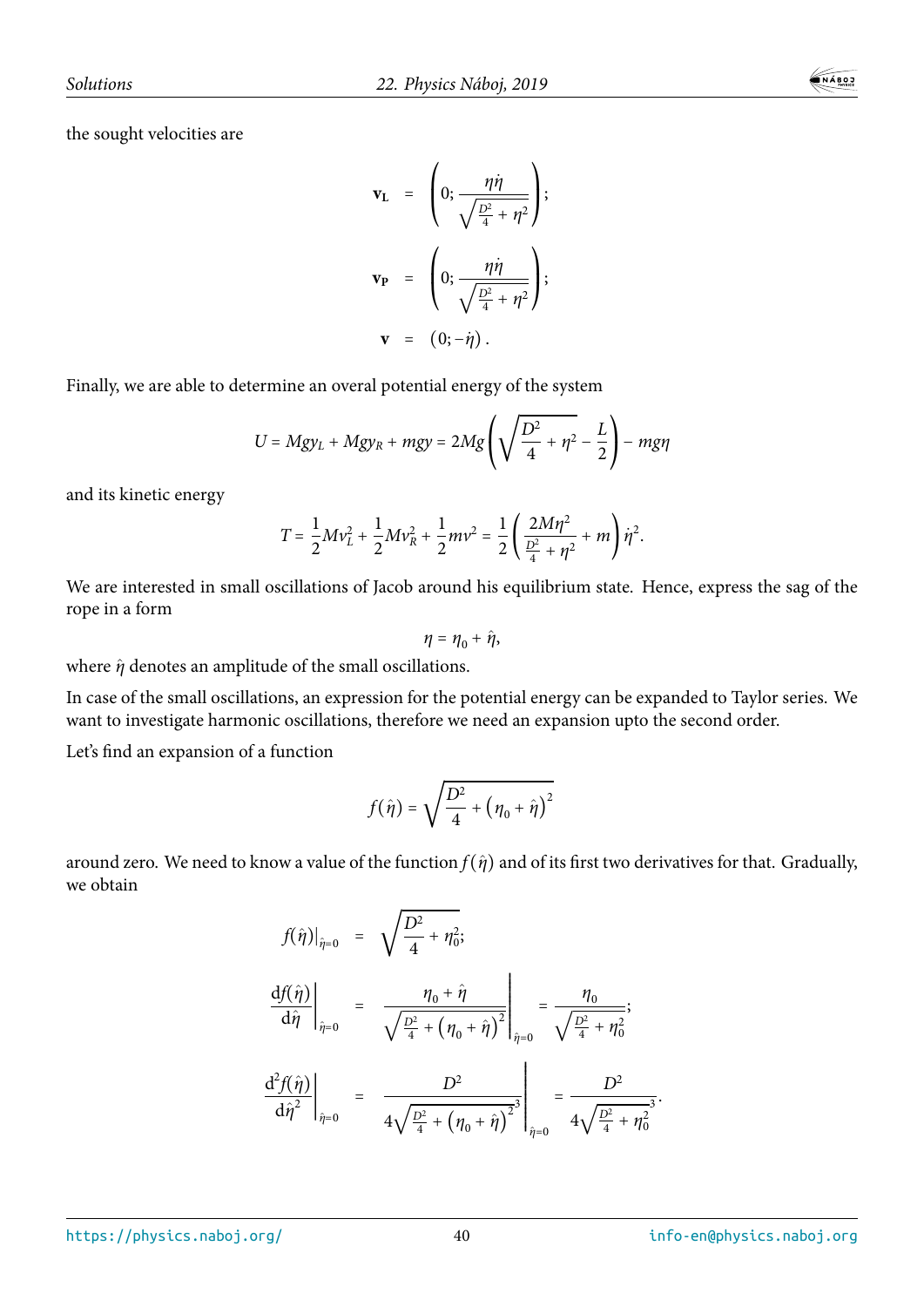Therefore,

$$
f(\hat{\eta}) \approx f(\hat{\eta})|_{\hat{\eta}=0} + \frac{df(\hat{\eta})}{d\hat{\eta}}|_{\hat{\eta}=0} \cdot \hat{\eta} + \frac{1}{2} \frac{d^2 f(\hat{\eta})}{d\hat{\eta}^2}|_{\hat{\eta}=0} \cdot \hat{\eta}^2 =
$$
  

$$
= \sqrt{\frac{D^2}{4} + \eta_0^2} + \frac{\eta_0}{\sqrt{\frac{D^2}{4} + \eta_0^2}} \hat{\eta} + \frac{D^2}{8\sqrt{\frac{D^2}{4} + \eta_0^2}} \hat{\eta}^2 =
$$
  

$$
= \frac{MD}{\sqrt{4M^2 - m^2}} + \frac{m}{2M} \hat{\eta} + \frac{D^2}{8} \frac{\sqrt{4M^2 - m^2}^3}{M^3 D^3} \hat{\eta}^2 =
$$
  

$$
= \frac{D}{\sqrt{4 - \left(\frac{m}{M}\right)^2}} + \frac{m}{2M} \hat{\eta} + \frac{\sqrt{4 - \left(\frac{m}{M}\right)^2}^3}{8D} \hat{\eta}^2.
$$

Consequently,

$$
U \approx 2Mg \left( \frac{D}{\sqrt{4 - \left(\frac{m}{M}\right)^2}} + \frac{m}{2M} \hat{\eta} + \frac{\sqrt{4 - \left(\frac{m}{M}\right)^2}}{8D} \hat{\eta}^2 - \frac{L}{2} \right) - mg \left( \frac{mD}{2\sqrt{4M^2 - m^2}} + \hat{\eta} \right) =
$$
  
= 
$$
\frac{gD}{\sqrt{4 - \left(\frac{m}{M}\right)^2}} \left( 2M - \frac{m^2}{2M} \right) - MgL + \frac{Mg}{4D} \sqrt{4 - \left(\frac{m}{M}\right)^2} \hat{\eta}^2 =
$$
  
= 
$$
\frac{1}{2}MgD\sqrt{4 - \left(\frac{m}{M}\right)^2} - MgL + \frac{Mg}{4D} \sqrt{4 - \left(\frac{m}{M}\right)^2} \hat{\eta}^2.
$$

We see that an expression for the potential energy contains only absolute term, which shifts equipotential surfaces by a constant value, tus it does not affect movement, and a quadratic term, which corresponds to a harmonic oscillations. Having applied an analogy with a potential energy of a spring  $E_{\text{pot}} = \frac{1}{2}$  $\frac{1}{2}kx^2$ , we can talk about an effective "stiffness" of the system

$$
k = \frac{Mg}{2D} \sqrt{4 - \left(\frac{m}{M}\right)^2}.
$$

Now, let's investigate the kinetic energy. It has a form of  $E_{\text{kin}} = \frac{1}{2}$  $\frac{1}{2}\mu u^2$ , thus we can refer to an efective mass of the system in the equilibrium state

$$
\mu = \frac{2M\eta_0^2}{\frac{D^2}{4} + \eta_0^2} + m = 2M\left(\frac{m}{2M}\right)^2 + m = m\left(\frac{m}{2M} + 1\right).
$$

An angular frequency of an oscillator with a stiffness *k* and mass *μ* is given by

$$
\omega = \sqrt{\frac{k}{\mu}}.
$$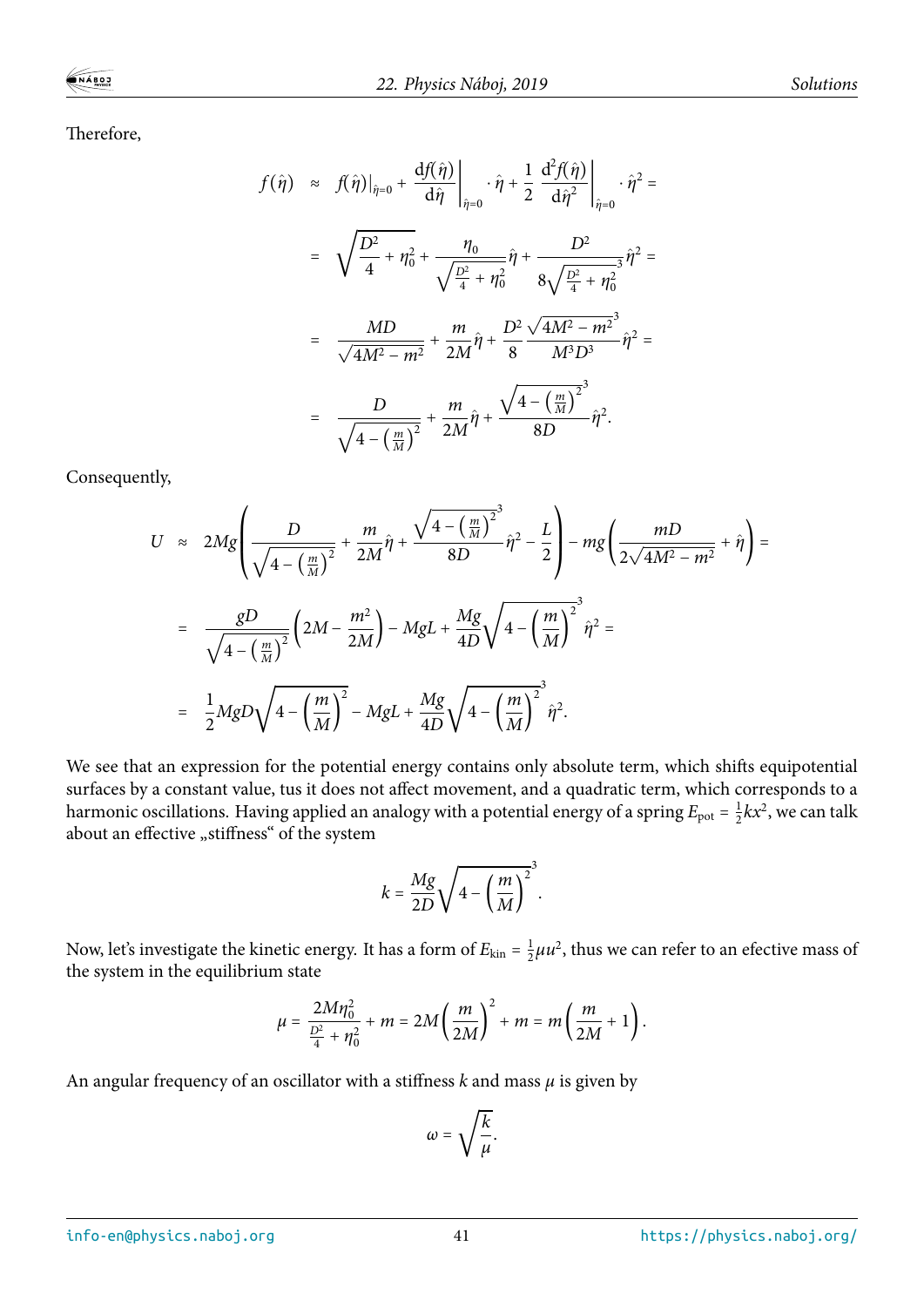After substituting of the expressions for *k* and *μ* and performing long disgusting arithmetics, we obtain

$$
\omega=\sqrt[4]{(2M)^2-m^2}\sqrt{\frac{2}{m}-\frac{1}{M}}\sqrt{\frac{g}{D}}.
$$

Having made a use of  $\frac{2M}{m} = \frac{41}{9}$  $\frac{11}{9}$ , the results simplifies to

$$
\omega=\frac{16}{3}\sqrt{\frac{10}{41}}\sqrt{\frac{g}{D}}.
$$

Finally, the sought period is

$$
T=\frac{2\pi}{\omega}=\frac{3\pi}{8}\sqrt{\frac{41}{10}}\sqrt{\frac{D}{g}}
$$

and for  $D = 25$  m,

$$
T=\frac{3\sqrt{41}}{16}\pi \text{ s}.
$$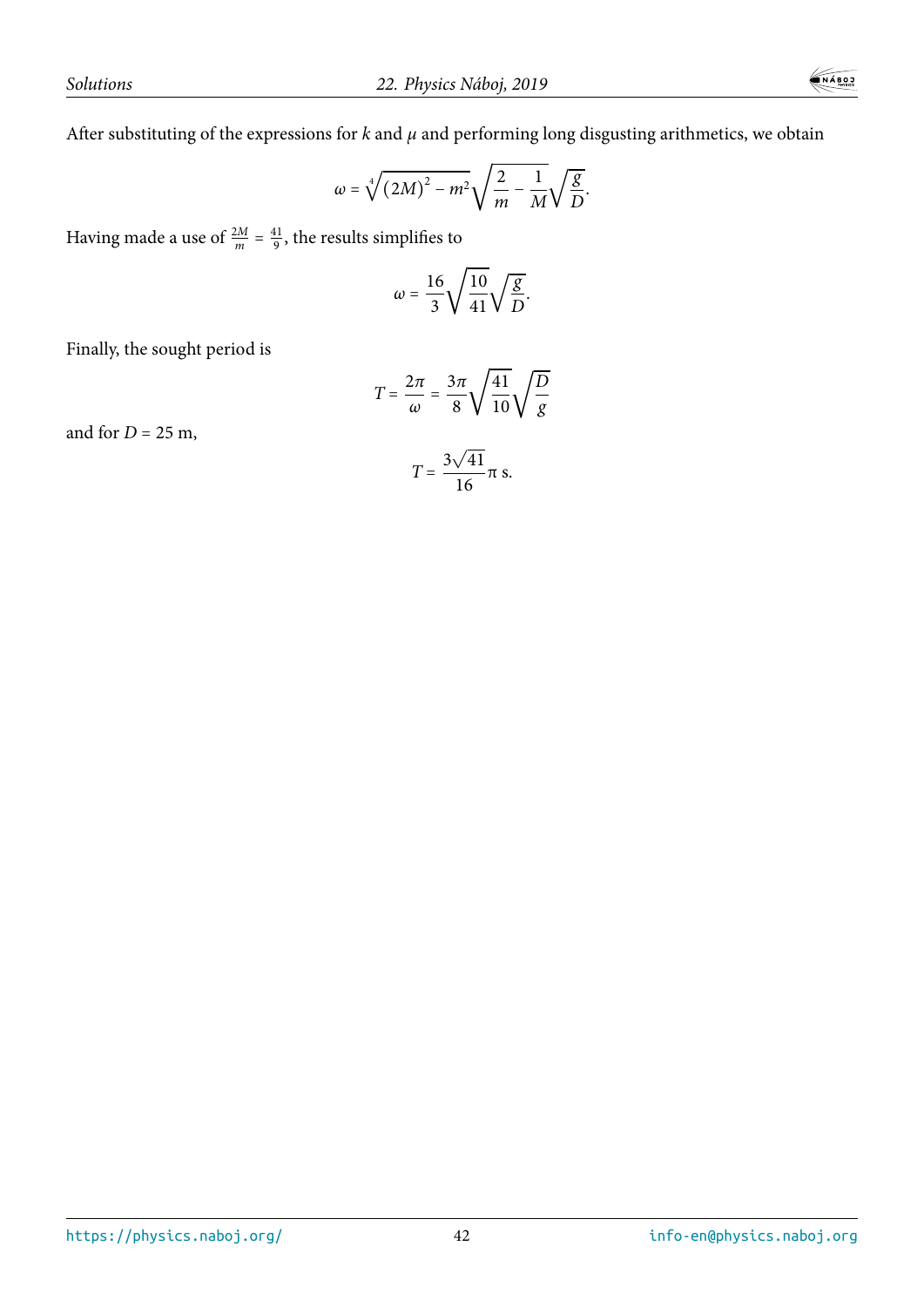## Answers